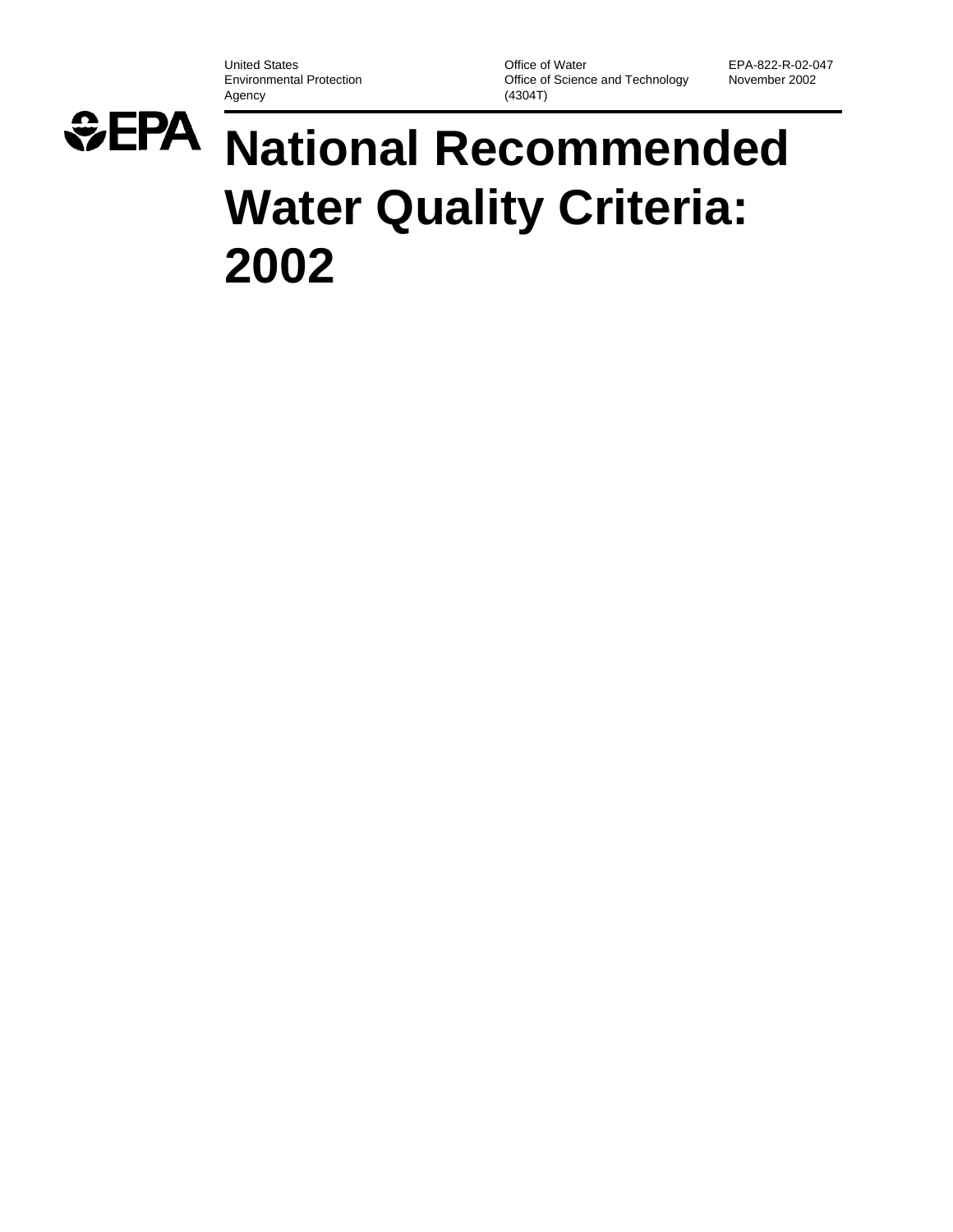## **NOTICE**

This document has been reviewed by the Health and Ecological Criteria Division, Office of Science and Technology, U.S. Environmental Protection Agency, and approved for publication.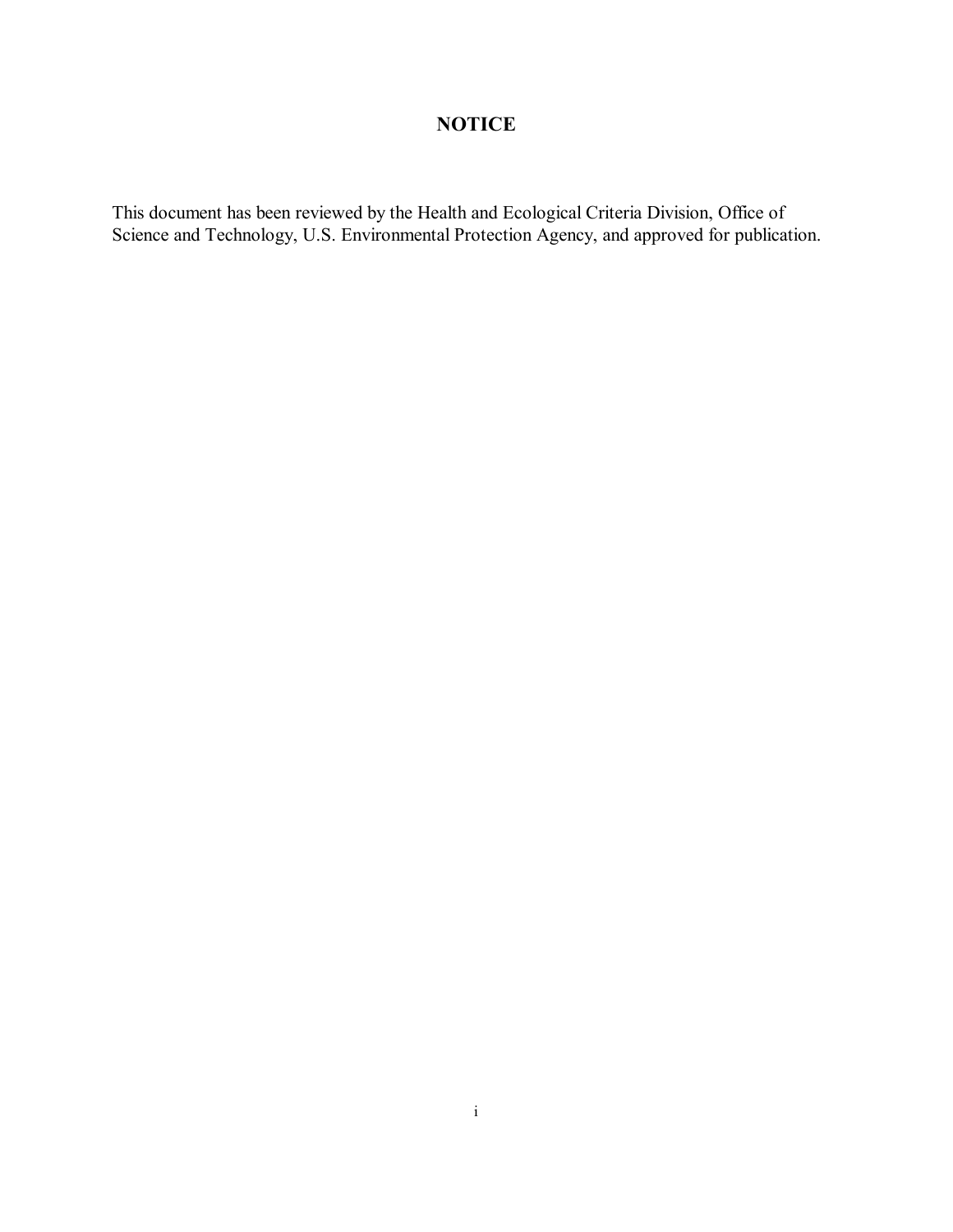# **CONTENTS**

| $\mathbf I$  |                                                                                      |
|--------------|--------------------------------------------------------------------------------------|
| $\mathbf{I}$ |                                                                                      |
| III          | What is the Relationship Between These Criteria and Your State or Tribal Water       |
| IV           | What is the Status of Existing Recommended Criteria While They Are Under Revision? 3 |
| V            | National Guidance on the Applicability of Freshwater and Saltwater Criteria  9       |
| VI           | Comments on the December 10, 1998 National Recommended Water Quality                 |
| VII          | Where Can I Find More Information About Water Quality Criteria and Water             |
|              |                                                                                      |
|              |                                                                                      |
|              | Appendix B - Parameters for Calculating Freshwater Dissolved Metals Criteria         |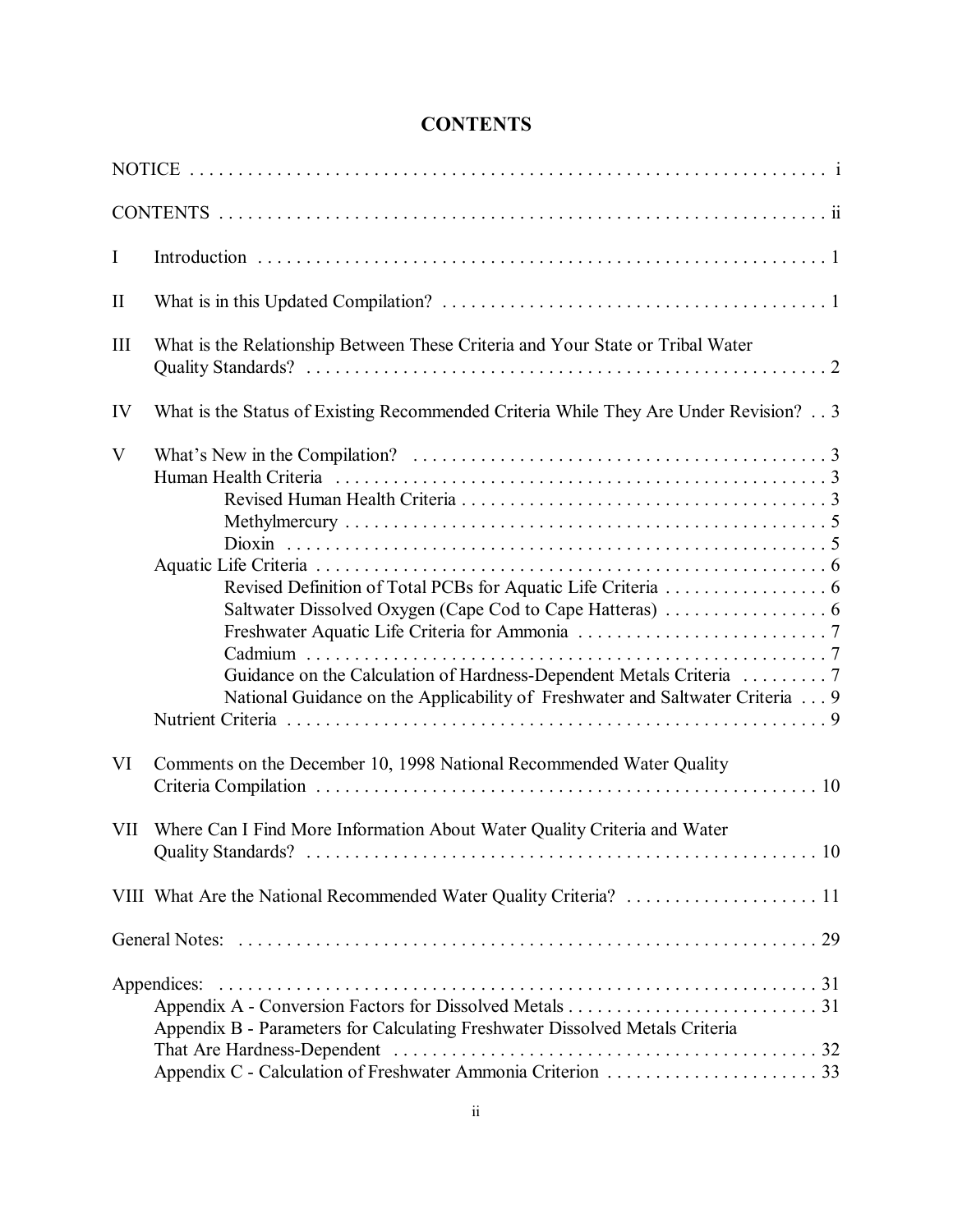## **I Introduction**

The U.S. Environmental Protection Agency (EPA) is publishing an updated compilation of its national recommended water quality criteria for 158 pollutants, developed pursuant to section 304(a) of the Clean Water Act (CWA or the Act). Section 304(a)(1) of the Act requires EPA to develop and publish, and from time to time revise, criteria for water quality accurately reflecting the latest scientific knowledge. Water quality criteria developed under section 304(a) are based solely on data and scientific judgments on the relationship between pollutant concentrations and environmental and human health effects. Section 304(a) criteria do not reflect consideration of economic impacts or the technological feasibility of meeting the chemical concentrations in ambient water.

The recommended water quality criteria contained in this document provide guidance for states and tribes authorized to establish water quality standards under the CWA to protect human health and aquatic life. Under the CWA, states and authorized tribes are to establish water quality standards to protect designated uses. Such standards are used in implementing a number of environmental programs, including setting discharge limits in National Pollutant Discharge Elimination System (NPDES) permits. While this document constitutes the EPA's guidance regarding ambient concentrations for various pollutants, this document does not substitute for the CWA or EPA's regulations; nor is it a regulation itself. Thus, it cannot impose legally binding requirements on the EPA, states, authorized tribes or the regulated community, and might not apply to a particular situation based upon the circumstances. State and tribal decision-makers retain the discretion to adopt approaches on a case-by-case basis that differ from this guidance when appropriate. The EPA may change this guidance in the future.

## **II What is in this Updated Compilation?**

EPA developed an updated compilation of its national recommended water quality criteria (NRWQC) for pollutants. The criteria in this document supercede any Clean Water Act (CWA) section 304(a) water quality criteria published in EPA's previous criteria compilations including: the "*Blue Book*," *"Red Book*," "*Gold Book*" and EPA's last compilation of national recommended water quality criteria published on December 10, 1998 (63 FR 68354 or *National Recommended Water Quality Criteria– Correction*, April 1999, EPA 822-Z-99-001). Many of the human health criteria in this compilation have been revised based on EPA's new methodology for deriving human health criteria *(See: Methodology for Deriving Ambient Water Quality Criteria for the Protection of Human Health* (2000), EPA-822-B-00-004, October 2000). Water quality criteria contained in this document may be superceded by the publication of section 304(a) water quality criteria subsequent to the publication of this document.

This compilation is presented as a summary table containing EPA's water quality criteria for 158 pollutants. For each set of criteria, EPA lists a **Federal Register** citation, EPA document number or Integrated Risk Information System (IRIS) entry (www.epa.gov/iris/index.html). Information pertinent to the derivation of individual criteria may be found in the cited references or footnotes. Still, these references may not be a single complete source of information for the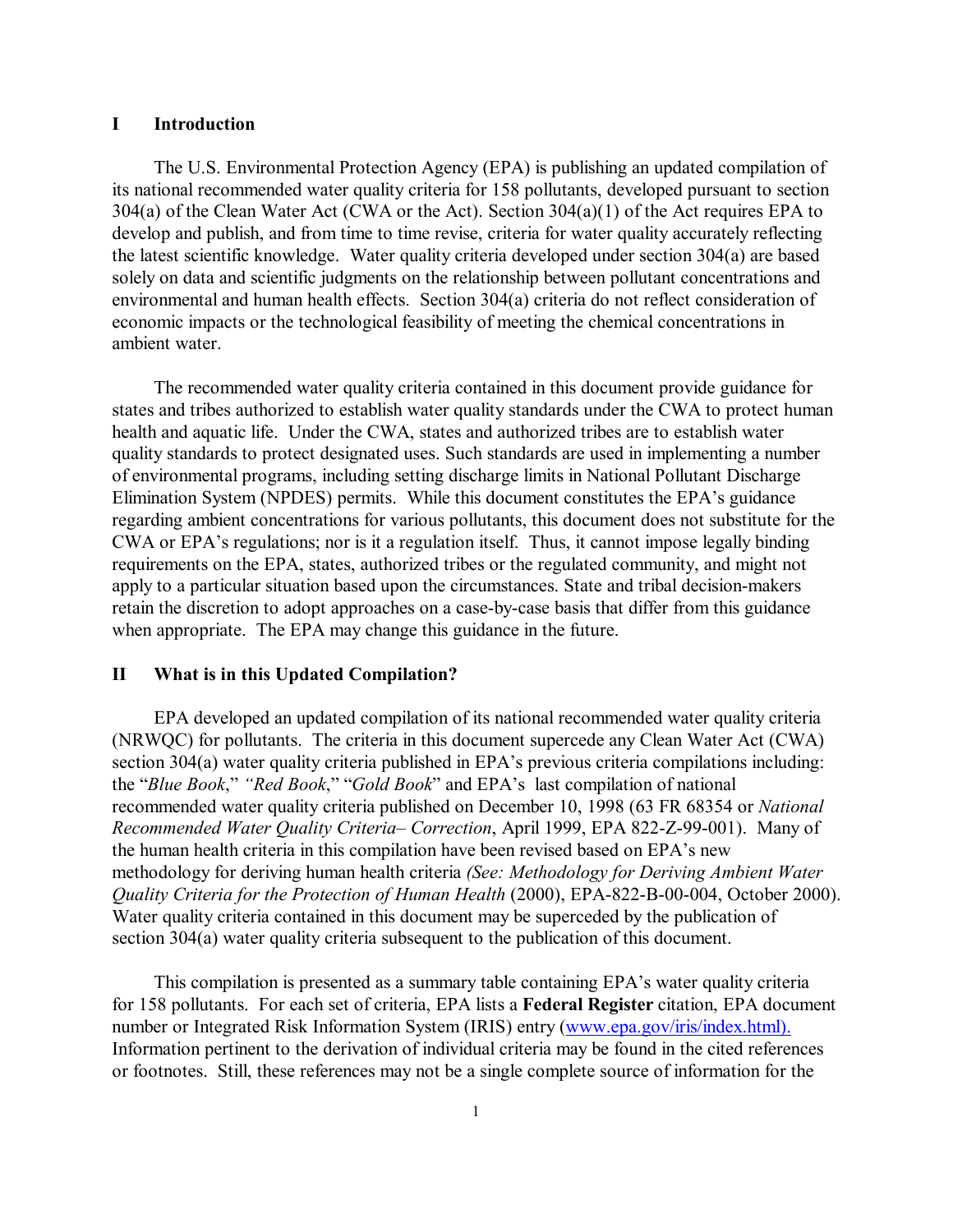criteria derivation. You may need to refer to more than one document for complete information. A calculation matrix that contains all of the components (e.g., cancer potency factors (q1\*s), reference doses (RfDs) and bioconcentration factors (BCFs)) and formulas used to derive the human health criteria in the compilation is available at http://www.epa.gov/waterscience/criteria/. EPA does not have national recommended water quality criteria for pollutants with no criteria listed.

The national recommended water quality criteria include: previously published criteria that are unchanged, criteria that have been recalculated from earlier criteria (63 FR68354, 12/10/1998) and newly calculated criteria based on peer-reviewed assessments and data.

The Agency intends to revise this compilation of national recommended water quality criteria from time to time to keep states and authorized tribes informed as to the most current recommended section 304(a) water quality criteria.

## **III What is the Relationship Between These Criteria and Your State or Tribal Water Quality Standards?**

As part of the water quality standards triennial review process defined in Section  $303(c)(1)$ of the CWA, the states and authorized tribes are responsible for maintaining and revising water quality standards. Water quality standards consist of designated uses, water quality criteria to protect those uses, a policy for antidegradation, and general policies for application and implementation. Section  $303(c)(1)$  requires States and Tribes to review, and modify if appropriate, their water quality standards at least once every three years.

States and authorized tribes must adopt water quality criteria that protect designated uses. Protective criteria are based on a sound scientific rationale and contain sufficient parameters or constituents to protect the designated uses. Criteria may be expressed in either narrative or numeric form. States and authorized tribes have four options when adopting water quality criteria for which EPA has published section 304(a) criteria. They can: (1) establish numerical values based on recommended section 304(a) criteria; (2) adopt section 304(a) criteria modified to reflect site-specific conditions; (3) adopt criteria derived using other scientifically defensible methods; or (4) establish narrative criteria where numeric criteria cannot be determined (40 CFR 131.11).

 Consistent with 40 CFR131.21 (See: *EPA Review and Approval of State and Tribal Water Quality Standards* (65 FR 24641, April 27, 2000)), water quality criteria adopted by law or regulation by States and Tribes prior to May 30, 2000, are in effect for CWA purposes unless superseded by federal regulations (see, for example, the *National Toxics Rule*, 40 CFR 131.36; *Water Quality Standards for Idaho*, 40 CFR 131.33). New or revised water quality criteria adopted into law or regulation by States and Tribes on or after May 30, 2000 are in effect for CWA purposes only after EPA approval.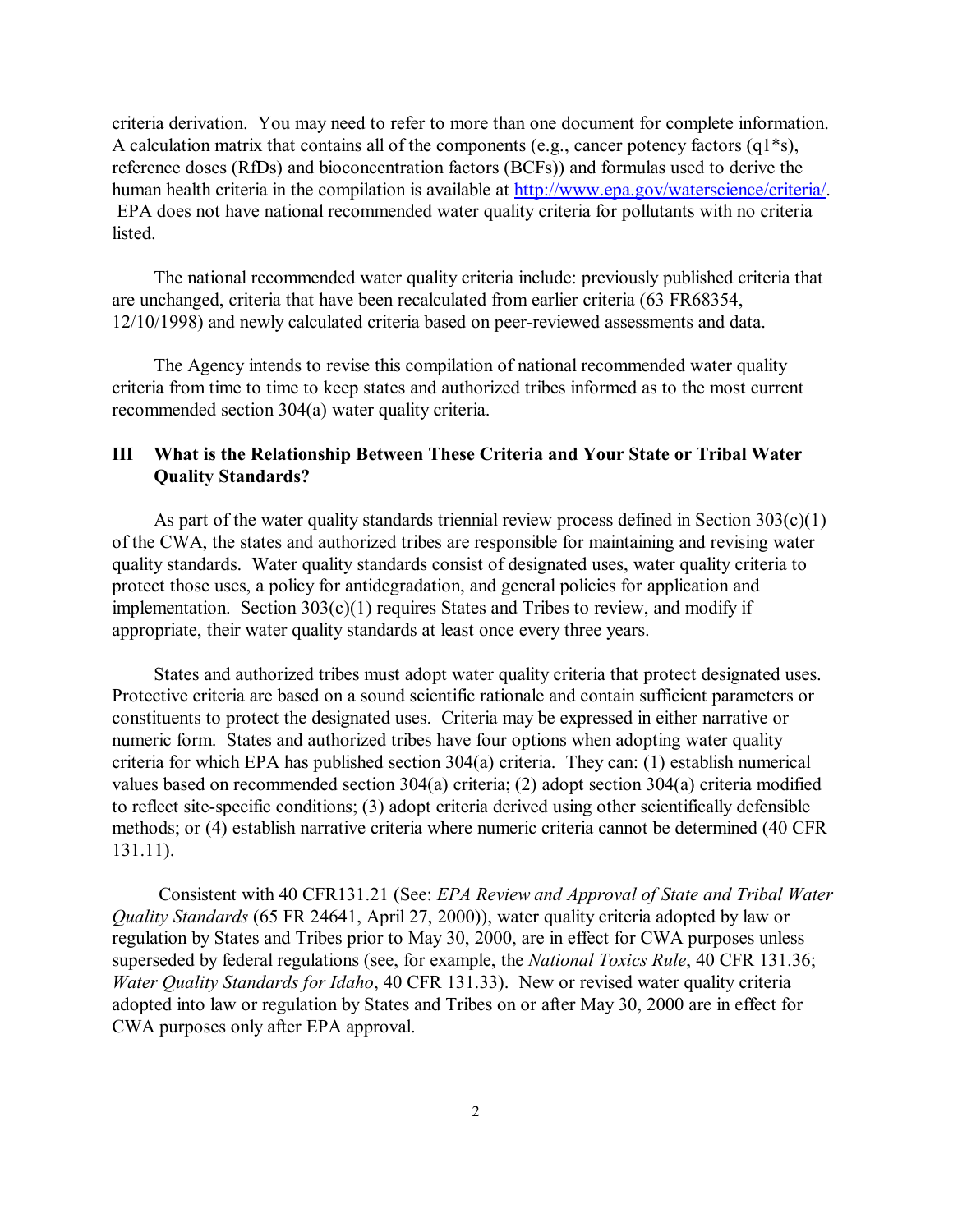## **IV What is the Status of Existing Recommended Criteria While They Are Under Revision?**

Water quality criteria published by EPA remain the Agency's recommended water quality criteria until EPA revises or withdraws the criteria. For example, while undertaking recent reassessments of certain chemicals, EPA has consistently supported the use of the existing section 304(a) criteria for these chemicals and considers them to be scientifically sound until the Agency reevaluates the 304(a) criteria, subjects the criteria to appropriate peer review, and subsequently publishes revised 304(a) criteria.

## **V What's New in the Compilation?**

## **Human Health Criteria**

## Revised Human Health Criteria

EPA revised the methodology it uses to develop water quality criteria for protection of human health. The revised methodology entitled, *Methodology for Deriving Ambient Water Quality Criteria for the Protection of Human Health* (2000) (EPA-822-B-00-004, October 2000) and a **Federal Register** notice (65 FR 66443, 11/3/2000) both describe the Agency's current approach for deriving national recommended water quality criteria to protect human health.

EPA has revised many of the human health criteria in the compilation based on this new methodology. By and large, these represent partial updates of the 304(a) criteria as described in both the draft Methodology revisions and the **Federal Register** notice that accompanied the final Methodology (65 FR 66443). EPA received much support for revising criteria based on partially updated components of the criteria equations as a way of increasing the frequency of scientific improvements to the nationally recommended criteria that currently available information would allow. For a water quality criterion revision based on a partial update to be considered acceptable to EPA, a component of the criterion (e.g., the toxicological risk assessment) would need to be comprehensive (e.g., a new or revised RfD or cancer dose-response assessment, as opposed to simply a new scaling factor), should stand alone and be based on new national or local data. These recalculations of water quality criteria integrate an updated national default freshwater/estuarine fish consumption rate (17.5 g/day) and, in some cases, previously determined relative source contribution (RSC) values obtained from primary drinking water standards as well as new cancer potency information from the Agency's Integrated Risk Information System (IRIS).

EPA has not revised the human health criteria in today's compilation to include bioaccumulation factors (BAFs) based on the 2000 Methodology. The BAF component of criteria development is comparatively time- and resource-intensive. As previously indicated, EPA received support for partial updates rather than waiting a substantially longer period of time for BAFs to be developed. EPA also received support for the idea of not automatically developing BAFs for all of the currently published criteria, but rather revising criteria for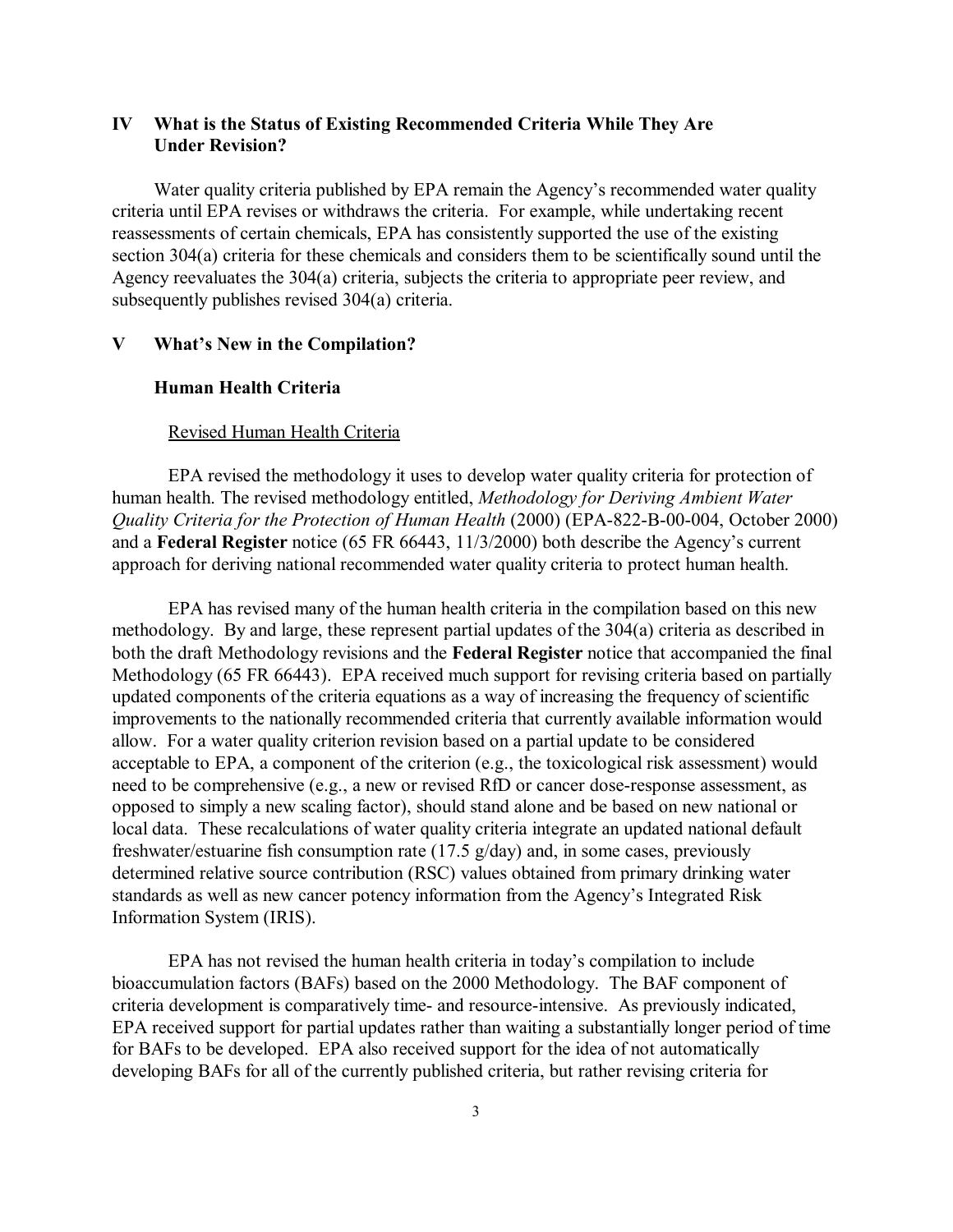pollutants of high priority and national importance. EPA intends to focus its limited resources on developing BAFs for pollutants that the Agency considers highest priority in terms of toxicological concern, frequency of occurrence and bioaccumulation potential. EPA is in the process of determining candidate pollutants for BAF derivations. The human health criteria were developed with BCFs or field-measured BAFs previously developed using the 1980 Methodology. The BCFs used in deriving these criteria are consistent with BCFs used in promulgating human health criteria for priority toxic pollutants in rules such as the 1992 *National Toxics Rule* and the 2000 *California Toxics Rule*.

Not all of EPA's national recommended water quality criteria for protection of human health were revised in this compilation. Criteria currently undergoing major reassessments, such as arsenic, chloroform and nickel, were not revised at this time. Water quality criteria that predate EPA's 1980 human health methodology were not revised for this effort. EPA believes revisions for these criteria, which include barium, 2,4-D and 2,4,5-TP, iron, manganese, methoxychlor, nitrates and solids (dissolved) and salinity may warrant major reassessments. Updated IRIS information and/or RSC values are available for vinyl chloride, 1,1-dichloroethylene, 1,3 dichloropropene, thallium, chlorobenzene, cyanide, ethylbenzene, toluene, 1,2-transdichloroethylene, 1,2-dichlorobenzene, 1,4-dichlorobenzene, hexachlorocyclopentadiene, 1,2,4 trichlorobenzene, Lindane and Endrin. Yet, EPA did not update the criteria for the preceeding 15 chemicals in this document. EPA intends to publish revisions for the aformentioned chemicals in a separate **Federal Register** notice, soliciting scientific views regarding these revisions.

New IRIS information was available and incorporated for benzene. EPA revised the criteria for benzene based on the new cancer slope factors, which are presented in IRIS as a range. The set of risk estimates falling within this interval reflects both the inherent uncertainties in the risk assessment of benzene and the limitations of the epidemiological studies in determining dose-response and exposure data. EPA modeled the unit risk values for the carcinogenicity of benzene from epidemiological data on occupationally exposed humans. The unit risk is expressed as a range rather than a single value because in the case of this particular pollutant there is no scientific basis for choosing a single result from various model estimates. (See IRIS Benzene CASRN 71-43-2 (01/19/2000) at: www.epa.gov/iris/subst/0276.htm). The resulting ranges of criteria for protection of human health from consumption of water and organisms and consumption of organisms only are 0.61- 2.2 ug/L and 14- 51 ug/L, respectively. The Agency calculated the criteria as ranges, but is recommending the use of the upper limits in the criteria table. EPA considers any criterion in each range scientifically defensible, yet only the upper limit of each range is presented to establish the upper bound of the average ambient concentration that should not be exceeded.

 For copper and asbestos, the Agency chose to base the section 304(a) water quality criteria on the Agency's drinking water maximum contaminant levels (MCLs) or action levels which are established on drinking water regulation methodologies.

A notice of intent to revise or develop human health criteria for arsenic, methylmercury and carbofuran was published in the **Federal Register** on October 12, 2000 (65 FR 60664). This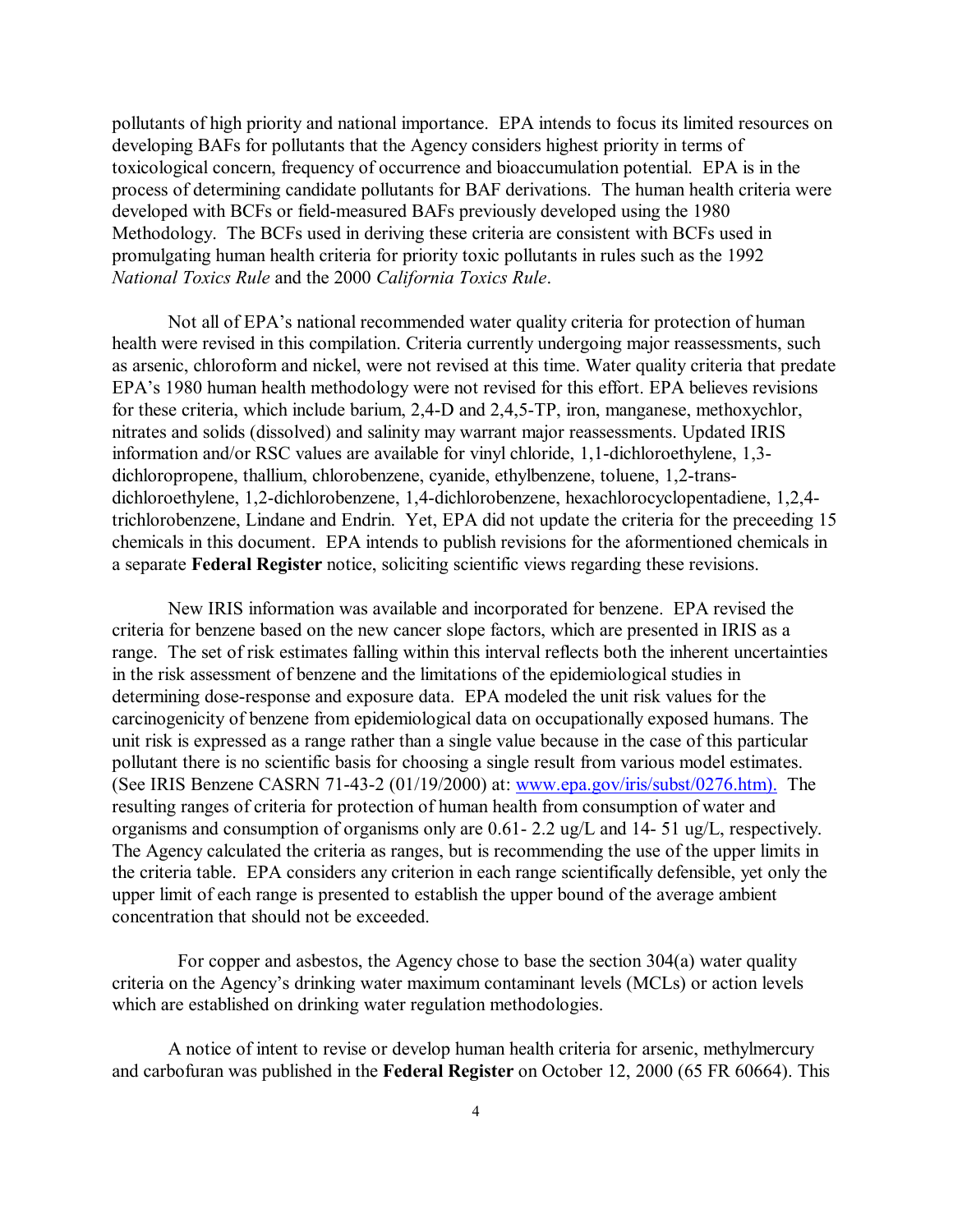notice informed the public that EPA was in the process of revising or developing criteria for these pollutants and solicited any significant scientific information the public may be aware of that was not identified in EPA's literature search. A human health criterion for methylmercury is now available. Work is ongoing for arsenic and carbofuran.

## Methylmercury

On January 8, 2001, EPA announced the availability of a recommended water quality criterion for methylmercury (66 FR 1344). In the January 8, 2001 notice, EPA withdrew its previous ambient human health water quality criteria for mercury (see 63 FR 68354, December 10, 1998; correction in 64 FR 19781, April 22, 1999) as the recommended section 304(a) water quality criteria. This updated compilation contains the new methylmercury criterion. This new water quality criterion describes the concentration of methylmercury in freshwater and estuarine fish and shellfish tissue that should not be exceeded to protect consumers of fish and shellfish among the general population. EPA expects the criterion recommendation to be used as guidance by states, tribes, and EPA in establishing or updating water quality standards for waters of the United States and in issuing fish and shellfish consumption advisories. This is the first time EPA has issued a water quality criterion expressed as a fish and shellfish tissue value rather than as a water column value. This approach is a direct consequence of the scientific consensus that consumption of contaminated fish and shellfish is the primary human route of exposure to methylmercury. EPA recognizes that this approach differs from traditional water column criteria, and will pose implementation challenges. In the January 8, 2001 notice EPA provided suggested approaches for relating the fish and shellfish tissue criterion to concentrations of methylmercury in the water column. EPA also plans to develop more detailed guidance to assist states and authorized tribes with implementation of the methylmercury criterion in water quality standards and related programs.

## Dioxin

The section 304(a) water quality criteria for dioxin contained in this compilation is expressed in terms of 2,3,7,8-Tetrachloro-dibenzo-p-dioxin (2,3,7,8-TCDD) and should be used in conjunction with the national/international convention of toxicity equivalence factors (TEF/TEQs) to account for the additive effects of other dioxin-like compounds (dioxins). EPA supports the use of either the 1989 interim procedures or the 1998 World Health Organization (WHO) TEF scheme, but prefers the 1998 WHO TEF scheme because it is based on more recent data and is internationally accepted. (See: *Update to the Interim Procedures for Estimating Risks Associated with Exposures to Mixtures of Chlorinated Dibenzo-p-dioxins and -dibenzofurans*, EPA/625/3-89/016, March 1989 and Van den Berg M., 1998). By applying the TEF/TEQ approach, the other highly toxic dioxins will be properly taken into account.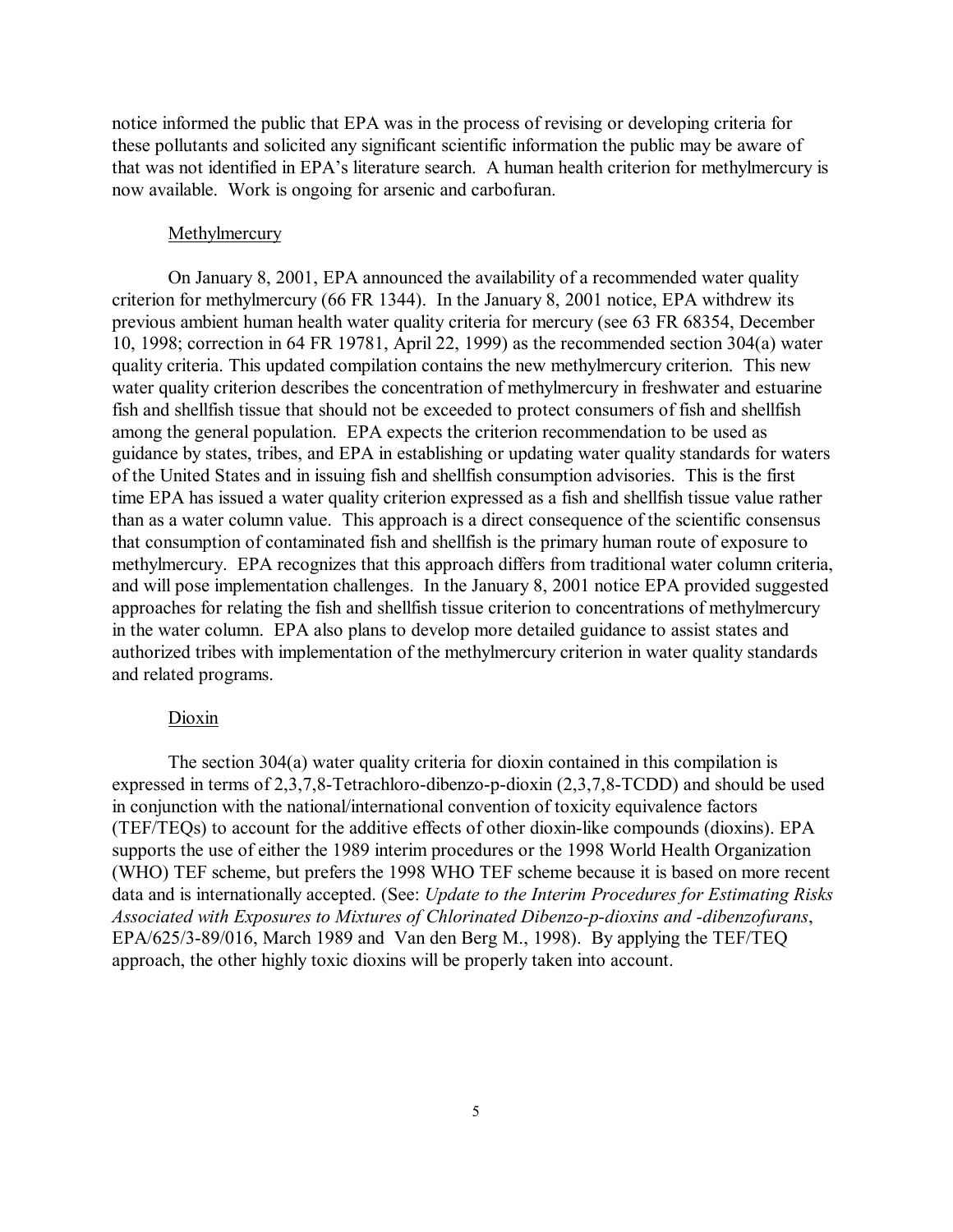## **Aquatic Life Criteria**

## Revised Definition of Total PCBs for Aquatic Life Criteria

The aquatic life criteria for Polychlorinated Biphenyls (PCBs) in this compilation apply to total PCBs. The definition of total PCBs is the sum of all homolog, all isomer, all congener, or all Aroclor analyses. The aquatic life criteria contained in the previous publication of the NRWQC (63 FR 68354, 12/10/1998) were based on total PCB concentrations, but the definition of total PCBs only applied to the sum of seven particular Aroclors (1242, 1254, 1221, 1232, 1248, 1260 and 1016, CAS numbers 53469219, 11097691, 11104282, 11141165, 12672296, 11096825, and 12674112, respectively). This revision of the aquatic life criteria harmonizes the total PCB definition with that used for EPA's human health criteria for PCBs.

## Saltwater Dissolved Oxygen (Cape Cod to Cape Hatteras)

This new compilation of NRWQC contains saltwater criteria for dissolved oxygen (D.O.). EPA's new water quality criteria are the result of a 10-year research effort to produce sufficient information to support their development. The water quality criteria presented today represent EPA's best estimates, based on the data available, of D.O. concentrations necessary to protect aquatic life and uses associated with aquatic life.

EPA published saltwater criteria for dissolved oxygen because hypoxia (low dissolved oxygen) is a significant problem for certain coastal waters that receive runoff containing nutrients (e.g., nitrogen, phosphorous) and other oxygen demanding biological wastes. Excessive amounts of nutrients in aquatic systems stimulate algal growth which can deplete available dissolved oxygen required to maintain healthy fish and shellfish populations. EPA's Environmental Monitoring and Assessment Program (EMAP) for the estuaries in the Virginian Province (defined as Cape Cod to Cape Hatteras) has shown that 25% of the area of the Virginian Province exhibits dissolved oxygen concentrations of less than 5 mg/L. For many fish and shellfish, extended periods of D.O. below 5 mg/L can cause adverse effects to larval life stages. EMAP also has generated field observations that correlate many of the biologically degraded benthic areas with low dissolved oxygen in the lower water column. These two reports emphasize that hypoxia is a major concern within the Virginian Province, among other coastal locations of the United States.

The geographic scope of the saltwater dissolved oxygen water quality criteria are limited to coastal saltwaters of the Virginian Province of the Atlantic coast of the United States (i.e., southern Cape Cod, MA, to Cape Hatteras, NC). However, the saltwater dissolved oxygen criteria can be applied elsewhere if the species and data used to derive the criteria for the Virginia Province are applicable to location-specific biological, physical, and water quality conditions. EPA believes that the overall approach for deriving marine water quality criteria for D.O. contained in *Ambient Water Quality Criteria for Dissolved Oxygen (Saltwater): Cape Cod to Cape Hatteras* is applicable to regions outside the Virginian Province.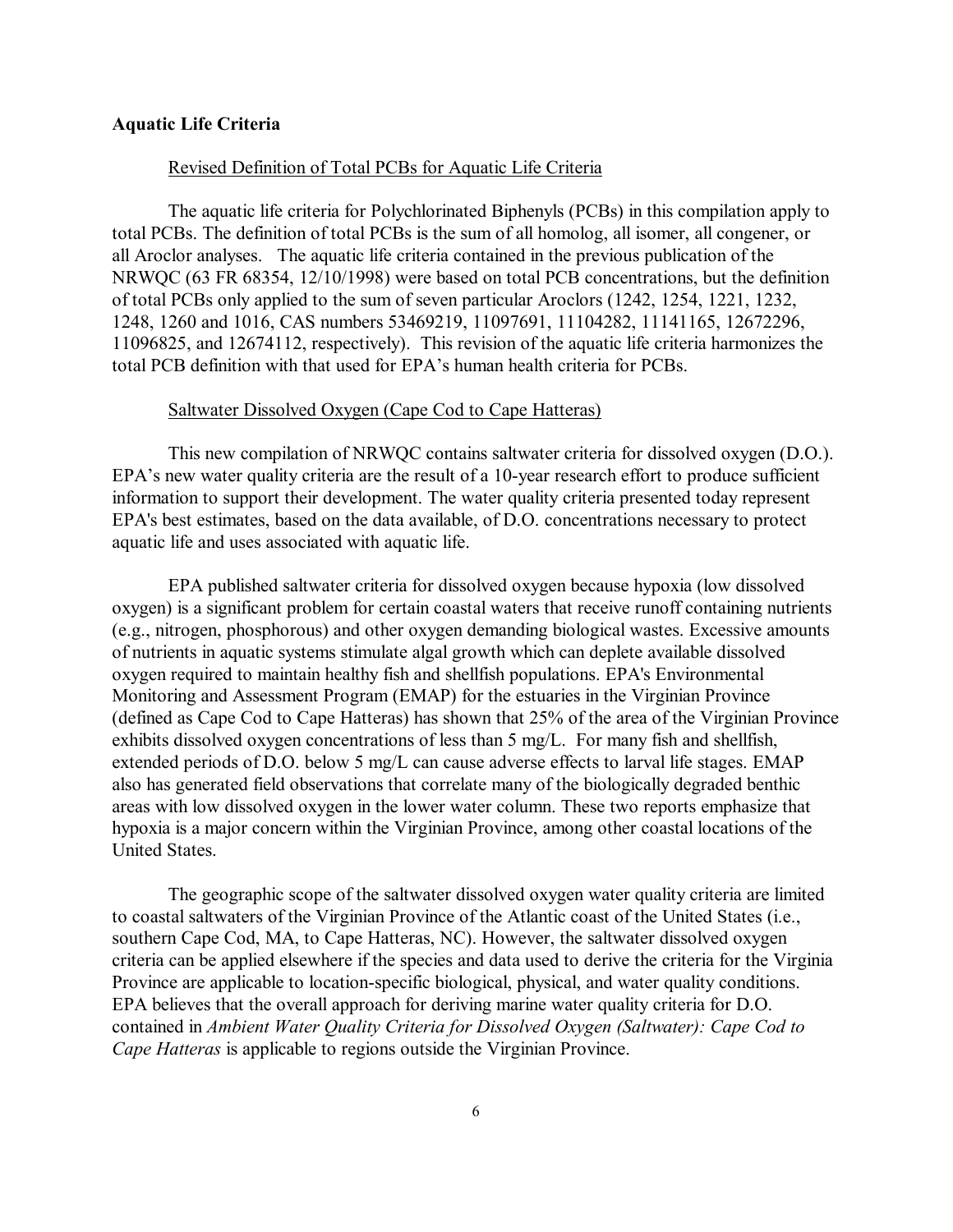For additional information see: *Ambient Water Quality Criteria for Dissolved Oxygen (Saltwater): Cape Cod to Cape Hatteras* (EPA-822R-00-012).

## Freshwater Aquatic Life Criteria for Ammonia

This compilation includes EPA's latest revision (*1999*) of the freshwater aquatic life criteria for ammonia. The new water quality criteria reflect research and data since 1984, including the pH and temperature relationship of the acute and chronic criteria and the averaging period of the chronic criterion. The revised acute criterion for ammonia is now dependent on pH and fish species, and the chronic criterion is dependent on pH and temperature. At lower temperatures, the chronic criterion incorporates the presence or absence of early life stages of fish. The temperature dependency results in a gradual increase in the criterion as temperature decreases. At temperatures below 15 °C the criterion is more stringent, when early life stages of fish are expected to be present. EPA's recommendations in the 1999 criteria represent a change from both the 1984 chronic ammonia criterion, which was dependent mainly on pH, and from the 1998 ammonia criteria, in which the chronic criterion was dependent on pH and the presence of early life stages of fish.

For additional information see: *1999 Update of Ambient Water Quality Criteria for Ammonia* (EPA-822-R-99-014).

## Cadmium

EPA revised its aquatic life criteria for cadmium. A notice was published in the **Federal Register** (65 FR 50201, 8/17/2000) announcing the availability of the peer review draft and soliciting any significant scientific input from the public. EPA has addressed the peer review comments and significant issues raised by the public. A notice of availability for the completed document, entitled *2001 Update of Ambient Water Quality Criteria for Cadmium* (EPA-822-R-01-001) was published in the **Federal Register** on April 12, 2001 (66 FR18935).

## Guidance on the Calculation of Hardness-Dependent Metals Criteria

Freshwater aquatic life criteria for certain metals are expressed as a function of hardness because hardness can affect the toxicities of these metals. Hardness is used as a surrogate for a number of water quality characteristics which affect the toxicity of metals. Increasing hardness has the effect of decreasing the toxicity of metals. Water quality criteria to protect aquatic life may be calculated at different concentrations of hardness measured in milligrams per liter (mg/L) as calcium carbonate  $(CaCO<sub>3</sub>)$ .

Appendix B of this document presents the hardness-dependent equations for freshwater metals criteria. The specific values in the table are calculated at a hardness of 100 mg/L (CaCO<sub>3</sub>) for illustrative purposes only. The hardness equations included in this compilation were developed based on results from laboratory toxicity tests that were conducted in fresh waters encompassing a range of hardness values. Although the amount of data and the strength of the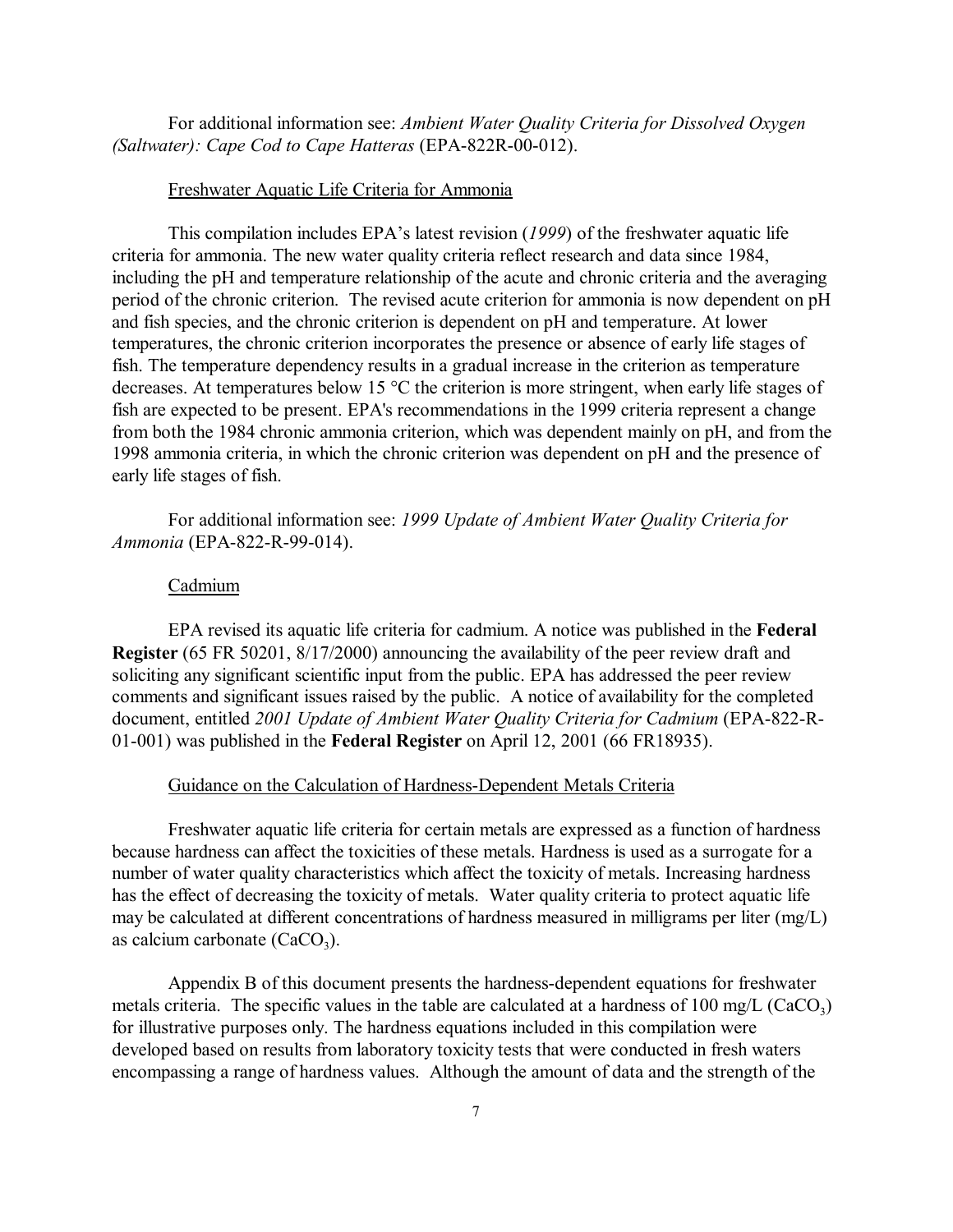relationship vary for different metals, almost all data for hardness and toxicity are in the 20 to 400 mg/L hardness range.

In the past, EPA recommended that when the hardness of fresh surface water is less than 25 mg/L, 304(a) criteria concentrations be calculated as if the hardness is 25 mg/L. Available toxicity data in this range for copper, zinc and cadmium (EPA 440/5-84-031, EPA 440/5-87- 003,and EPA-822-R-01-001) are somewhat limited, and are quite limited for silver, lead, chromium III and nickel (EPA 440/5-80-071, EPA 440/5-84-027,EPA 440/5-84-029 and EPA 440/5-86-004). Even fewer data are available below 20 mg/L hardness for copper, zinc and cadmium and none are available for silver, lead, chromium III and nickel. EPA evaluated these limited data, available in the current metals' criteria documents, and determined that they are inconclusive. Capping hardness at 25 mg/L without additional data or justification may result in criteria that provide less protection than that intended by EPA's *Guidelines for Deriving Numerical National Water Quality Criteria for the Protection of Aquatic Organisms and Their Uses* (EPA 822/R-85-100) or "the Guidelines." Therefore, EPA now recommends that hardness not be capped at 25 mg/L, or any other hardness on the low end. If there is a state or tribal regulatory requirement that hardness be capped at 25 mg/L, or if there are any situation-specific questions about the applicability of the hardness-toxicity relationship, a Water Effect Ratio (WER) procedure should be used to provide the level of protection intended by the Guidelines. When an ambient hardness of less than 25 mg/L is used to establish criteria for lead or cadmium, the hardness dependent Conversion Factor (CF) should not exceed one.

For hardness over 400 mg/L, EPA recommends two options: (1) calculate the criterion using a default WER of 1.0 and using a hardness of 400 mg/L in the hardness equation; or (2) calculate the criterion using a WER and the actual ambient hardness of the surface water in the equation. The second option is expected to result in the level of protection intended in the Guidelines whereas the first option is thought to result in an even more protective aquatic life criterion. At high hardness there is an indication that hardness and related inorganic water quality characteristics do not have as much of an effect on toxicity of metals as they do at lower hardnesses. Related water quality characteristics do not correlate as well at higher hardnesses as they do at lower hardnesses. There is also increased uncertainty in this range because very limited data are available to clearly quantify the relationship between hardness and toxicity. Therefore, if hardness is over 400 mg/L as  $CaCO<sub>3</sub>$ , EPA continues to recommend that a hardness of 400 mg/L be used with a default WER of 1.0; alternatively, the WER and actual hardness of the surface water may be used.

Where applicable water quality standards require the use of a default hardness (e.g., 25) mg/L) to calculate a criterion, states and authorized tribes should use the WER procedure to adjust that criterion so that it provides the level of protection intended by the Guidelines. As the WER is inherently a site-specific procedure, any WER developed for a given site would be applicable only for that site unless its applicability at other sites is demonstrated. In any case, states and authorized tribes electing to use the WER Guidance should ensure that their water quality standards provide for them. Consistent with the "Performance-Based Approach" discussed in detail in EPA's recent modification of its implementing regulations at 40 CFR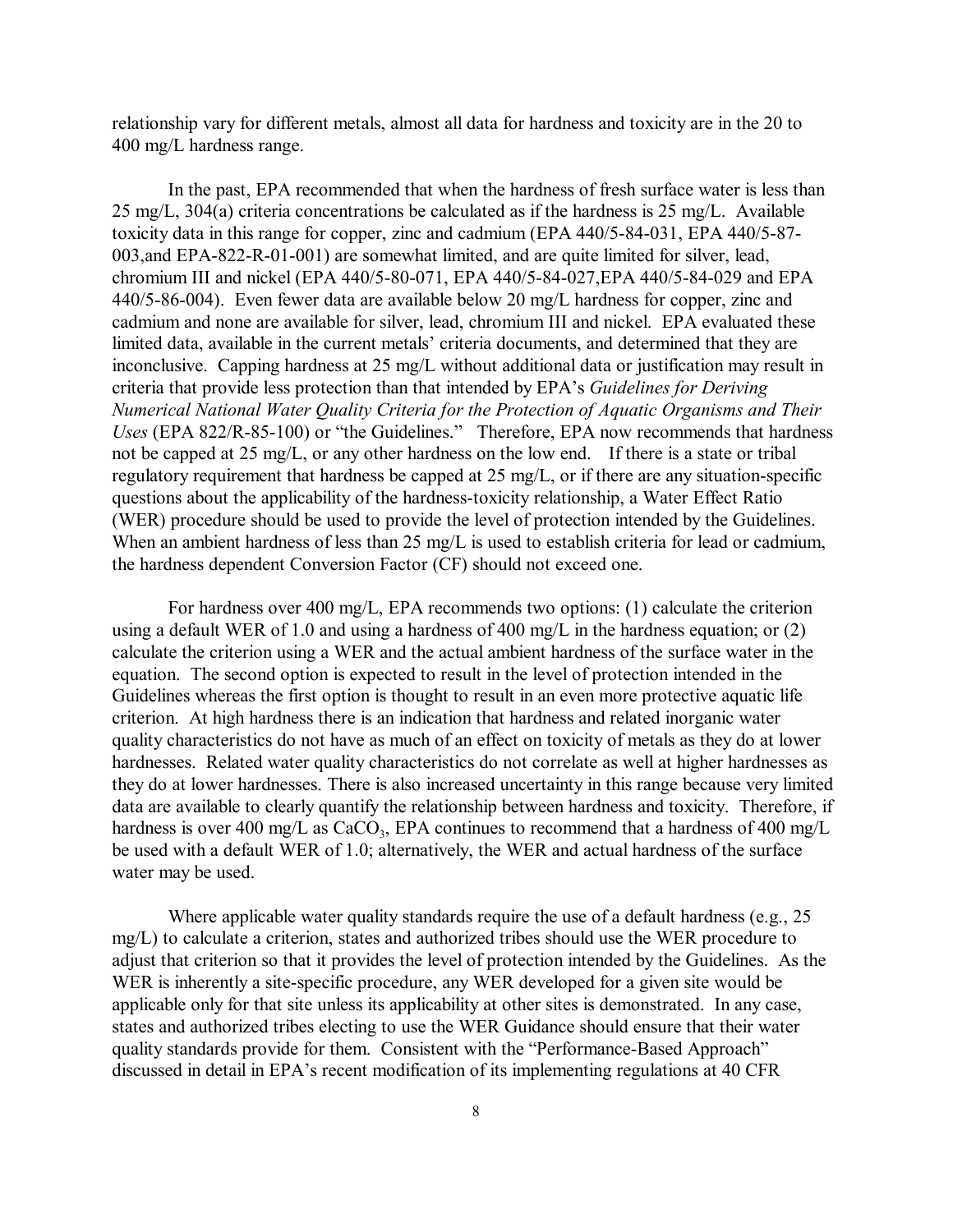131.21 (See 65 FR 24641, April 27, 2000), EPA encourages states and authorized tribes to identify all opportunities for adoption, and EPA approval of, such site-specific criteria. A performance-based approach relies on the adoption of a standard method or process (e.g., WER procedures) into state or tribal water quality standards, rather than adoption of a specific outcome (e.g., a site-specific criterion). When such an approach is sufficiently detailed and has suitable safeguards to ensure predictable, repeatable outcomes, EPA approval of the approach can serve as approval of the outcomes as well.

## National Guidance on the Applicability of Freshwater and Saltwater Criteria

EPA recommends that the aquatic life criteria in this compilation apply as follows:

- (1) For water in which the salinity is equal to or less than 1 part per thousand 95% or more of the time, the applicable criteria are the freshwater criteria.
- (2) For water in which the salinity is equal to or greater than 10 parts per thousand 95% or more of the time, the applicable criteria are the saltwater criteria in Column C; and
- (3) For water in which the salinity is between 1 and 10 parts per thousand the applicable criteria are the more stringent of the freshwater or saltwater criteria, as described in items (1) and (2) of this section. However, an alternative freshwater or saltwater criteria may be used if scientifically defensible information and data demonstrate that on a site-specific basis the biology of the water body is dominated by freshwater aquatic life and that freshwater criteria are more appropriate; or conversely, the biology of the water body is dominated by saltwater aquatic life and that saltwater criteria are more appropriate.

## **Nutrient Criteria**

EPA recently developed section 304(a) water quality criteria for nutrients because excessive levels of nutrients are a major cause of the nonattainment of designated uses and more scientific information is needed to evaluate and address these conditions. Availability of these nutrient criteria recommendations was announced in the **Federal Register** on January 9, 2001 (66 FR1671). EPA's nutrient criteria will cover four major types of waterbodies: lakes and reservoirs, rivers and streams, estuarine and coastal areas, and wetlands across 14 major ecoregions of the United States. EPA's section 304(a) criteria are intended to provide for the protection and propagation of aquatic life and recreation. To support the development of the nutrient criteria, EPA published Technical Guidance Manuals that describe a process for assessing nutrient conditions in the four waterbody types. (For example See: *Nutrient Criteria Technical Guidance Manual: Lakes and Reservoirs*, April 2000; *Nutrient Criteria Technical Guidance Manual; Rivers and Streams*, July 2000; *Nutrient Criteria Technical Guidance Manual: Estuarine and Coastal Marine Waters*, October 2001). This information is intended to serve as a starting point for the states, authorized tribes and others to develop more refined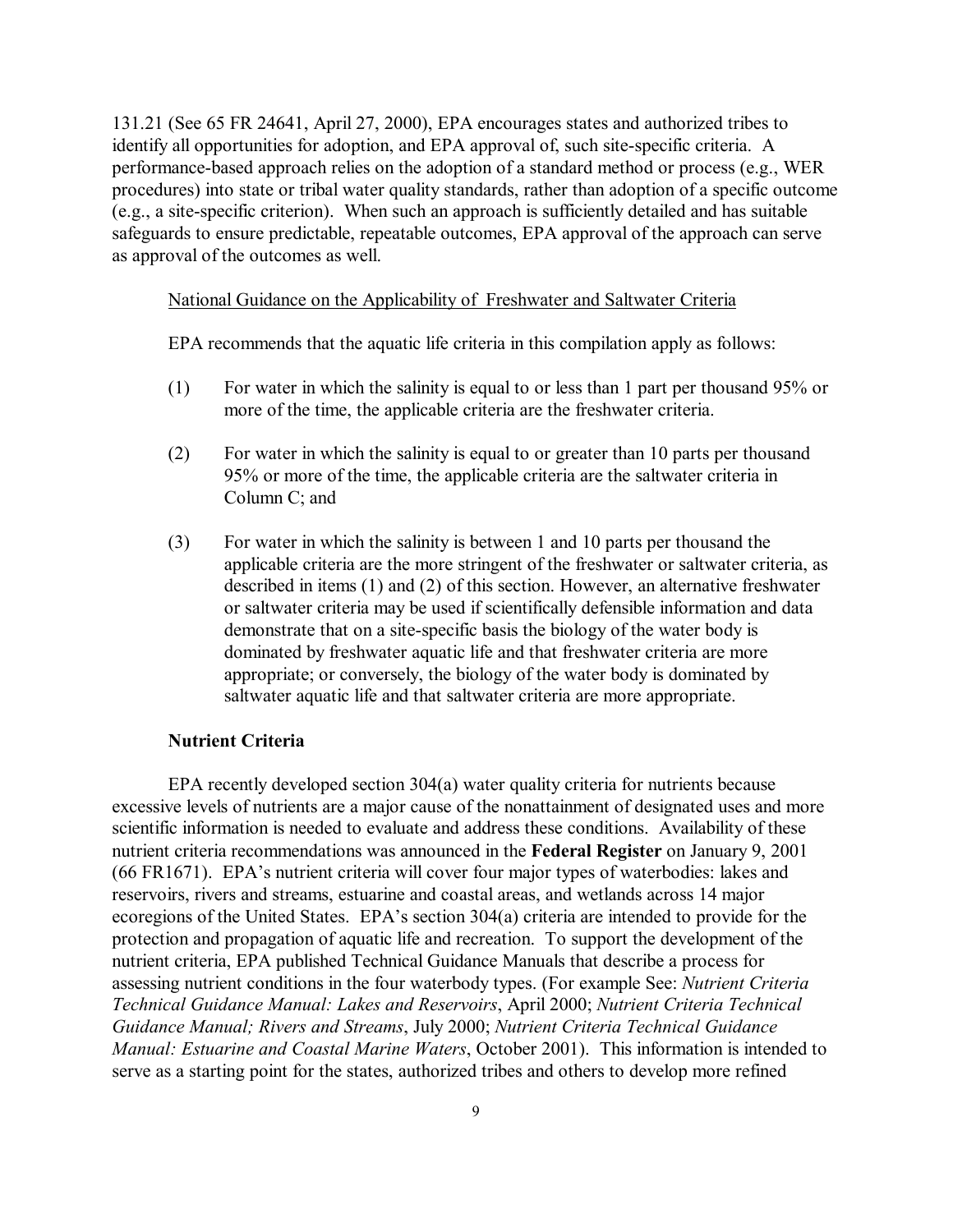nutrient criteria, as appropriate, using EPA waterbody-specific technical guidance manuals and other scientifically defensible approaches.

In cases where no new ecoregional nutrient criteria are available, the phosphate phosphorus information presented in the Gold Book (*Quality Criteria for Water:1986*, EPA 440/5-86-001) may still be applicable. The phosphate phosphorus information in the Gold Book address eutrophication in freshwater systems on a national basis without any consideration of regional differences that may occur. The new ecoregional nutrient criteria recommendations reflect regional differences in eutrophication for different water body types and ecological conditions. The criteria in the compilation for elemental phosphorus is based on the toxic effects of phosphorus to aquatic organisms and is not intended to prevent eutrophication.

## **VI Comments on the December 10, 1998 National Recommended Water Quality Criteria Compilation**

When the national recommended water quality criteria compilation was published in 1998, the Agency requested comment and observations on the compilation format and on the revised criteria development process. No comments were received on the format or process. Comments were, however, received on specific criteria and errors in formulas. The comments stated that certain criteria did not reflect the latest scientific knowledge and also that some criteria were derived based on data where an improper form of chemical was tested because of bioavailability issues. The errors in the formulas have been corrected. EPA does not agree that an improper form of the specified chemicals was tested.

## **VII Where Can I Find More Information About Water Quality Criteria and Water Quality Standards?**

For more information about water quality criteria and Water Quality Standards refer to the following: *Water Quality Standards Handbook* (EPA 823-B94-005a); *Advanced Notice of Proposed Rule Making (ANPRM)*, (63FR36742); *Draft Strategy for Water Quality Standards and Criteria: Strengthening the Foundation of Programs to Protect and Restore the Nation's Water (EPA-823-R-02-001, May 2002); Water Quality Criteria and Standards Plan* -- *Priorities for the Future* (EPA 822-R-98-003); *Guidelines and Methodologies Used in the Preparation of Health Effects Assessment Chapters of the Consent Decree Water Criteria Documents* (45FR79347); *Methodology for Deriving Ambient Water Quality Criteria for the Protection of Human Health* (2000), EPA-822-B-00-004, October 2000); *Guidelines for Deriving Numerical National Water Quality Criteria for the Protection of Aquatic Organisms and Their Uses* (EPA 822/R-85-100); *National Strategy for the Development of Regional Nutrient Criteria* (EPA 822-R-98-002); and *EPA Review and Approval of State and Tribal Water Quality Standards* (65FR24641).

These publications may also be accessed through EPA's National Service Center for Environmental Publications (NSCEP, previously NCEPI) or on the Office of Science and Technology's Homepage (www.epa.gov/OST).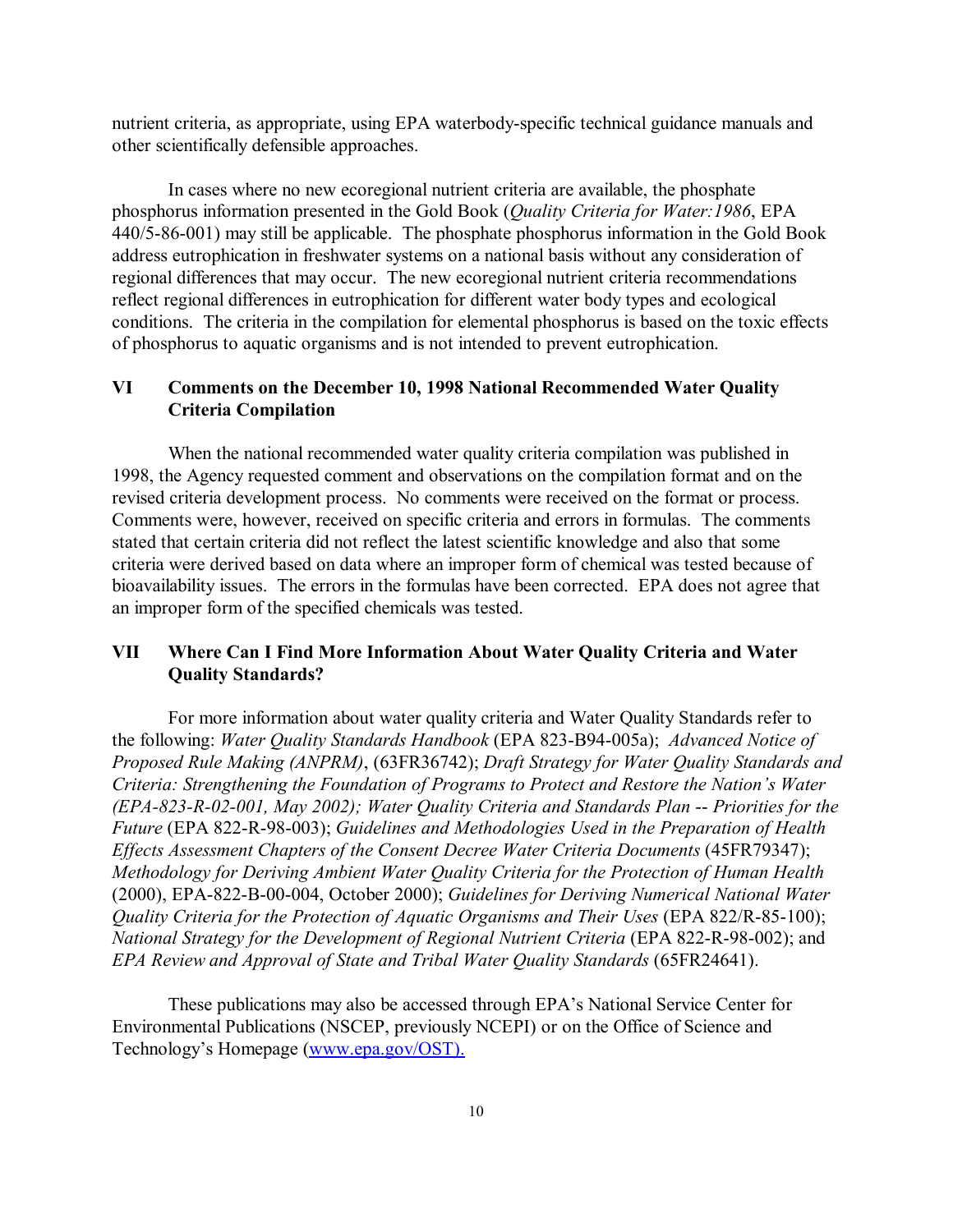# **VIII What Are the National Recommended Water Quality Criteria?**

The following compilation and its associated footnotes and notes presents the EPA's latest national recommended water quality criteria.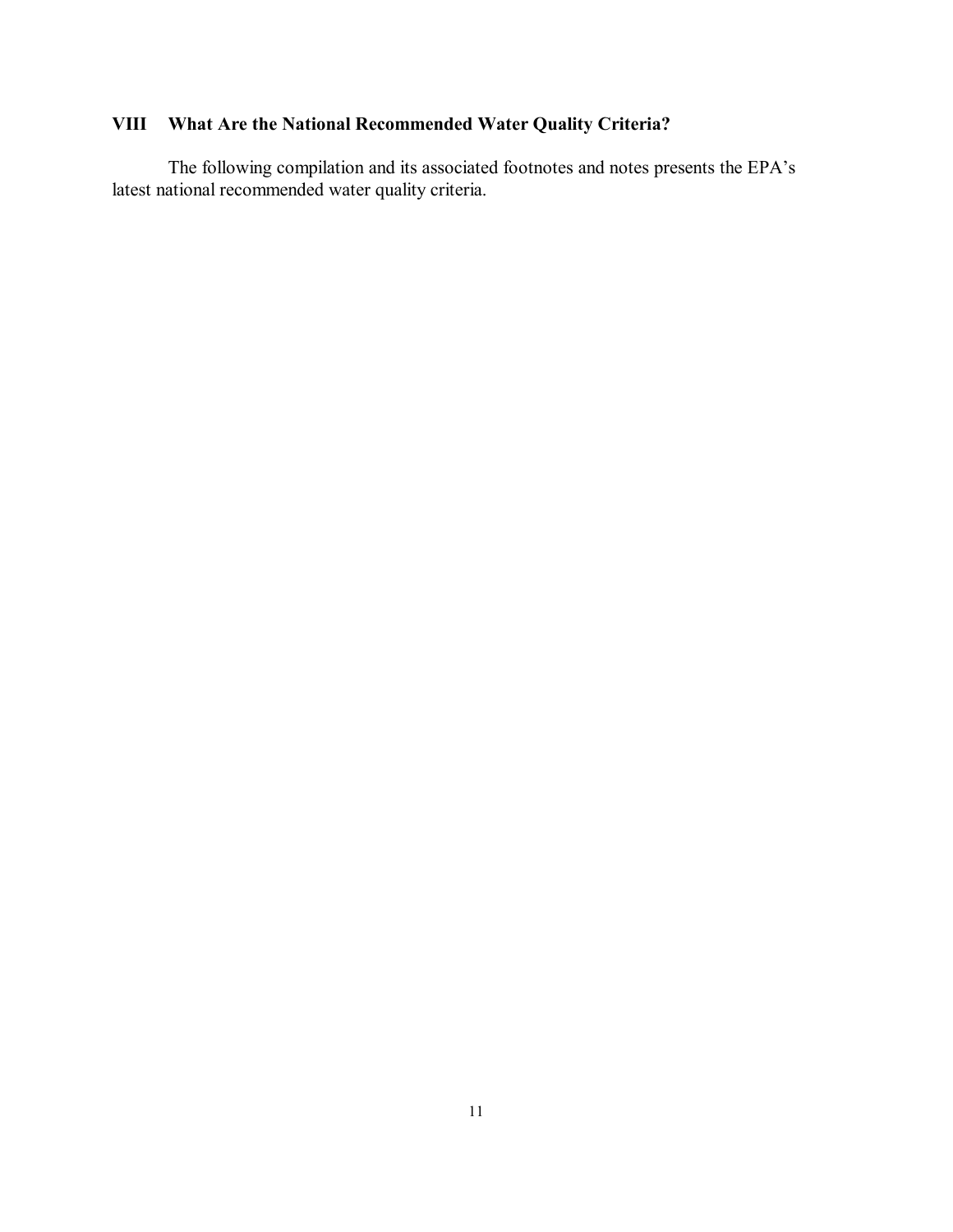|                                 |                           |                             | Freshwater<br><b>Saltwater</b> |                               |                           |                    | <b>Human Health</b><br><b>For Consumption of:</b><br>Water $+$ |                                 |                                     |
|---------------------------------|---------------------------|-----------------------------|--------------------------------|-------------------------------|---------------------------|--------------------|----------------------------------------------------------------|---------------------------------|-------------------------------------|
|                                 | <b>Priority Pollutant</b> | <b>CAS</b><br><b>Number</b> | <b>CMC</b><br>$(\mu g/L)$      | CCC<br>$(\mu g/L)$            | <b>CMC</b><br>$(\mu g/L)$ | CCC<br>$(\mu g/L)$ | Organism<br>$(\mu g/L)$                                        | Organism<br>Only<br>$(\mu g/L)$ | FR Cite/<br><b>Source</b>           |
| $\mathbf{1}$                    | Antimony                  | 7440360                     |                                |                               |                           |                    | 5.6B                                                           | 640 в                           | 65FR66443                           |
| $\sqrt{2}$                      | Arsenic                   | 7440382                     | 340 A,D,K                      | $150$ A,D,K                   | $69$ A,D,bb               | 36 A,D,bb          | $0.018$ C,M,S                                                  | $0.14$ C,M,S                    | 65FR31682<br>57FR60848              |
| $\mathfrak{Z}$                  | Beryllium                 | 7440417                     |                                |                               |                           |                    | Z                                                              |                                 | 65FR31682                           |
| $\overline{4}$                  | Cadmium                   | 7440439                     | $2.0$ D,E,K,bb                 | $0.25$ D,E,K,bb               | $40$ D,bb                 | 8.8 D,bb           | $\ensuremath{\mathbf{Z}}$                                      |                                 | EPA-822-R-01-001<br>65FR31682       |
| 5a                              | Chromium (III)            | 16065831                    | 570 D.E.K                      | 74 D,E,K                      |                           |                    | Z Total                                                        |                                 | EPA820/B-96-001<br>65FR31682        |
| 5 <sub>b</sub>                  | Chromium (VI)             | 18540299                    | $16$ D,K                       | $11\,\mathrm{D}$ <sub>K</sub> | $1,100$ $D,bb$            | $50$ D,bb          | Z Total                                                        |                                 | 65FR31682                           |
| 6                               | Copper                    | 7440508                     | 13 D,E,K,cc                    | $9.0$ D,E,K,cc                | $4.8$ D,cc,ff             | $3.1$ D,cc,ff      | 1,300 U                                                        |                                 | 65FR31682                           |
| $\overline{7}$                  | Lead                      | 7439921                     | 65 D,E,bb,gg                   | $2.5$ D,E,bb,gg               | $210$ D,bb                | 8.1 D,bb           |                                                                |                                 | 65FR31682                           |
| $8\mathrm{a}$<br>8 <sub>b</sub> | Mercury<br>Methylmercury  | 7439976<br>22967926         | $1.4\,$ D,K,hh                 | $0.77$ D,K,hh                 | $1.8$ D,ee,hh             | $0.94$ D,ee,hh     |                                                                | $0.3$ mg/kg J                   | 62FR42160<br>EPA823-R-01-001        |
| 9                               | Nickel                    | 7440020                     | 470 D.E.K                      | 52 D,E,K                      | 74 D,bb                   | $8.2$ D,bb         | 610 в                                                          | 4,600B                          | 65FR31682                           |
| 10                              | Selenium                  | 7782492                     | L, R, T                        | 5.0 <sub>T</sub>              | $290$ D,bb,dd             | $71D$ , bb, dd     | 170z                                                           | 4200                            | 62FR42160<br>65FR31682<br>65FR66443 |
| 11                              | Silver                    | 7440224                     | $3.2$ D,E,G                    |                               | 1.9 <sub>D,G</sub>        |                    |                                                                |                                 | 65FR31682                           |
| 12                              | Thallium                  | 7440280                     |                                |                               |                           |                    | 1.7 <sub>B</sub>                                               | 6.3 в                           | 65FR31682                           |

## **NATIONAL RECOMMENDED WATER QUALITY CRITERIA FOR PRIORITY TOXIC POLLUTANTS**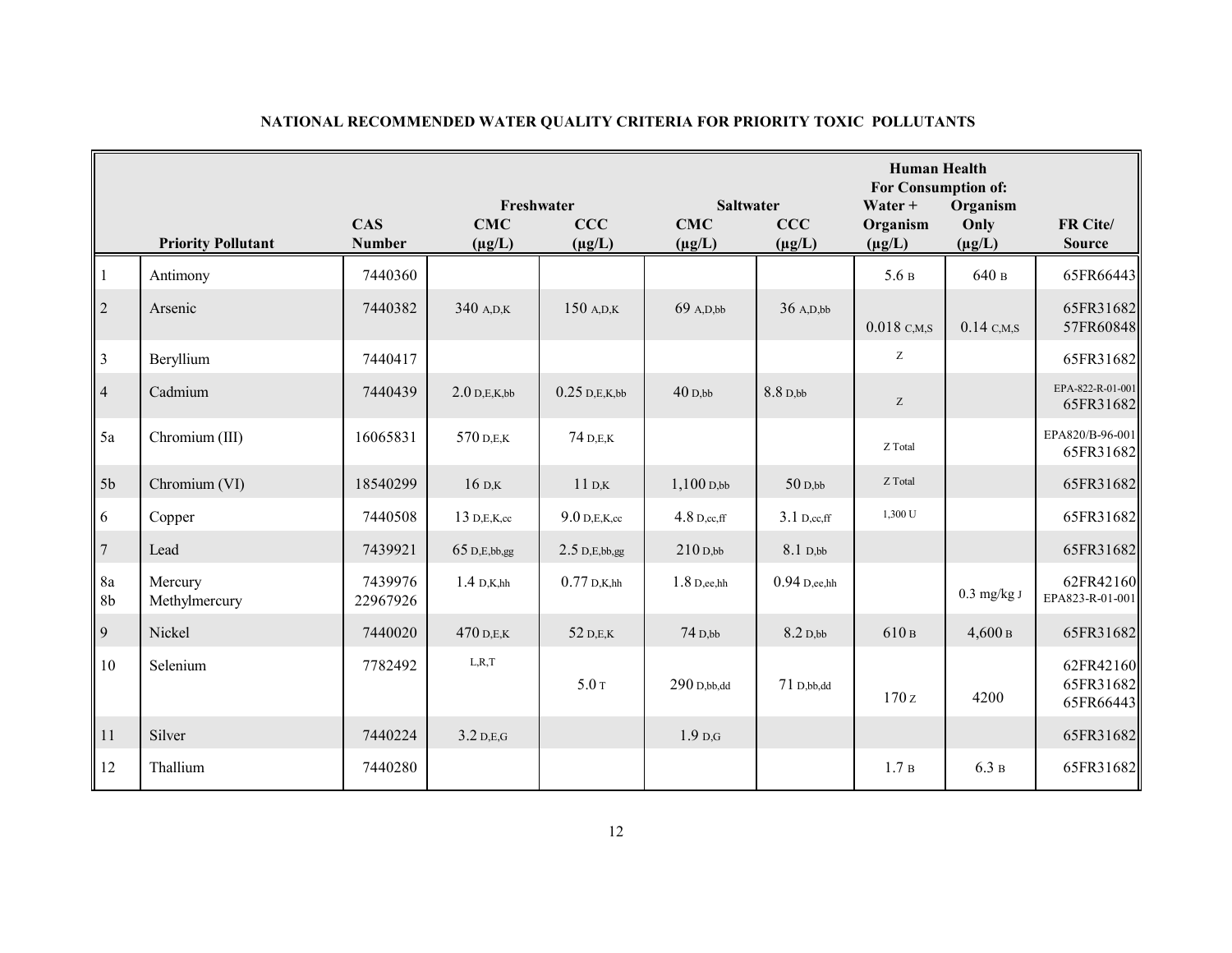|        |                           |                             | Freshwater<br><b>Saltwater</b> |             |             |             | <b>Human Health</b><br>For Consumption of:<br>Water $+$ |                  |                              |
|--------|---------------------------|-----------------------------|--------------------------------|-------------|-------------|-------------|---------------------------------------------------------|------------------|------------------------------|
|        |                           | <b>CAS</b><br><b>Number</b> | <b>CMC</b>                     | CCC         | <b>CMC</b>  | CCC         | Organism                                                | Organism<br>Only | FR Cite/                     |
|        | <b>Priority Pollutant</b> |                             | $(\mu g/L)$                    | $(\mu g/L)$ | $(\mu g/L)$ | $(\mu g/L)$ | $(\mu g/L)$                                             | $(\mu g/L)$      | <b>Source</b>                |
| 13     | Zinc                      | 7440666                     | $120$ D,E,K                    | $120$ D,E,K | $90$ D,bb   | 81 D,bb     | 7,400 <sub>U</sub>                                      | $26,000$ U       | 65FR31682<br>65FR66443       |
| 14     | Cyanide                   | 57125                       | $22$ K,Q                       | 5.2 K,Q     | 1 Q, bb     | 1 Q, bb     | 700B                                                    | 220,000 B,H      | EPA820/B-96-001<br>57FR60848 |
| 15     | Asbestos                  | 1332214                     |                                |             |             |             | 7 million<br>fibers/L I                                 |                  | 57FR60848                    |
| 16     | $2,3,7,8$ -TCDD (Dioxin)  | 1746016                     |                                |             |             |             | $5.0E-9c$                                               | $5.1E-9c$        | 65FR66443                    |
| 17     | Acrolein                  | 107028                      |                                |             |             |             | 190                                                     | 290              | 65FR66443                    |
| 18     | Acrylonitrile             | 107131                      |                                |             |             |             | $0.051$ B,C                                             | $0.25$ B,C       | 65FR66443                    |
| 19     | Benzene                   | 71432                       |                                |             |             |             | $2.2$ B,C                                               | 51 B,C           | IRIS 01/19/00<br>&65FR66443  |
| 20     | Bromoform                 | 75252                       |                                |             |             |             | 4.3 B,C                                                 | 140 в.с          | 65FR66443                    |
| 21     | Carbon Tetrachloride      | 56235                       |                                |             |             |             | $0.23$ B,C                                              | 1.6 B.C          | 65FR66443                    |
| $22\,$ | Chlorobenzene             | 108907                      |                                |             |             |             | 680 B,Z,U,                                              | $21,000$ B,H,U   | 65FR31682                    |
| 23     | Chlorodibromomethane      | 124481                      |                                |             |             |             | $0.40$ B,C                                              | 13 B,C           | 65FR66443                    |
| 24     | Chloroethane              | 75003                       |                                |             |             |             |                                                         |                  |                              |
| 25     | 2-Chloroethylvinyl Ether  | 110758                      |                                |             |             |             |                                                         |                  |                              |
| 26     | Chloroform                | 67663                       |                                |             |             |             | 5.7 C.P                                                 | 470 с.           | 62FR42160                    |
| 27     | Dichlorobromomethane      | 75274                       |                                |             |             |             | $0.55$ B,C                                              | $17B$ .C         | 65FR66443                    |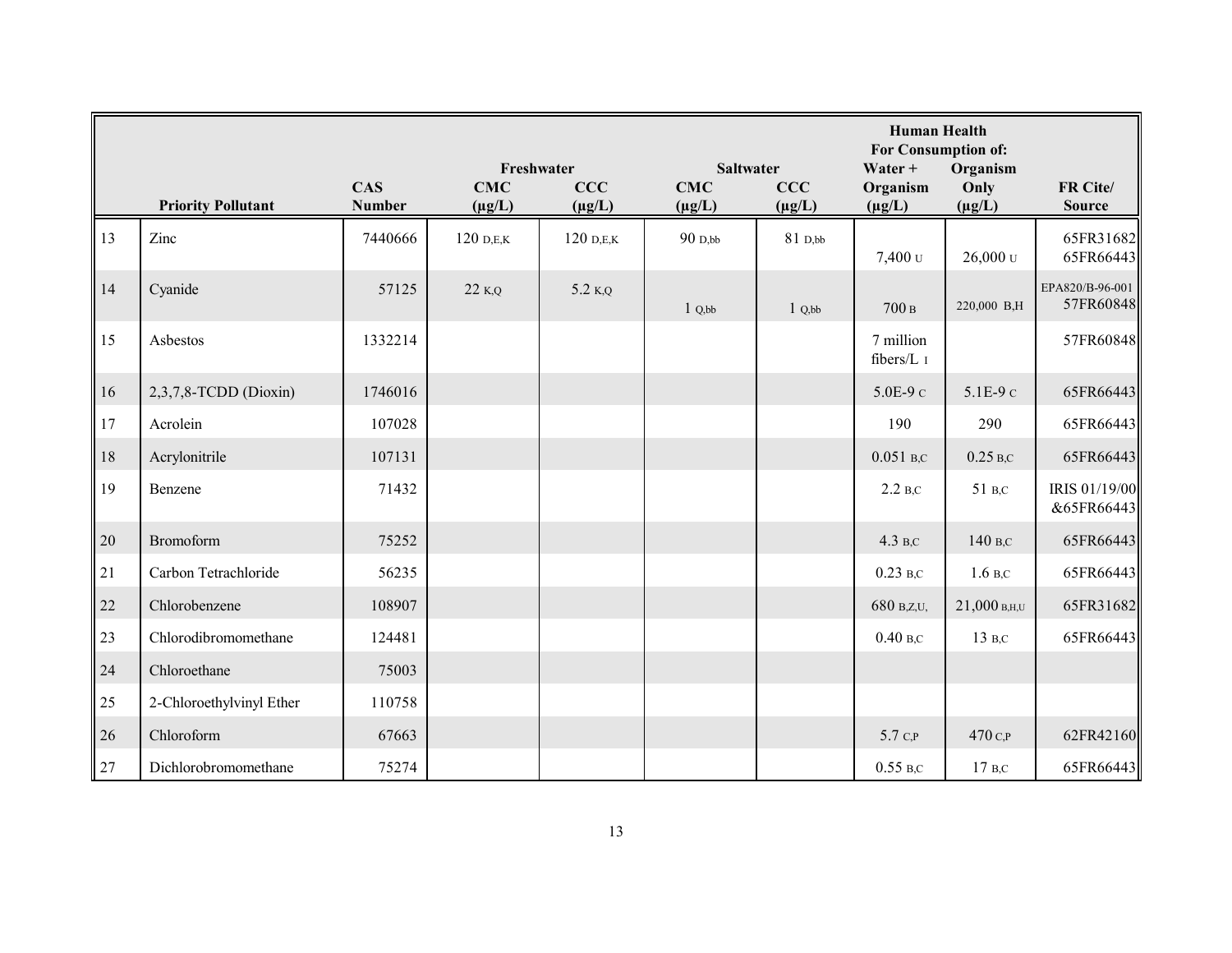|        |                            |                             | Freshwater<br><b>Saltwater</b> |                    |                           |                    | <b>Human Health</b><br>For Consumption of:<br>Water + |                                 |                           |
|--------|----------------------------|-----------------------------|--------------------------------|--------------------|---------------------------|--------------------|-------------------------------------------------------|---------------------------------|---------------------------|
|        | <b>Priority Pollutant</b>  | <b>CAS</b><br><b>Number</b> | <b>CMC</b><br>$(\mu g/L)$      | CCC<br>$(\mu g/L)$ | <b>CMC</b><br>$(\mu g/L)$ | CCC<br>$(\mu g/L)$ | Organism<br>$(\mu g/L)$                               | Organism<br>Only<br>$(\mu g/L)$ | FR Cite/<br><b>Source</b> |
| 28     | 1,1-Dichloroethane         | 75343                       |                                |                    |                           |                    |                                                       |                                 |                           |
| 29     | 1,2-Dichloroethane         | 107062                      |                                |                    |                           |                    | $0.38$ <sub>B,C</sub>                                 | 37 <sub>B,C</sub>               | 65FR66443                 |
| 30     | 1,1-Dichloroethylene       | 75354                       |                                |                    |                           |                    | 0.057c                                                | 3.2c                            | 65FR66443                 |
| 31     | 1,2-Dichloropropane        | 78875                       |                                |                    |                           |                    | $0.50$ B,C                                            | 15 B,C                          | 65FR66443                 |
| 32     | 1,3-Dichloropropene        | 542756                      |                                |                    |                           |                    | 10                                                    | 1,700                           | 57FR60848                 |
| 33     | Ethylbenzene               | 100414                      |                                |                    |                           |                    | 3,100B                                                | 29,000 в                        | 65FR31682                 |
| 34     | Methyl Bromide             | 74839                       |                                |                    |                           |                    | 47 в                                                  | 1,500B                          | 65FR66443                 |
| 35     | Methyl Chloride            | 74873                       |                                |                    |                           |                    |                                                       |                                 | 65FR31682                 |
| 36     | Methylene Chloride         | 75092                       |                                |                    |                           |                    | $4.6$ B,C                                             | 590 B,C                         | 65FR66443                 |
| 37     | 1,1,2,2-Tetrachloroethane  | 79345                       |                                |                    |                           |                    | $0.17$ B,C                                            | 4.0 B <sub>c</sub>              | 65FR66443                 |
| 38     | Tetrachloroethylene        | 127184                      |                                |                    |                           |                    | 0.69c                                                 | 3.3c                            | 65FR66443                 |
| 39     | Toluene                    | 108883                      |                                |                    |                           |                    | 6,800 B,Z                                             | 200,000 в                       | 65FR31682                 |
| $40\,$ | 1,2-Trans-Dichloroethylene | 156605                      |                                |                    |                           |                    | $700 B_z$                                             | $140,000\,$ в                   | 65FR31682                 |
| 41     | 1,1,1-Trichloroethane      | 71556                       |                                |                    |                           |                    | Z                                                     |                                 | 65FR31682                 |
| 42     | 1,1,2-Trichloroethane      | 79005                       |                                |                    |                           |                    | $0.59$ B,C                                            | $16B$ ,C                        | 65FR66443                 |
| 43     | Trichloroethylene          | 79016                       |                                |                    |                           |                    | 2.5c                                                  | 30 с                            | 65FR66443                 |
| 44     | Vinyl Chloride             | 75014                       |                                |                    |                           |                    | $2.0\text{ c}$                                        | 530 с                           | 57FR60848                 |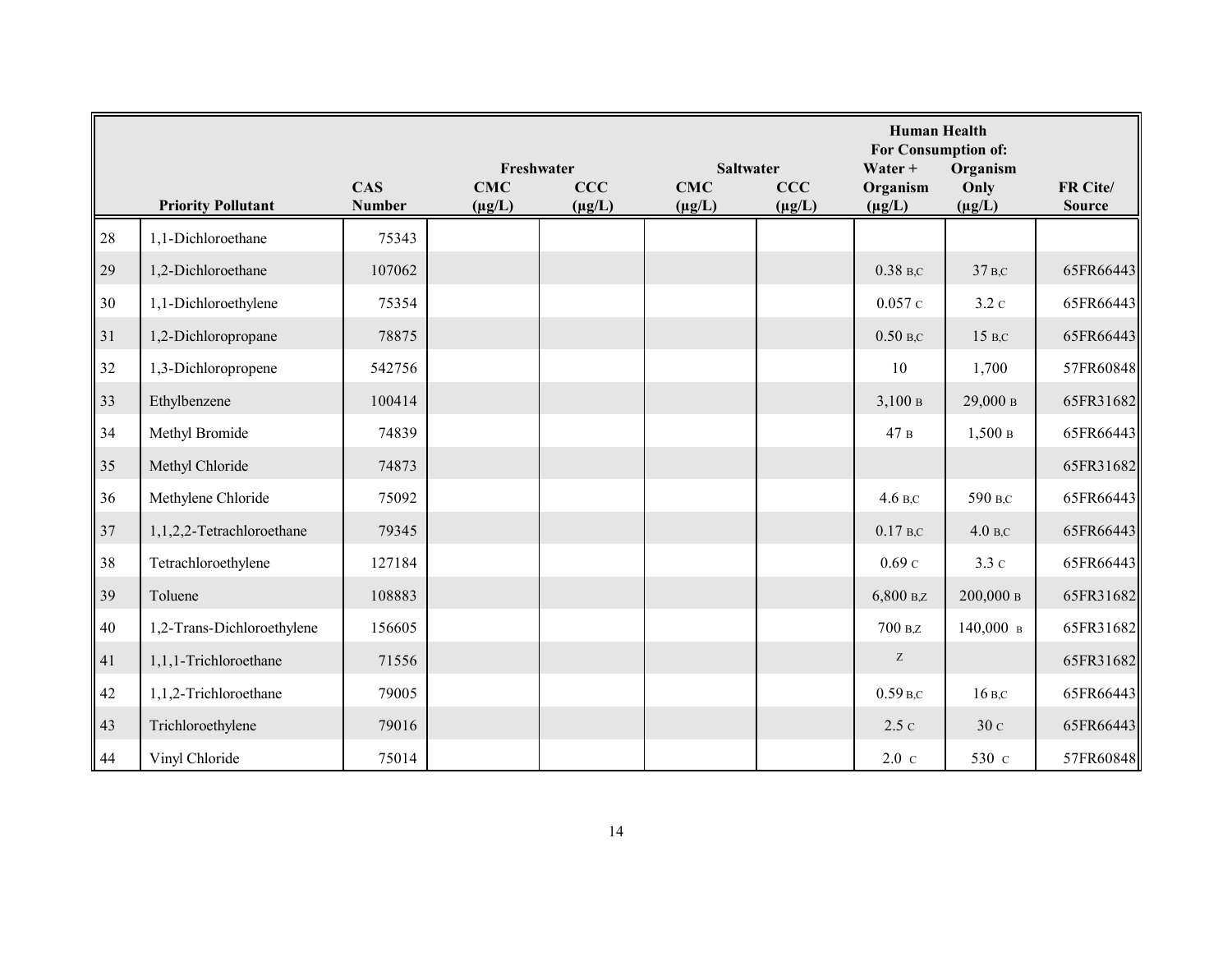|    |                            |                             | Freshwater<br><b>Saltwater</b> |             |                  |                   | <b>Human Health</b><br>For Consumption of:<br>Water + |                        |                        |
|----|----------------------------|-----------------------------|--------------------------------|-------------|------------------|-------------------|-------------------------------------------------------|------------------------|------------------------|
|    |                            | <b>CAS</b><br><b>Number</b> | <b>CMC</b>                     | CCC         | <b>CMC</b>       | CCC               | Organism                                              | Organism<br>Only       | FR Cite/               |
|    | <b>Priority Pollutant</b>  |                             | $(\mu g/L)$                    | $(\mu g/L)$ | $(\mu g/L)$      | $(\mu g/L)$       | $(\mu g/L)$                                           | $(\mu g/L)$            | <b>Source</b>          |
| 45 | 2-Chlorophenol             | 95578                       |                                |             |                  |                   | 81 B.U                                                | 150 B,U                | 65FR66443              |
| 46 | 2,4-Dichlorophenol         | 120832                      |                                |             |                  |                   | $77B$ ,U                                              | 290 B,U                | 65FR66443              |
| 47 | 2,4-Dimethylphenol         | 105679                      |                                |             |                  |                   | 380 в                                                 | 850 B,U                | 65FR66443              |
| 48 | 2-Methyl-4,6-Dinitrophenol | 534521                      |                                |             |                  |                   | 13                                                    | 280                    | 65FR66443              |
| 49 | 2,4-Dinitrophenol          | 51285                       |                                |             |                  |                   | 69 в                                                  | 5,300 в                | 65FR66443              |
| 50 | 2-Nitrophenol              | 88755                       |                                |             |                  |                   |                                                       |                        |                        |
| 51 | 4-Nitrophenol              | 100027                      |                                |             |                  |                   |                                                       |                        |                        |
| 52 | 3-Methyl-4-Chlorophenol    | 59507                       |                                |             |                  |                   | ${\bf U}$                                             | ${\bf U}$              |                        |
| 53 | Pentachlorophenol          | 87865                       | 19 F,K                         | 15 F.K      | 13 <sub>bb</sub> | 7.9 <sub>bb</sub> | $0.27$ B,C                                            | $3.0 B$ , C, H         | 65FR31682<br>65FR66443 |
| 54 | Phenol                     | 108952                      |                                |             |                  |                   | 21,000 B, U                                           | 1,700,000 B,U          | 65FR66443              |
| 55 | 2,4,6-Trichlorophenol      | 88062                       |                                |             |                  |                   | 1.4 <sub>B,C</sub>                                    | $2.4$ B,C,U            | 65FR66443              |
| 56 | Acenaphthene               | 83329                       |                                |             |                  |                   | 670 B,U                                               | 990 B,U                | 65FR66443              |
| 57 | Acenaphthylene             | 208968                      |                                |             |                  |                   |                                                       |                        |                        |
| 58 | Anthracene                 | 120127                      |                                |             |                  |                   | 8,300 в                                               | 40,000 в               | 65FR66443              |
| 59 | Benzidine                  | 92875                       |                                |             |                  |                   | 0.000086 B,C                                          | $0.00020$ B,C          | 65FR66443              |
| 60 | Benzo(a)Anthracene         | 56553                       |                                |             |                  |                   | $0.0038$ B,C                                          | $0.018$ <sub>B,C</sub> | 65FR66443              |
| 61 | Benzo(a)Pyrene             | 50328                       |                                |             |                  |                   | $0.0038$ B,C                                          | $0.018$ <sub>B,C</sub> | 65FR66443              |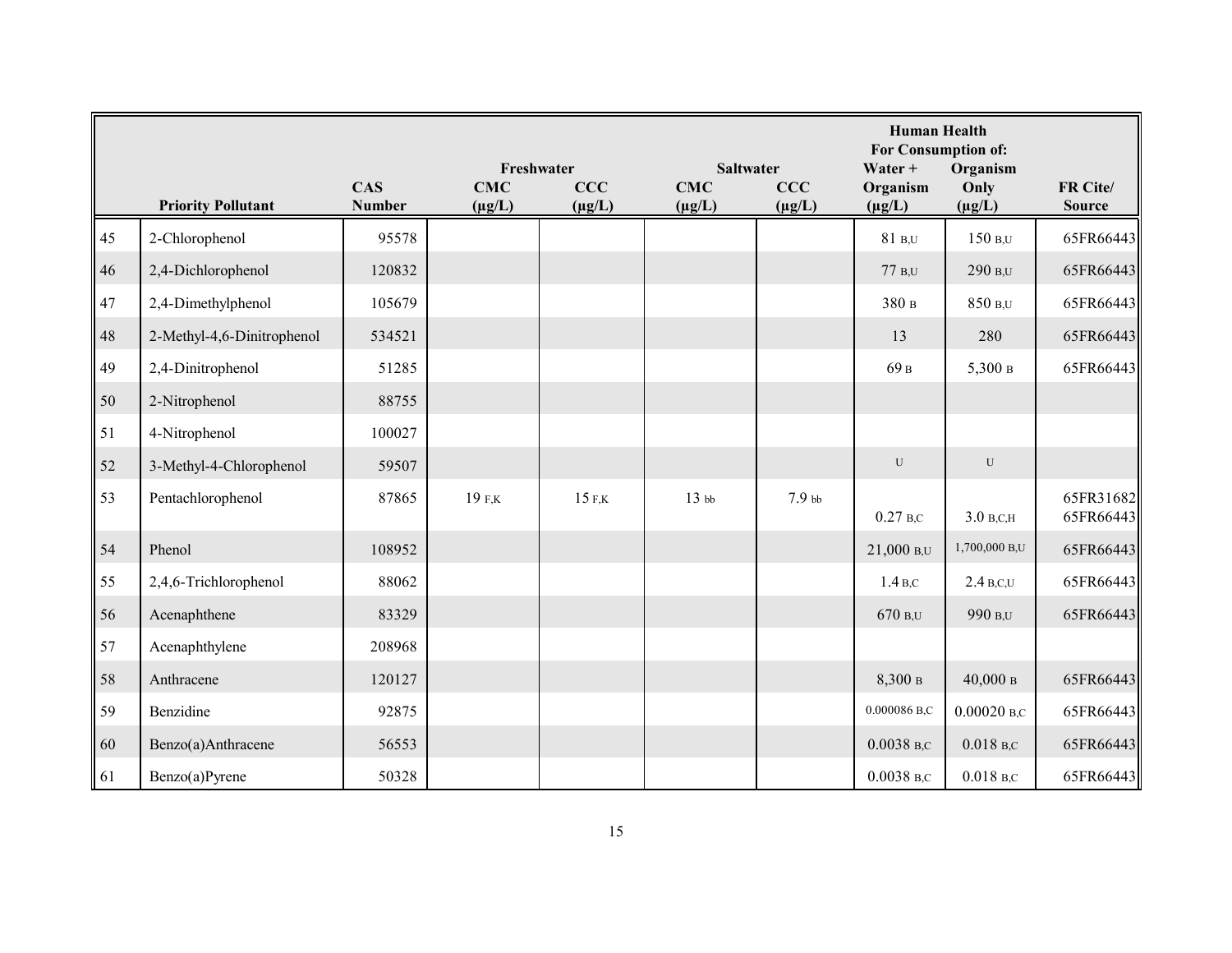|        |                                                     |                             |                           | Freshwater<br><b>Saltwater</b> |                           |                    |                         | <b>Human Health</b><br>For Consumption of:<br>Organism<br>Water + |                           |  |
|--------|-----------------------------------------------------|-----------------------------|---------------------------|--------------------------------|---------------------------|--------------------|-------------------------|-------------------------------------------------------------------|---------------------------|--|
|        | <b>Priority Pollutant</b>                           | <b>CAS</b><br><b>Number</b> | <b>CMC</b><br>$(\mu g/L)$ | <b>CCC</b><br>$(\mu g/L)$      | <b>CMC</b><br>$(\mu g/L)$ | CCC<br>$(\mu g/L)$ | Organism<br>$(\mu g/L)$ | Only<br>$(\mu g/L)$                                               | FR Cite/<br><b>Source</b> |  |
| 62     | Benzo(b)Fluoranthene                                | 205992                      |                           |                                |                           |                    | $0.0038$ B,C            | $0.018$ <sub>B.C</sub>                                            | 65FR66443                 |  |
|        |                                                     |                             |                           |                                |                           |                    |                         |                                                                   |                           |  |
| 63     | Benzo(ghi)Perylene                                  | 191242                      |                           |                                |                           |                    |                         |                                                                   |                           |  |
| 64     | Benzo(k)Fluoranthene                                | 207089                      |                           |                                |                           |                    | $0.0038$ B,C            | $0.018$ B,C                                                       | 65FR66443                 |  |
| 65     | $\operatorname{Bis}(2-)$<br>Chloroethoxy)Methane    | 111911                      |                           |                                |                           |                    |                         |                                                                   |                           |  |
| 66     | Bis(2-Chloroethyl)Ether                             | 111444                      |                           |                                |                           |                    | $0.030$ B,C             | $0.53$ B,C                                                        | 65FR66443                 |  |
| 67     | Bis(2-Chloroisopropyl)Ether                         | 108601                      |                           |                                |                           |                    | 1,400B                  | 65,000 в                                                          | 65FR66443                 |  |
| 68     | $\text{Bis}(2-\text{Ethylhexyl})\text{Phthalate}^X$ | 117817                      |                           |                                |                           |                    | 1.2 <sub>B,C</sub>      | 2.2 <sub>B,C</sub>                                                | 65FR66443                 |  |
| 69     | 4-Bromophenyl Phenyl Ether                          | 101553                      |                           |                                |                           |                    |                         |                                                                   |                           |  |
| $70\,$ | Butylbenzyl Phthalate <sup>W</sup>                  | 85687                       |                           |                                |                           |                    | 1,500B                  | 1,900B                                                            | 65FR66443                 |  |
| $71\,$ | 2-Chloronaphthalene                                 | 91587                       |                           |                                |                           |                    | 1,000B                  | 1,600B                                                            | 65FR66443                 |  |
| $72\,$ | 4-Chlorophenyl Phenyl Ether                         | 7005723                     |                           |                                |                           |                    |                         |                                                                   |                           |  |
| 73     | Chrysene                                            | 218019                      |                           |                                |                           |                    | $0.0038$ B,C            | $0.018$ <sub>B,C</sub>                                            | 65FR66443                 |  |
| 74     | Dibenzo(a,h)Anthracene                              | 53703                       |                           |                                |                           |                    | $0.0038$ B,C            | $0.018$ B,C                                                       | 65FR66443                 |  |
| 75     | 1,2-Dichlorobenzene                                 | 95501                       |                           |                                |                           |                    | 2,700 B                 | 17,000 в                                                          | 65FR31682                 |  |
| 76     | 1,3-Dichlorobenzene                                 | 541731                      |                           |                                |                           |                    | 320                     | 960                                                               | 65FR66443                 |  |
| $77$   | 1,4-Dichlorobenzene                                 | 106467                      |                           |                                |                           |                    | 400 z                   | 2,600                                                             | 65FR31682                 |  |
| 78     | 3,3'-Dichlorobenzidine                              | 91941                       |                           |                                |                           |                    | $0.021$ B,C             | $0.028$ <sub>B,C</sub>                                            | 65FR66443                 |  |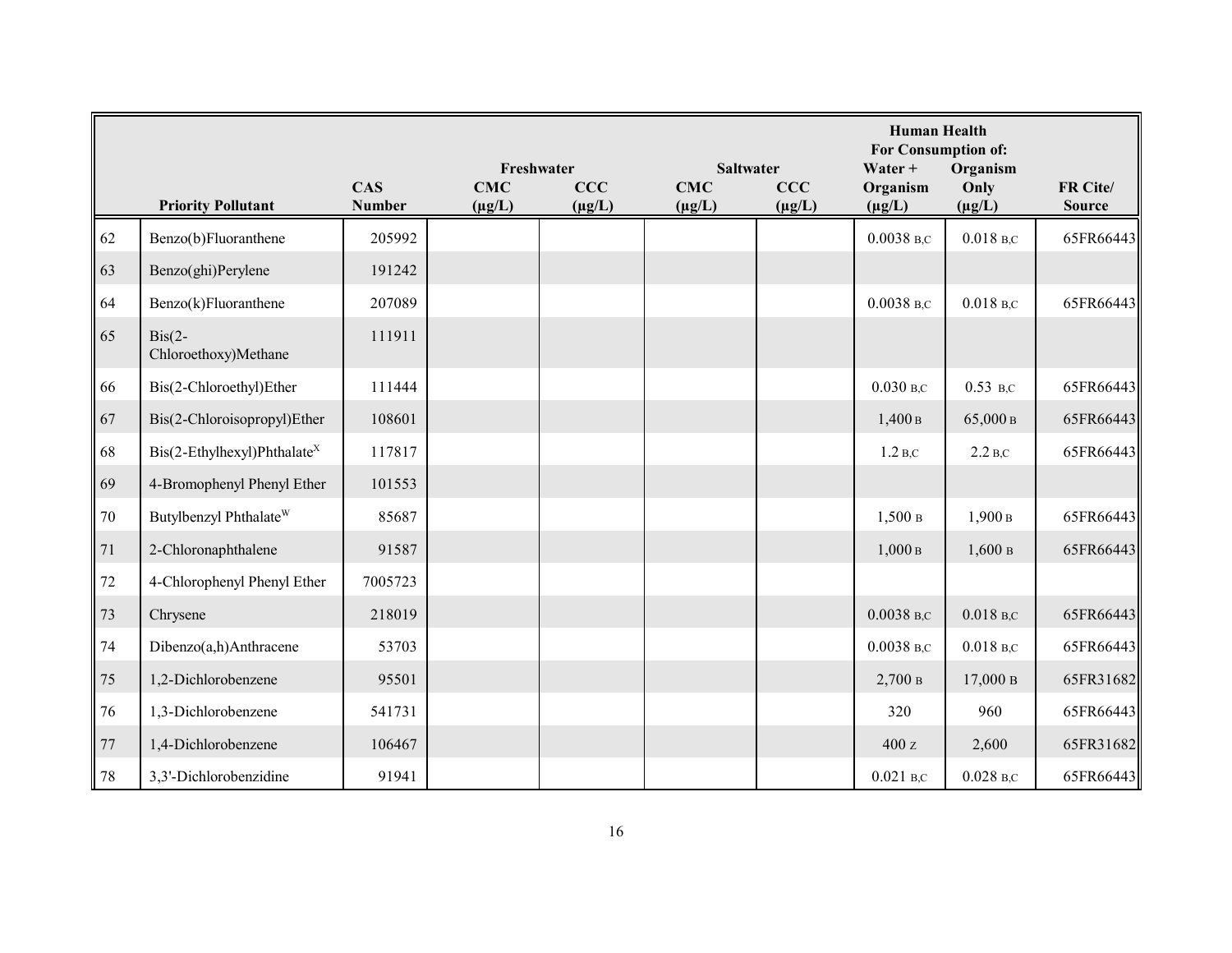|          |                                   |                             | Freshwater<br><b>Saltwater</b> |                    |                           |                    | <b>Human Health</b><br>For Consumption of:<br>Water $+$ |                                 |                           |
|----------|-----------------------------------|-----------------------------|--------------------------------|--------------------|---------------------------|--------------------|---------------------------------------------------------|---------------------------------|---------------------------|
|          | <b>Priority Pollutant</b>         | <b>CAS</b><br><b>Number</b> | <b>CMC</b><br>$(\mu g/L)$      | CCC<br>$(\mu g/L)$ | <b>CMC</b><br>$(\mu g/L)$ | CCC<br>$(\mu g/L)$ | Organism<br>$(\mu g/L)$                                 | Organism<br>Only<br>$(\mu g/L)$ | FR Cite/<br><b>Source</b> |
| 79       | Diethyl Phthalate <sup>W</sup>    | 84662                       |                                |                    |                           |                    | $17,000$ в                                              | 44,000 в                        | 65FR66443                 |
| $\rm 80$ | Dimethyl Phthalate <sup>W</sup>   | 131113                      |                                |                    |                           |                    | 270,000                                                 | 1,100,000                       | 65FR66443                 |
| 81       | Di-n-Butyl Phthalate <sup>W</sup> | 84742                       |                                |                    |                           |                    | 2,000B                                                  | 4,500B                          | 65FR66443                 |
| 82       | 2,4-Dinitrotoluene                | 121142                      |                                |                    |                           |                    | 0.11c                                                   | 3.4c                            | 65FR66443                 |
| 83       | 2,6-Dinitrotoluene                | 606202                      |                                |                    |                           |                    |                                                         |                                 |                           |
| 84       | Di-n-Octyl Phthalate              | 117840                      |                                |                    |                           |                    |                                                         |                                 |                           |
| 85       | 1,2-Diphenylhydrazine             | 122667                      |                                |                    |                           |                    | $0.036$ B,C                                             | $0.20$ B,C                      | 65FR66443                 |
| 86       | Fluoranthene                      | 206440                      |                                |                    |                           |                    | 130 в                                                   | 140B                            | 65FR66443                 |
| 87       | Fluorene                          | 86737                       |                                |                    |                           |                    | 1,100B                                                  | 5,300 в                         | 65FR66443                 |
| $8\,$    | Hexachlorobenzene                 | 118741                      |                                |                    |                           |                    | $0.00028$ B,C                                           | $0.00029$ B,C                   | 65FR66443                 |
| 89       | Hexachlorobutadiene               | 87683                       |                                |                    |                           |                    | $0.44B$ , C                                             | 18 B,C                          | 65FR66443                 |
| 90       | Hexachlorocyclopentadiene         | 77474                       |                                |                    |                           |                    | 240 U.Z                                                 | 17,000 H,U                      | 57FR60848                 |
| 91       | Hexachloroethane                  | 67721                       |                                |                    |                           |                    | 1.4 B.C                                                 | 3.3 B,C                         | 65FR66443                 |
| 92       | $Ideno(1,2,3-cd)Pyrene$           | 193395                      |                                |                    |                           |                    | $0.0038$ B,C                                            | $0.018$ <sub>B,C</sub>          | 65FR66443                 |
| 93       | Isophorone                        | 78591                       |                                |                    |                           |                    | 35 B,C                                                  | 960 в.с                         | 65FR66443                 |
| 94       | Naphthalene                       | 91203                       |                                |                    |                           |                    |                                                         |                                 |                           |
| 95       | Nitrobenzene                      | 98953                       |                                |                    |                           |                    | 17B                                                     | 690 B,H,U                       | 65FR66443                 |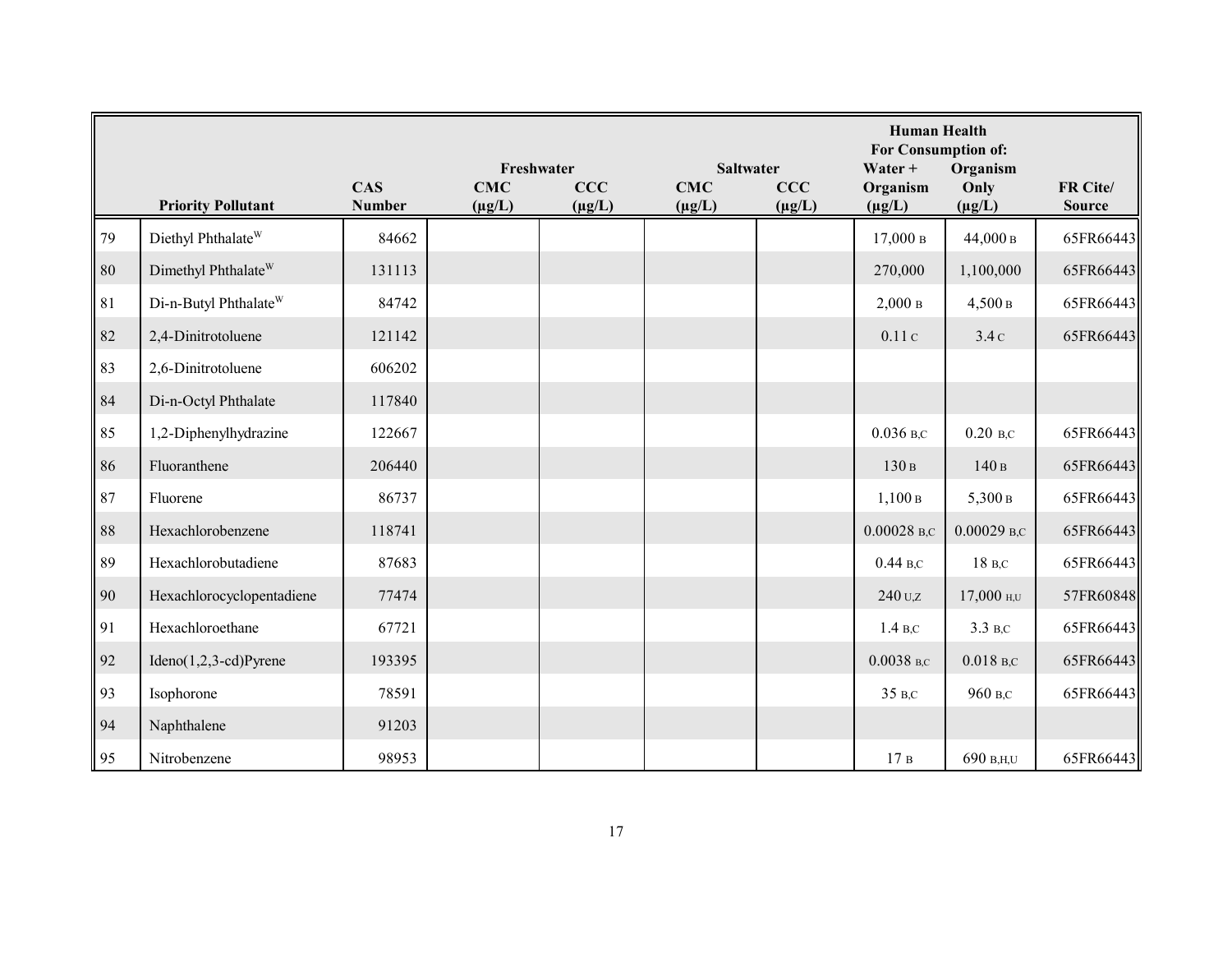|     |                           |                             | Freshwater                | <b>Saltwater</b>   | <b>Human Health</b><br>For Consumption of:<br>Organism<br>$Water +$ |                    |                         |                     |                           |
|-----|---------------------------|-----------------------------|---------------------------|--------------------|---------------------------------------------------------------------|--------------------|-------------------------|---------------------|---------------------------|
|     | <b>Priority Pollutant</b> | <b>CAS</b><br><b>Number</b> | <b>CMC</b><br>$(\mu g/L)$ | CCC<br>$(\mu g/L)$ | <b>CMC</b><br>$(\mu g/L)$                                           | CCC<br>$(\mu g/L)$ | Organism<br>$(\mu g/L)$ | Only<br>$(\mu g/L)$ | FR Cite/<br><b>Source</b> |
| 96  | N-Nitrosodimethylamine    | 62759                       |                           |                    |                                                                     |                    | $0.00069$ B,C           | 3.0 B,C             | 65FR66443                 |
| 97  | N-Nitrosodi-n-Propylamine | 621647                      |                           |                    |                                                                     |                    | $0.0050$ B,C            | $0.51$ B,C          | 65FR66443                 |
| 98  | N-Nitrosodiphenylamine    | 86306                       |                           |                    |                                                                     |                    | 3.3 B,C                 | $6.0 B$ ,C          | 65FR66443                 |
| 99  | Phenanthrene              | 85018                       |                           |                    |                                                                     |                    |                         |                     |                           |
| 100 | Pyrene                    | 129000                      |                           |                    |                                                                     |                    | 830 в                   | 4,000B              | 65FR66443                 |
| 101 | 1,2,4-Trichlorobenzene    | 120821                      |                           |                    |                                                                     |                    | 260                     | 940                 | IRIS11/01/96              |
| 102 | Aldrin                    | 309002                      | 3.0 <sub>G</sub>          |                    | 1.3 <sub>G</sub>                                                    |                    | 0.000049 B,C            | 0.000050 B,C        | 65FR31682<br>65FR66443    |
| 103 | alpha-BHC                 | 319846                      |                           |                    |                                                                     |                    | $0.0026$ B,C            | $0.0049$ B,C        | 65FR66443                 |
| 104 | beta-BHC                  | 319857                      |                           |                    |                                                                     |                    | $0.0091$ B,C            | $0.017$ B,C         | 65FR66443                 |
| 105 | gamma-BHC (Lindane)       | 58899                       | $0.95$ K                  |                    | 0.16 <sub>G</sub>                                                   |                    | 0.019c                  | 0.063c              | 65FR31682<br>65FR66443    |
| 106 | delta-BHC                 | 319868                      |                           |                    |                                                                     |                    |                         |                     |                           |
| 107 | Chlordane                 | 57749                       | 2.4 <sub>G</sub>          | $0.0043$ G,aa      | 0.09 <sub>G</sub>                                                   | $0.004$ G,aa       | $0.00080$ B,C           | $0.00081$ B,C       | 65FR31682<br>65FR66443    |
| 108 | $4,4'$ -DDT               | 50293                       | $1.1\,$ G,ii              | $0.001$ G,aa,ii    | $0.13$ G,ii                                                         | $0.001$ G,aa,ii    | $0.00022$ B,C           | $0.00022$ B,C       | 65FR31682<br>65FR66443    |
| 109 | $4,4'$ -DDE               | 72559                       |                           |                    |                                                                     |                    | $0.00022$ B,C           | $0.00022$ B,C       | 65FR66443                 |
| 110 | $4,4'-DDD$                | 72548                       |                           |                    |                                                                     |                    | $0.00031$ B,C           | $0.00031$ B,C       | 65FR66443                 |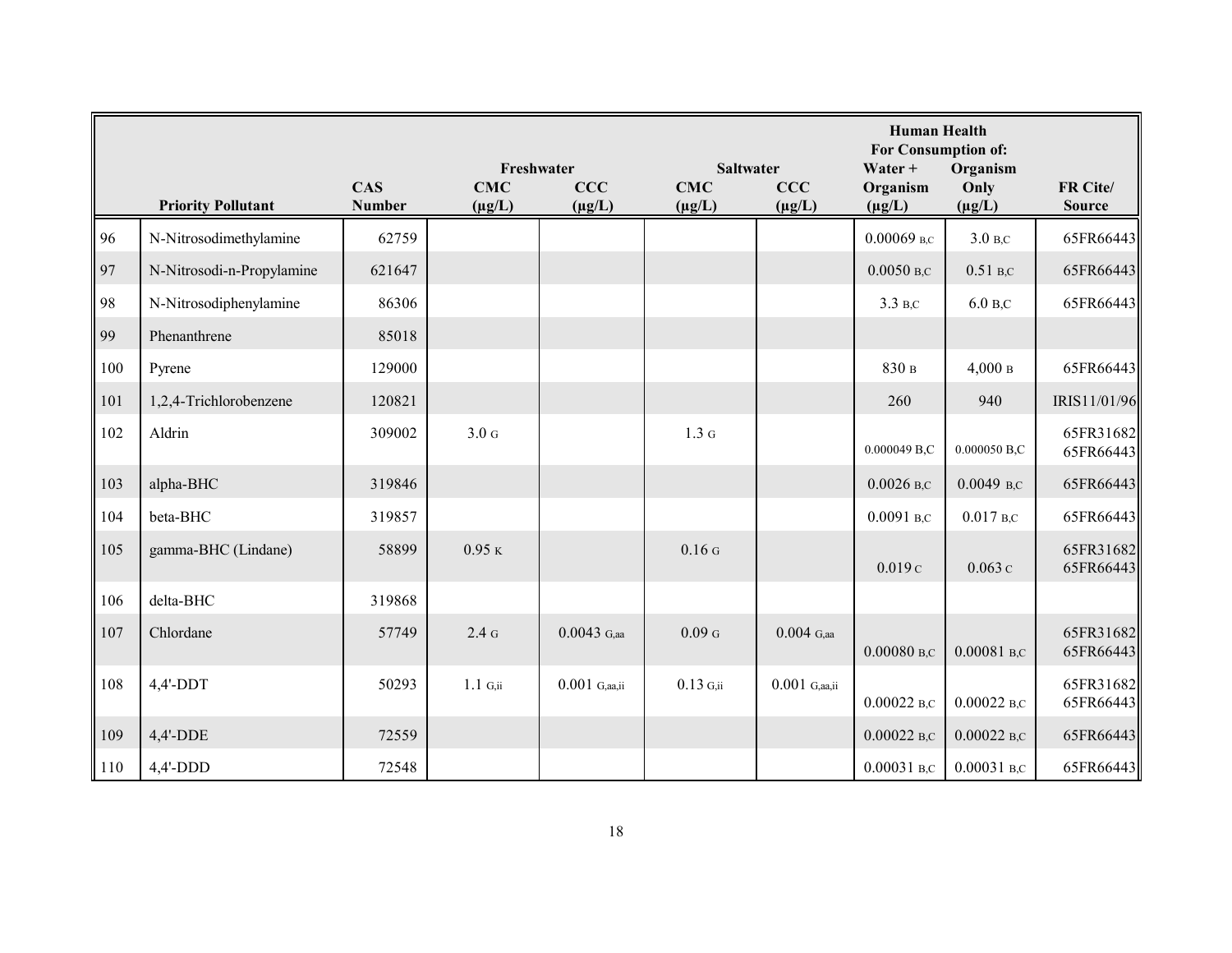|     |                                                 |                             |                                         |                           |                                               |                    | <b>Human Health</b><br>For Consumption of: |                                 |                           |  |
|-----|-------------------------------------------------|-----------------------------|-----------------------------------------|---------------------------|-----------------------------------------------|--------------------|--------------------------------------------|---------------------------------|---------------------------|--|
|     | <b>Priority Pollutant</b>                       | <b>CAS</b><br><b>Number</b> | Freshwater<br><b>CMC</b><br>$(\mu g/L)$ | <b>CCC</b><br>$(\mu g/L)$ | <b>Saltwater</b><br><b>CMC</b><br>$(\mu g/L)$ | CCC<br>$(\mu g/L)$ | Water $+$<br>Organism<br>$(\mu g/L)$       | Organism<br>Only<br>$(\mu g/L)$ | FR Cite/<br><b>Source</b> |  |
| 111 | Dieldrin                                        | 60571                       | 0.24K                                   | $0.056$ K,O               | $0.71$ G                                      | $0.0019$ G,aa      | 0.000052 B,C                               | 0.000054 B.C                    | 65FR31682<br>65FR66443    |  |
| 112 | alpha-Endosulfan                                | 959988                      | $0.22$ G,Y                              | $0.056$ G,Y               | $0.034$ G,Y                                   | $0.0087$ G,Y       | 62B                                        | 89 <sub>B</sub>                 | 65FR31682<br>65FR66443    |  |
| 113 | beta-Endosulfan                                 | 33213659                    | $0.22$ G,Y                              | $0.056$ G.Y               | $0.034$ G,Y                                   | $0.0087$ G.Y       | 62B                                        | 89 <sub>B</sub>                 | 65FR31682<br>65FR66443    |  |
| 114 | Endosulfan Sulfate                              | 1031078                     |                                         |                           |                                               |                    | 62B                                        | 89 <sub>B</sub>                 | 65FR66443                 |  |
| 115 | Endrin                                          | 72208                       | $0.086$ K                               | $0.036$ K,O               | 0.037G                                        | $0.0023$ G,aa      | 0.76B                                      | 0.81 B, H                       | 65FR31682                 |  |
| 116 | Endrin Aldehyde                                 | 7421934                     |                                         |                           |                                               |                    | 0.29B                                      | 0.30 B, H                       | 65FR66443                 |  |
| 117 | Heptachlor                                      | 76448                       | 0.52 <sub>G</sub>                       | $0.0038$ G,aa             | 0.053G                                        | $0.0036$ G,aa      | 0.000079 B,C                               | 0.000079 B.C                    | 65FR31682<br>65FR66443    |  |
| 118 | Heptachlor Epoxide                              | 1024573                     | $0.52$ G, V                             | $0.0038$ G,V,aa           | $0.053$ G,V                                   | $0.0036$ G,V,aa    | 0.000039 B.C                               | 0.000039 B.C                    | 65FR31682<br>65FR66443    |  |
| 119 | Polychlorinated Biphenyls<br>PCB <sub>s</sub> : |                             |                                         | $0.014$ N,aa              |                                               | $0.03$ N,aa        | 0.000064 B,C,N                             | 0.000064 B,C,N                  | 65FR31682<br>65FR66443    |  |
| 120 | Toxaphene                                       | 8001352                     | 0.73                                    | $0.0002$ aa               | 0.21                                          | $0.0002$ aa        | $0.00028$ B,C                              | $0.00028$ B,C                   | 65FR31682<br>65FR66443    |  |

#### **Footnotes:**

A This recommended water quality criterion was derived from data for arsenic (III), but is applied here to total arsenic, which might imply that arsenic (III) and arsenic (V) are equally toxic to aquatic life and that their toxicities are additive. In the arsenic criteria document (EPA 440/5-84-033, January 1985), Species Mean Acute Values are given for both arsenic (III) and arsenic (V) for five species and the ratios of the SMAVs for each species range from 0.6 to 1.7.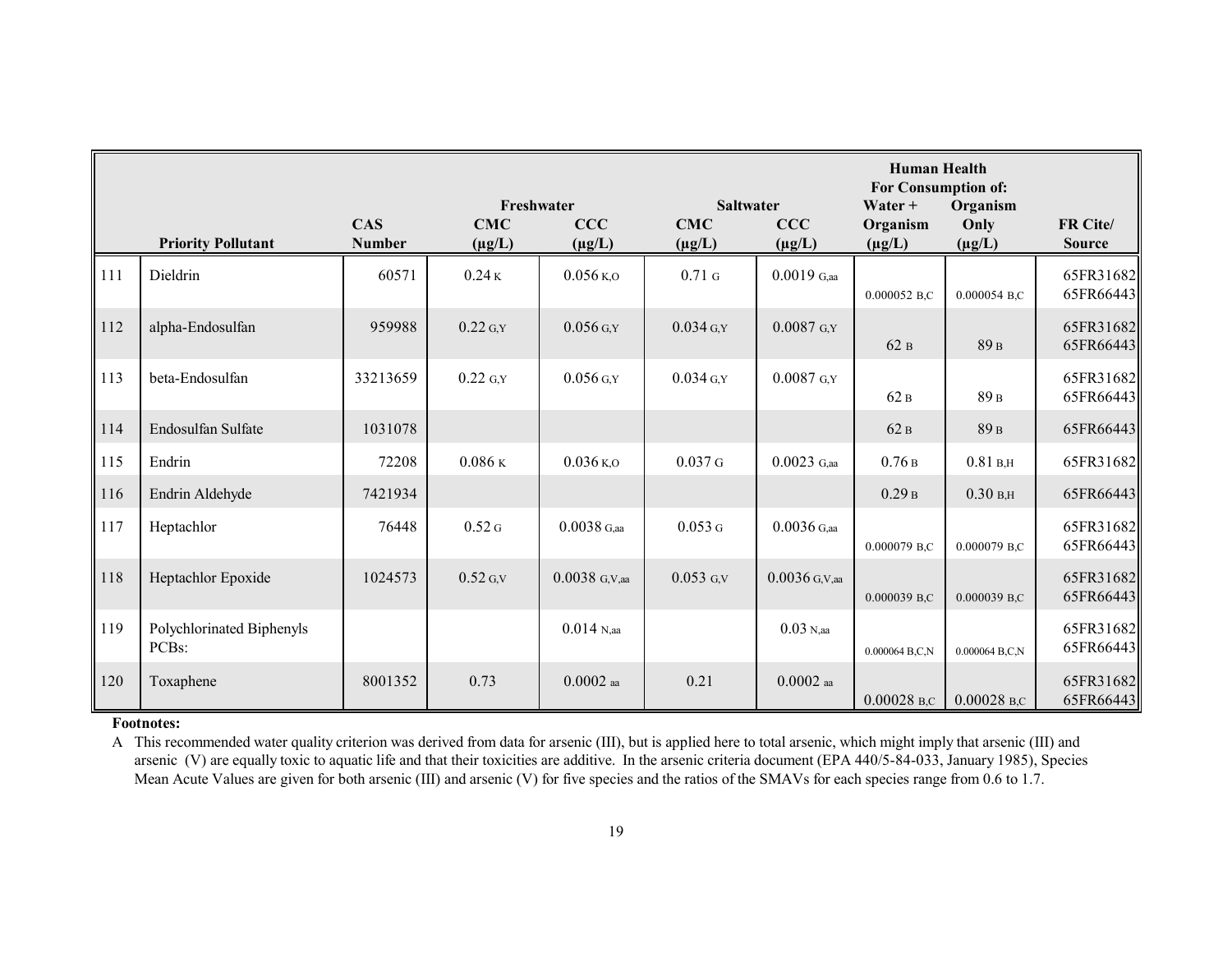Chronic values are available for both arsenic (III) and arsenic (V) for one species; for the fathead minnow, the chronic value for arsenic (V) is 0.29 times the chronic value for arsenic (III). No data are known to be available concerning whether the toxicities of the forms of arsenic to aquatic organisms are additive.

- B This criterion has been revised to reflect The Environmental Protection Agency's q1\* or RfD, as contained in the Integrated Risk Information System (IRIS) as of May 17, 2002. The fish tissue bioconcentration factor (BCF) from the 1980 Ambient Water Quality Criteria document was retained in each case.
- C This criterion is based on carcinogenicity of  $10^{-6}$  risk. Alternate risk levels may be obtained by moving the decimal point (e.g., for a risk level of  $10^{-5}$ , move the decimal point in the recommended criterion one place to the right).
- D Freshwater and saltwater criteria for metals are expressed in terms of the dissolved metal in the water column. The recommended water quality criteria value was calculated by using the previous 304(a) aquatic life criteria expressed in terms of total recoverable metal, and multiplying it by a conversion factor (CF). The term "Conversion Factor" (CF) represents the recommended conversion factor for converting a metal criterion expressed as the total recoverable fraction in the water column to a criterion expressed as the dissolved fraction in the water column. (Conversion Factors for saltwater CCCs are not currently available. Conversion factors derived for saltwater CMCs have been used for both saltwater CMCs and CCCs). See "Office of Water Policy and Technical Guidance on Interpretation and Implementation of Aquatic Life Metals Criteria," October 1, 1993, by Martha G. Prothro, Acting Assistant Administrator for Water, available from the Water Resource center, USEPA, 401 M St., SW, mail code RC4100, Washington, DC 20460; and 40CFR§131.36(b)(1). Conversion Factors applied in the table can be found in Appendix A to the Preamble- Conversion Factors for Dissolved Metals.
- E The freshwater criterion for this metal is expressed as a function of hardness  $(mg/L)$  in the water column. The value given here corresponds to a hardness of 100 mg/L. Criteria values for other hardness may be calculated from the following: CMC (dissolved) =  $\exp{\{m_A [\ln(hardness)] + b_A\}}$  (CF), or CCC (dissolved) =  $\exp{\{m_C \ln(\hat{h} \cdot \hat{h} \cdot \hat{h} \cdot \hat{h} \cdot \hat{h} \cdot \hat{h} \cdot \hat{h} \cdot \hat{h} \cdot \hat{h} \cdot \hat{h} \cdot \hat{h} \cdot \hat{h} \cdot \hat{h} \cdot \hat{h} \cdot \hat{h} \cdot \hat{h} \cdot \hat{h} \cdot \hat{h} \cdot \hat{h} \cdot \hat{h}}$  and the parameters specified in Appendix B- Parameters for Criteria That Are Hardness-Dependent.
- F Freshwater aquatic life values for pentachlorophenol are expressed as a function of pH, and are calculated as follows: CMC =  $\exp(1.005\text{ (pH)}-4.869)$ ;  $CCC = exp(1.005(pH) - 5.134)$ . Values displayed in table correspond to a pH of 7.8.
- G This Criterion is based on 304(a) aquatic life criterion issued in 1980, and was issued in one of the following documents: Aldrin/Dieldrin (EPA 440/5-80- 019), Chlordane (EPA 440/5-80-027), DDT (EPA 440/5-80-038), Endosulfan (EPA 440/5-80-046), Endrin (EPA 440/5-80-047), Heptachlor (EPA 440/5- 80-052), Hexachlorocyclohexane (EPA 440/5-80-054), Silver (EPA 440/5-80-071). The Minimum Data Requirements and derivation procedures were different in the 1980 Guidelines than in the 1985 Guidelines. For example, a "CMC" derived using the 1980 Guidelines was derived to be used as an instantaneous maximum. If assessment is to be done using an averaging period, the values given should be divided by 2 to obtain a value that is more comparable to a CMC derived using the 1985 Guidelines.
- H No criterion for protection of human health from consumption of aquatic organisms excluding water was presented in the 1980 criteria document or in the *1986 Quality Criteria for Water*. Nevertheless, sufficient information was presented in the 1980 document to allow the calculation of a criterion, even though the results of such a calculation were not shown in the document.
- I This criterion for asbestos is the Maximum Contaminant Level (MCL) developed under the Safe Drinking Water Act (SDWA).
- JThis fish tissue residue criterion for methylmercury is based on <sup>a</sup> total fish consumption rate of 0.0175 kg/day.
- K This recommended criterion is based on a 304(a) aquatic life criterion that was issued in the *1995 Updates: Water Quality Criteria Documents for the Protection of Aquatic Life in Ambient Water*, (EPA-820-B-96-001, September 1996). This value was derived using the GLI Guidelines (60FR15393-15399, March 23, 1995; 40CFR132 Appendix A); the difference between the 1985 Guidelines and the GLI Guidelines are explained on page iv of the 1995 Updates. None of the decisions concerning the derivation of this criterion were affected by any considerations that are specific to the Great Lakes.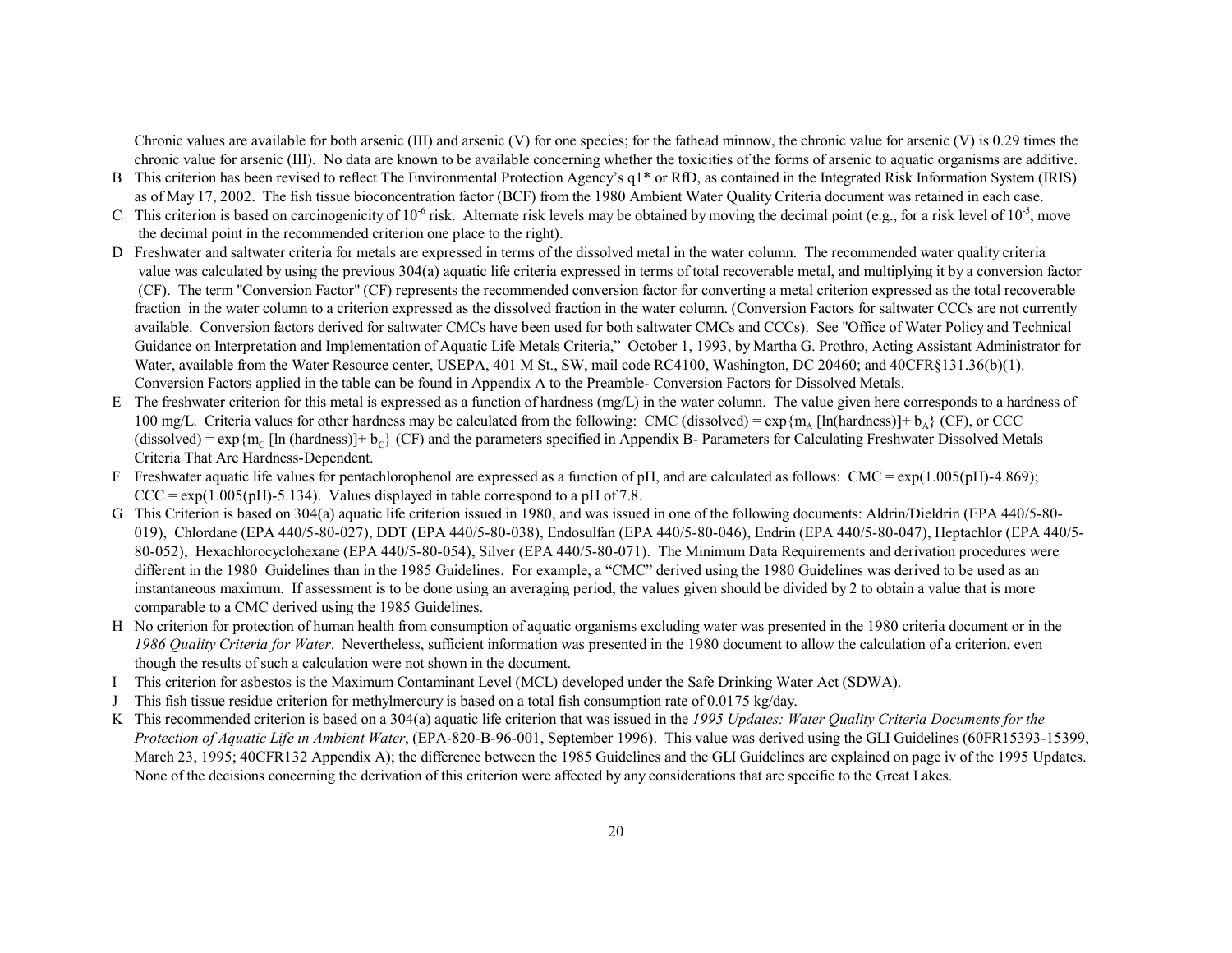- L The CMC =  $1/[(f1/CMC1) + (f2/CMC2)]$  where f1 and f2 are the fractions of total selenium that are treated as selenite and selenate, respectively, and CMC1 and CMC2 are 185.9  $\mu$ g/l and 12.82  $\mu$ g/l, respectively.
- M EPA is currently reassessing the criteria for arsenic.
- N This criterion applies to total pcbs, (e.g., the sum of all congener or all isomer or homolog or Aroclor analyses.)
- O The derivation of the CCC for this pollutant (Endrin) did not consider exposure through the diet, which is probably important for aquatic life occupying upper trophic levels.
- P Although a new RfD is available in IRIS, the surface water criteria will not be revised until the National Primary Drinking Water Regulations: Stage 2 Disinfectants and Disinfection Byproducts Rule (Stage 2 DBPR) is completed, since public comment on the relative source contribution (RSC) for chloroform is anticipated.
- Q This recommended water quality criterion is expressed as µg free cyanide (as CN)/L.
- R This value for selenium was announced (61FR58444-58449, November 14, 1996) as a proposed GLI 303(c) aquatic life criterion. EPA is currently working on this criterion and so this value might change substantially in the near future.
- S This recommended water quality criterion for arsenic refers to the inorganic form only.
- T This recommended water quality criterion for selenium is expressed in terms of total recoverable metal in the water column. It is scientifically acceptable to use the conversion factor (0.996- CMC or 0.922- CCC) that was used in the GLI to convert this to a value that is expressed in terms of dissolved metal.
- U The organoleptic effect criterion is more stringent than the value for priority toxic pollutants.
- V This value was derived from data for heptachlor and the criteria document provides insufficient data to estimate the relative toxicities of heptachlor and heptachlor epoxide.
- W Although EPA has not published a completed criteria document for butylbenzyl phthalate it is EPA's understanding that sufficient data exist to allow calculation of aquatic criteria. It is anticipated that industry intends to publish in the peer reviewed literature draft aquatic life criteria generated in accordance with EPA Guidelines. EPA will review such criteria for possible issuance as national WQC.
- X There is a full set of aquatic life toxicity data that show that DEHP is not toxic to aquatic organisms at or below its solubility limit.
- Y This value was derived from data for endosulfan and is most appropriately applied to the sum of alpha-endosulfan and beta-endosulfan.
- Z A more stringent MCL has been issued by EPA. Refer to drinking water regulations (40 CFR 141) or Safe Drinking Water Hotline (1-800-426-4791) for values.
- aa This criterion is based on a 304(a) aquatic life criterion issued in 1980 or 1986, and was issued in one of the following documents: Aldrin/Dieldrin (EPA 440/5-80-019), Chlordane (EPA 440/5-80-027), DDT (EPA 440/5-80-038), Endrin (EPA 440/5-80-047), Heptachlor (EPA 440/5-80-052), Polychlorinated biphenyls (EPA 440/5-80-068), Toxaphene (EPA 440/5-86-006). This CCC is currently based on the Final Residue Value (FRV) procedure. Since the publication of the Great Lakes Aquatic Life Criteria Guidelines in 1995 (60FR15393-15399, March 23, 1995), the Agency no longer uses the Final Residue Value procedure for deriving CCCs for new or revised 304(a) aquatic life criteria. Therefore, the Agency anticipates that future revisions of this CCC will not be based on the FRV procedure.
- bb This water quality criterion is based on a 304(a) aquatic life criterion that was derived using the 1985 Guidelines (*Guidelines for Deriving Numerical National Water Quality Criteria for the Protection of Aquatic Organisms and Their Uses*, PB85-227049, January 1985) and was issued in one of the following criteria documents: Arsenic (EPA 440/5-84-033), Cadmium (EPA 882-R-01-001), Chromium (EPA 440/5-84-029), Copper (EPA 440/5-84-031), Cyanide (EPA 440/5- 84-028), Lead (EPA 440/5-84-027), Nickel (EPA 440/5-86-004), Pentachlorophenol (EPA 440/5-86-009), Toxaphene, (EPA 440/5- 86-006), Zinc (EPA 440/5-87- 003).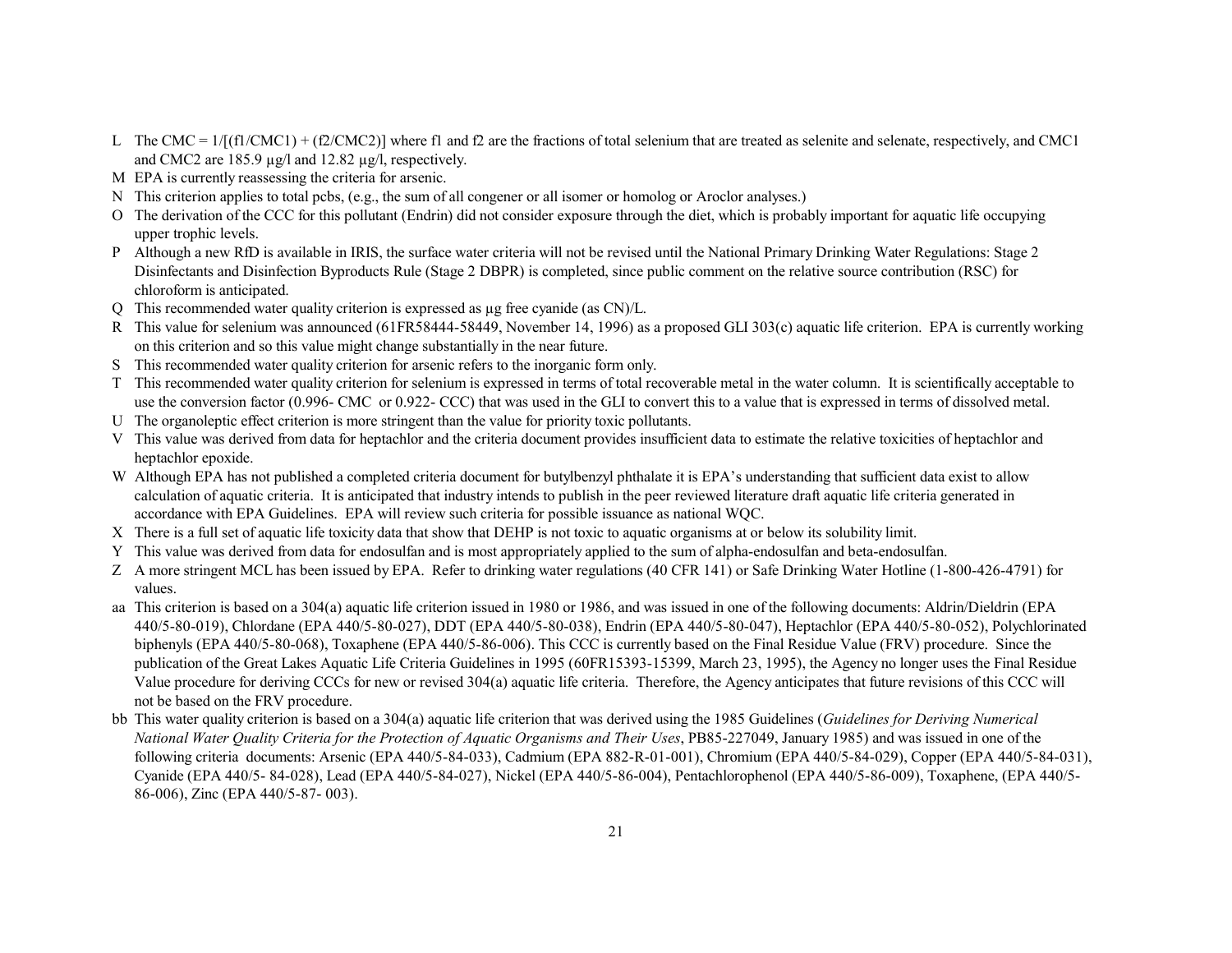- cc When the concentration of dissolved organic carbon is elevated, copper is substantially less toxic and use of Water-Effect Ratios might be appropriate.
- dd The selenium criteria document (EPA 440/5-87-006, September 1987) provides that if selenium is as toxic to saltwater fishes in the field as it is to freshwater fishes in the field, the status of the fish community should be monitored whenever the concentration of selenium exceeds 5.0 µg/L in salt water because the saltwater CCC does not take into account uptake via the food chain.
- ee This recommended water quality criterion was derived on page 43 of the mercury criteria document (EPA 440/5-84-026, January 1985). The saltwater CCC of 0.025 ug/L given on page 23 of the criteria document is based on the Final Residue Value procedure in the 1985 Guidelines. Since the publication of the Great Lakes Aquatic Life Criteria Guidelines in 1995 (60FR15393-15399, March 23, 1995), the Agency no longer uses the Final Residue Value procedure for deriving CCCs for new or revised 304(a) aquatic life criteria.
- ff This recommended water quality criterion was derived in *Ambient Water Quality Criteria Saltwater Copper Addendum* (Draft, April 14, 1995) and was promulgated in the Interim final National Toxics Rule (60FR22228-222237, May 4, 1995).
- gg EPA is actively working on this criterion and so this recommended water quality criterion may change substantially in the near future.
- hh This recommended water quality criterion was derived from data for inorganic mercury (II), but is applied here to total mercury. If a substantial portion of the mercury in the water column is methylmercury, this criterion will probably be under protective. In addition, even though inorganic mercury is converted to methylmercury and methylmercury bioaccumulates to a great extent, this criterion does not account for uptake via the food chain because sufficient data were not available when the criterion was derived.
- ii This criterion applies to DDT and its metabolites (i.e., the total concentration of DDT and its metabolites should not exceed this value).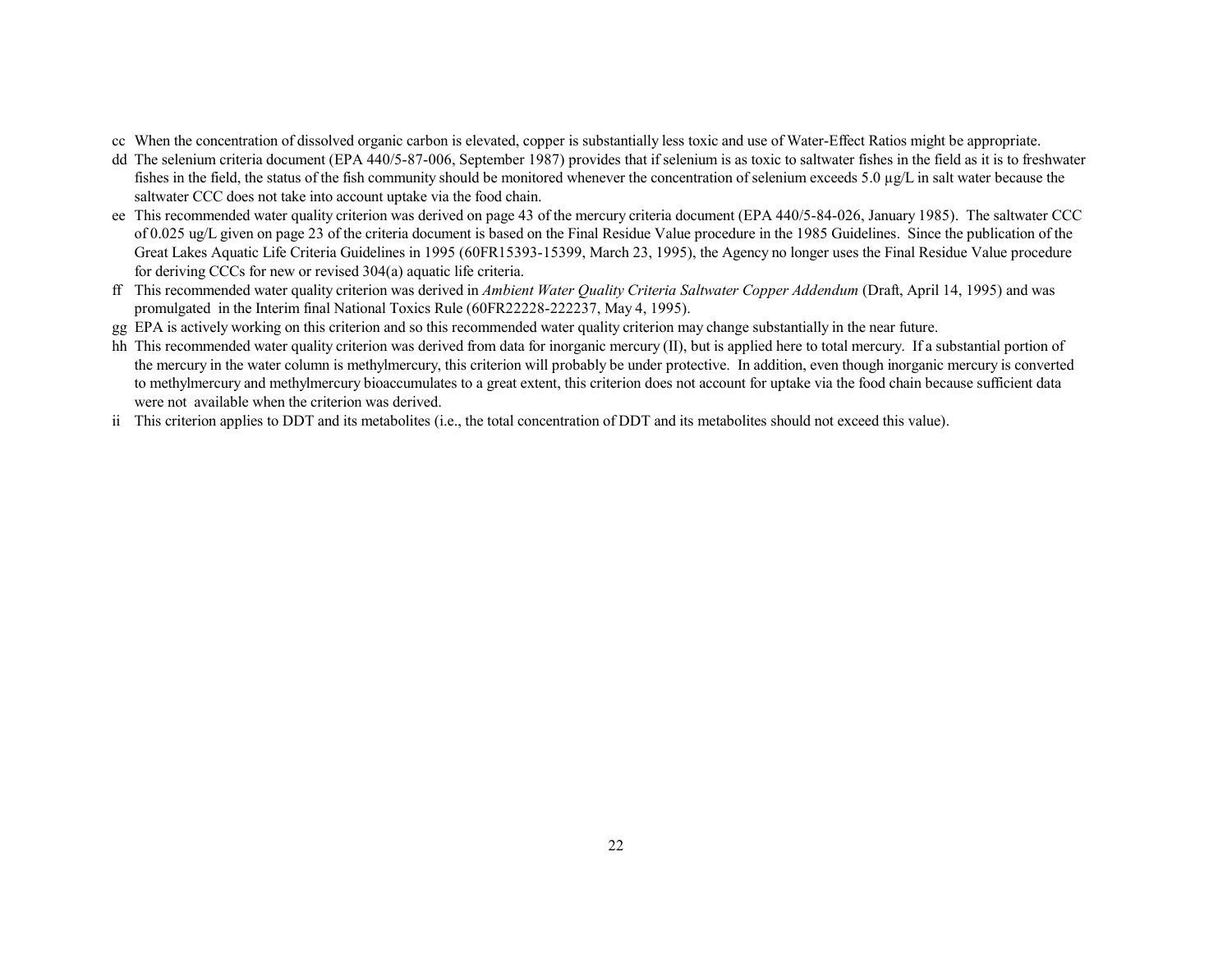|                  | <b>Non Priority Pollutant</b>            | <b>CAS</b><br><b>Number</b> | <b>CMC</b><br>$(\mu g/L)$ | Freshwater<br>CCC<br>$(\mu g/L)$ | <b>Saltwater</b><br><b>CMC</b><br>$(\mu g/L)$ | CCC<br>$(\mu g/L)$                 | Water +                                                   | <b>Human Health</b><br><b>For Consumption of:</b><br>Organism<br>Organism $(\mu g/L)$ Only $(\mu g/L)$ | <b>FR</b><br><b>Cite/Source</b>    |
|------------------|------------------------------------------|-----------------------------|---------------------------|----------------------------------|-----------------------------------------------|------------------------------------|-----------------------------------------------------------|--------------------------------------------------------------------------------------------------------|------------------------------------|
| $\mathbf{1}$     | Alkalinity                               |                             |                           | 20000 F                          |                                               |                                    |                                                           |                                                                                                        | <b>Gold Book</b>                   |
| $\sqrt{2}$       | Aluminum pH $6.5 - 9.0$                  | 7429905                     | 750 G.I                   | 87 G.I.L                         |                                               |                                    |                                                           |                                                                                                        | 53FR33178                          |
| $\overline{3}$   | Ammonia                                  | 7664417                     |                           |                                  |                                               | <b>DOCUMENT</b><br>$\overline{D}$  | SALTWATER CRITERIA ARE pH AND TEMPERATURE DEPENDENT       | FRESHWATER CRITERIA ARE pH, Temperature and Life-stage DEPENDENT -- SEE                                | EPA822-R-99-014<br>EPA440/5-88-004 |
| $\overline{a}$   | <b>Aesthetic Qualities</b>               |                             |                           |                                  |                                               | NARRATIVE STATEMENT-- SEE DOCUMENT |                                                           |                                                                                                        | Gold Book                          |
| 5                | Bacteria                                 |                             |                           |                                  |                                               |                                    | FOR PRIMARY RECREATION AND SHELLFISH USES -- SEE DOCUMENT |                                                                                                        | Gold Book                          |
| 6                | Barium                                   | 7440393                     |                           |                                  |                                               |                                    | 1,000A                                                    |                                                                                                        | <b>Gold Book</b>                   |
| $\boldsymbol{7}$ | Boron                                    |                             |                           |                                  |                                               | NARRATIVE STATEMENT-- SEE DOCUMENT |                                                           |                                                                                                        | <b>Gold Book</b>                   |
| $8\,$            | Chloride                                 | 16887006                    | $860,000$ G               | 230,000 G                        |                                               |                                    |                                                           |                                                                                                        | 53FR19028                          |
| 9                | Chlorine                                 | 7782505                     | 19                        | 11                               | 13                                            | 7.5                                | $\mathbf C$                                               |                                                                                                        | Gold Book                          |
| 10               | Chlorophenoxy Herbicide<br>$(2,4,5,-TP)$ | 93721                       |                           |                                  |                                               |                                    | 10A                                                       |                                                                                                        | Gold Book                          |
| 11               | Chlorophenoxy Herbicide<br>$(2,4-D)$     | 94757                       |                           |                                  |                                               |                                    | 100 A.C                                                   |                                                                                                        | <b>Gold Book</b>                   |
| 12               | Chloropyrifos                            | 2921882                     | 0.083G                    | $0.041$ G                        | 0.011G                                        | $0.0056$ G                         |                                                           |                                                                                                        | <b>Gold Book</b>                   |
| 13               | Color                                    |                             |                           |                                  |                                               |                                    | NARRATIVE STATEMENT-- SEE DOCUMENT F                      |                                                                                                        | Gold Book                          |
| 14               | Demeton                                  | 8065483                     |                           | 0.1 F                            |                                               | 0.1 F                              |                                                           |                                                                                                        | <b>Gold Book</b>                   |
| 15               | Ether, Bis(Chloromethyl)                 | 542881                      |                           |                                  |                                               |                                    | 0.00010 E, H                                              | $0.00029$ E,H                                                                                          | 65FR66443                          |

## **NATIONAL RECOMMENDED WATER QUALITY CRITERIA FOR NON PRIORITY POLLUTANTS**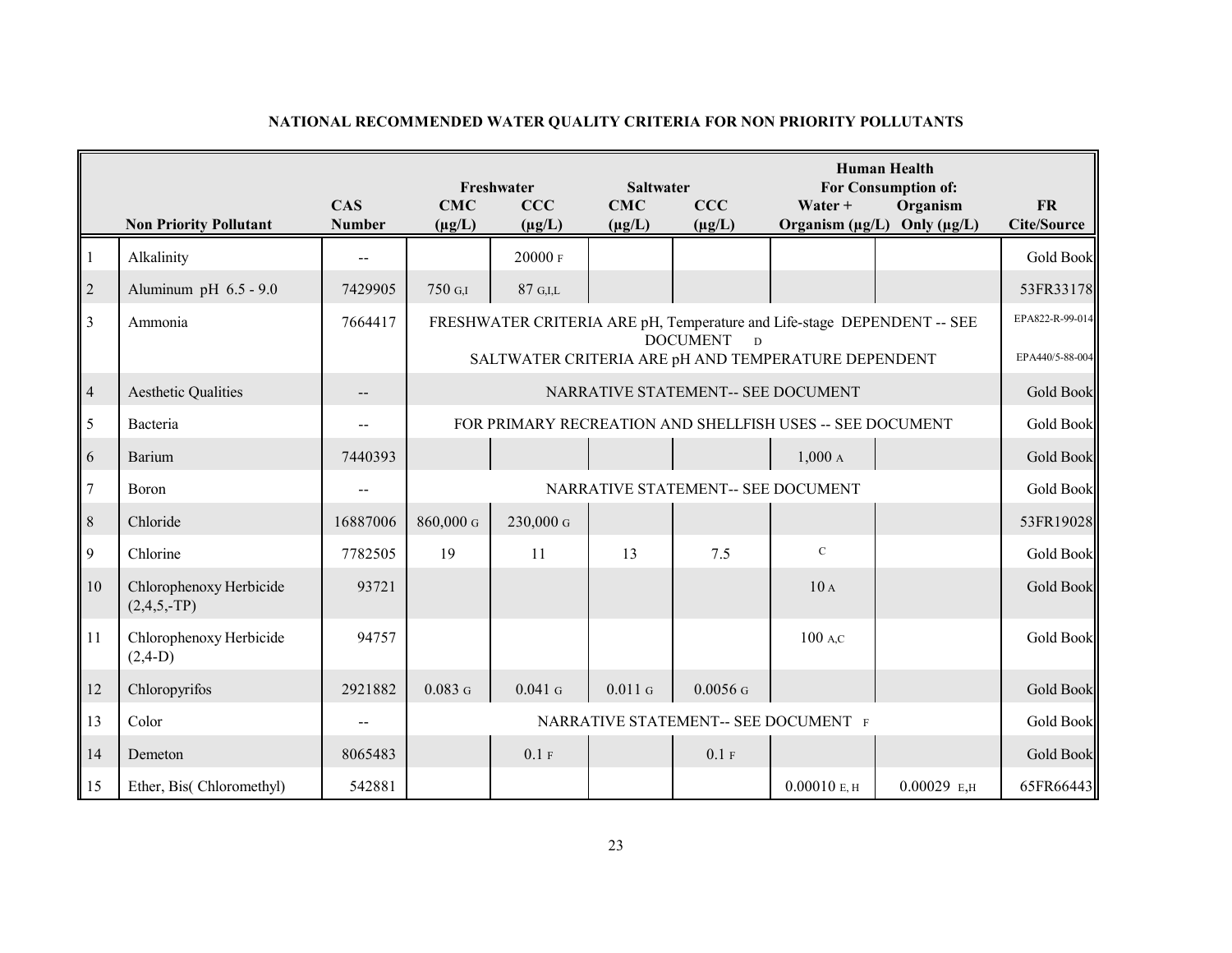|    | <b>Non Priority Pollutant</b>        | <b>CAS</b><br><b>Number</b> | <b>CMC</b><br>$(\mu g/L)$ | Freshwater<br>CCC<br>$(\mu g/L)$   | <b>Saltwater</b><br><b>CMC</b><br>$(\mu g/L)$ | CCC<br>$(\mu g/L)$                  | Water +                               | <b>Human Health</b><br>For Consumption of:<br>Organism<br>Organism ( $\mu$ g/L) Only ( $\mu$ g/L) | <b>FR</b><br><b>Cite/Source</b> |  |
|----|--------------------------------------|-----------------------------|---------------------------|------------------------------------|-----------------------------------------------|-------------------------------------|---------------------------------------|---------------------------------------------------------------------------------------------------|---------------------------------|--|
| 16 | Gases, Total Dissolved               | $-$                         |                           |                                    |                                               |                                     | NARRATIVE STATEMENT -- SEE DOCUMENT F |                                                                                                   | Gold Book                       |  |
| 17 | Guthion                              | 86500                       |                           | 0.01 F                             |                                               | 0.01 F                              |                                       |                                                                                                   | <b>Gold Book</b>                |  |
| 18 | Hardness                             | $\sim$ $\sim$               |                           | NARRATIVE STATEMENT-- SEE DOCUMENT |                                               |                                     |                                       |                                                                                                   |                                 |  |
| 19 | Hexachlorocyclo-hexane-<br>Technical | 319868                      |                           |                                    |                                               |                                     | 0.0123                                | 0.0414                                                                                            | <b>Gold Book</b>                |  |
| 20 | Iron                                 | 7439896                     |                           | 1,000F                             |                                               |                                     | 300 A                                 |                                                                                                   | Gold Book                       |  |
| 21 | Malathion                            | 121755                      |                           | 0.1 F                              |                                               | 0.1 F                               |                                       |                                                                                                   | Gold Book                       |  |
| 22 | Manganese                            | 7439965                     |                           |                                    |                                               |                                     | 50 A,O                                | 100A                                                                                              | Gold Book                       |  |
| 23 | Methoxychlor                         | 72435                       |                           | $0.03$ F                           |                                               | $0.03$ F                            | 100 A,C                               |                                                                                                   | Gold Book                       |  |
| 24 | Mirex                                | 2385855                     |                           | $0.001$ F                          |                                               | 0.001 F                             |                                       |                                                                                                   | <b>Gold Book</b>                |  |
| 25 | <b>Nitrates</b>                      | 14797558                    |                           |                                    |                                               |                                     | 10,000A                               |                                                                                                   | <b>Gold Book</b>                |  |
| 26 | Nitrosamines                         |                             |                           |                                    |                                               |                                     | 0.0008                                | 1.24                                                                                              | Gold Book                       |  |
| 27 | Dinitrophenols                       | 25550587                    |                           |                                    |                                               |                                     | 69                                    | 5300                                                                                              | 65FR66443                       |  |
| 28 | Nitrosodibutylamine,N                | 924163                      |                           |                                    |                                               |                                     | $0.0063$ A,H                          | $0.22$ A,H                                                                                        | 65FR66443                       |  |
| 29 | Nitrosodiethylamine,N                | 55185                       |                           |                                    |                                               |                                     | $0.0008$ A,H                          | 1.24A                                                                                             | <b>Gold Book</b>                |  |
| 30 | Nitrosopyrrolidine,N                 | 930552                      |                           |                                    |                                               |                                     | 0.016H                                | 34 H                                                                                              | 65FR66443                       |  |
| 31 | Oil and Grease                       |                             |                           |                                    |                                               | NARRATIVE STATEMENT -- SEE DOCUMENT | $\mathbf{F}$                          |                                                                                                   | <b>Gold Book</b>                |  |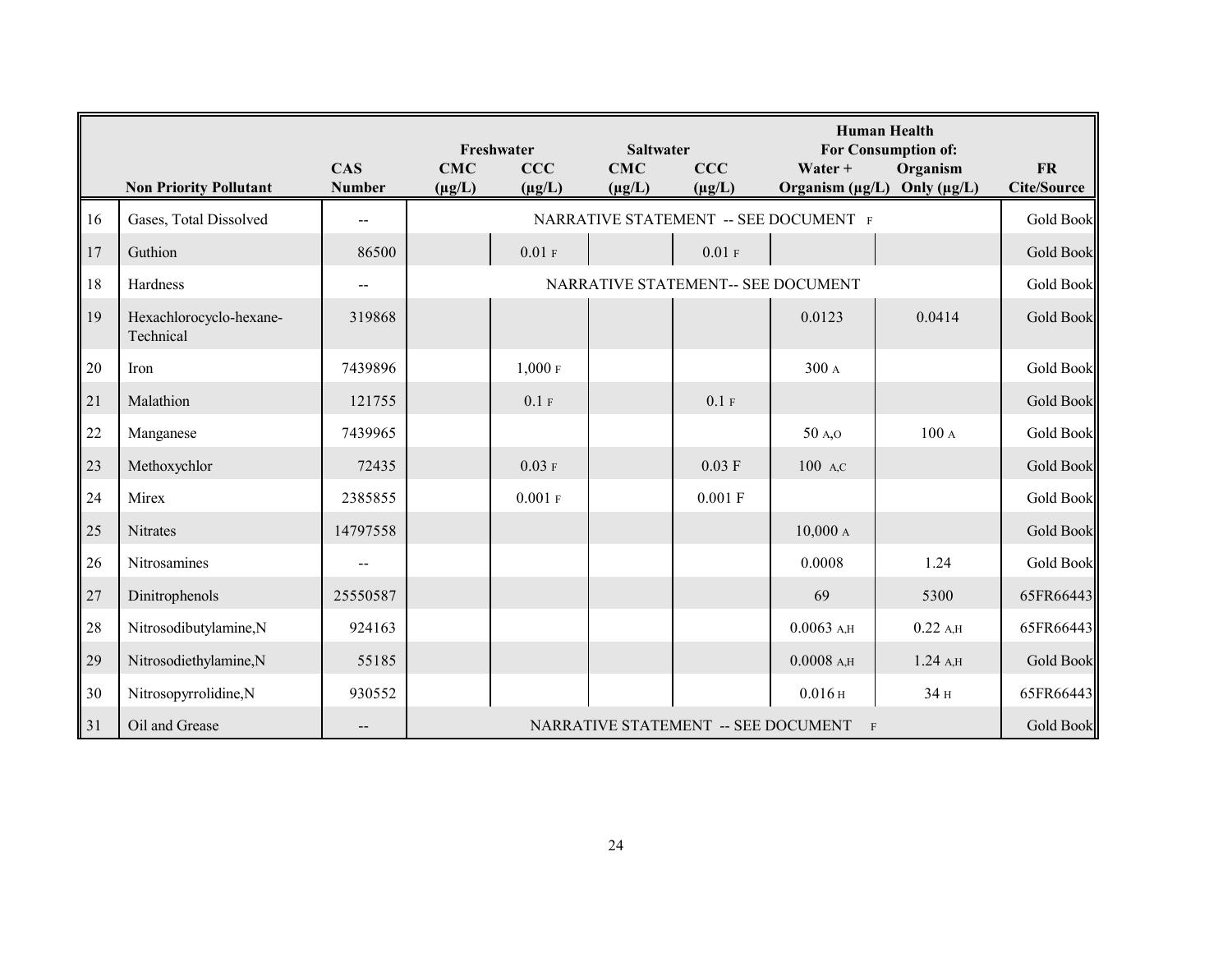|        |                                                                   |                             | <b>Human Health</b><br>For Consumption of:<br><b>Saltwater</b><br>Freshwater |                                                                                                                                                                                                          |                           |                                    |                                                  |                                                   |                                     |  |
|--------|-------------------------------------------------------------------|-----------------------------|------------------------------------------------------------------------------|----------------------------------------------------------------------------------------------------------------------------------------------------------------------------------------------------------|---------------------------|------------------------------------|--------------------------------------------------|---------------------------------------------------|-------------------------------------|--|
|        | <b>Non Priority Pollutant</b>                                     | <b>CAS</b><br><b>Number</b> | <b>CMC</b><br>$(\mu g/L)$                                                    | CCC<br>$(\mu g/L)$                                                                                                                                                                                       | <b>CMC</b><br>$(\mu g/L)$ | CCC<br>$(\mu g/L)$                 | Water +                                          | Organism<br>Organism $(\mu g/L)$ Only $(\mu g/L)$ | <b>FR</b><br><b>Cite/Source</b>     |  |
| 32     | Oxygen, Dissolved<br>Freshwater<br>Oxygen, Dissolved<br>Saltwater | 7782447                     |                                                                              |                                                                                                                                                                                                          |                           | SALTWATER - SEE DOCUMENT           | WARMWATER AND COLDWATER MATRIX -- SEE DOCUMENT N |                                                   | <b>Gold Book</b><br>EPA-822R-00-012 |  |
| 33     | Parathion                                                         | 56382                       | $0.065$ J                                                                    | 0.013J                                                                                                                                                                                                   |                           |                                    |                                                  |                                                   | <b>Gold Book</b>                    |  |
| 34     | Pentachlorobenzene                                                | 608935                      |                                                                              |                                                                                                                                                                                                          |                           |                                    | 1.4E                                             | 1.5E                                              | 65FR66443                           |  |
| 35     | pH                                                                | $\overline{a}$              |                                                                              | $6.5 - 9$ F                                                                                                                                                                                              |                           | $6.5 - 8.5$ F.K                    | $5 - 9$                                          |                                                   | <b>Gold Book</b>                    |  |
| 36     | Phosphorus Elemental                                              | 7723140                     |                                                                              |                                                                                                                                                                                                          |                           | $0.1$ F,K                          |                                                  |                                                   | <b>Gold Book</b>                    |  |
| 37     | Nutrients                                                         |                             |                                                                              | See EPA's Ecoregional criteria for Total Phosphorus, Total Nitrogen, Chlorophyll a and<br>Water Clarity (Secchi depth for lakes; turbidity for streams and rivers) (& Level III<br>Ecoregional criteria) |                           |                                    |                                                  |                                                   |                                     |  |
| 38     | Solids Dissolved and Salinity                                     |                             |                                                                              |                                                                                                                                                                                                          |                           |                                    | 250,000 A                                        |                                                   | Gold Book                           |  |
| 39     | Solids Suspended and<br>Turbidity                                 |                             |                                                                              |                                                                                                                                                                                                          |                           |                                    | NARRATIVE STATEMENT -- SEE DOCUMENT F            |                                                   | <b>Gold Book</b>                    |  |
| $40\,$ | Sulfide-Hydrogen Sulfide                                          | 7783064                     |                                                                              | 2.0 F                                                                                                                                                                                                    |                           | 2.0 F                              |                                                  |                                                   | Gold Book                           |  |
| 41     | <b>Tainting Substances</b>                                        |                             |                                                                              |                                                                                                                                                                                                          |                           | NARRATIVE STATEMENT-- SEE DOCUMENT |                                                  |                                                   | <b>Gold Book</b>                    |  |
| 42     | Temperature                                                       | $-$                         | SPECIES DEPENDENT CRITERIA -- SEE DOCUMENT<br>M                              |                                                                                                                                                                                                          |                           |                                    |                                                  |                                                   |                                     |  |
| 43     | Tetrachlorobenzene, 1, 2, 4, 5-                                   | 95943                       |                                                                              |                                                                                                                                                                                                          |                           |                                    | 0.97E                                            | 1.1 E                                             | 65FR66443                           |  |
| 44     | Tributyltin (TBT)                                                 |                             | $0.46\,\mathrm{o}$                                                           | $0.063$ o                                                                                                                                                                                                | 0.37Q                     | 0.010Q                             |                                                  |                                                   | EPA 822-F-00-008                    |  |
| 45     | Trichlorophenol, 2, 4, 5-                                         | 95954                       |                                                                              |                                                                                                                                                                                                          |                           |                                    | 1,800 B,E                                        | 3,600 B,E                                         | 65FR66443                           |  |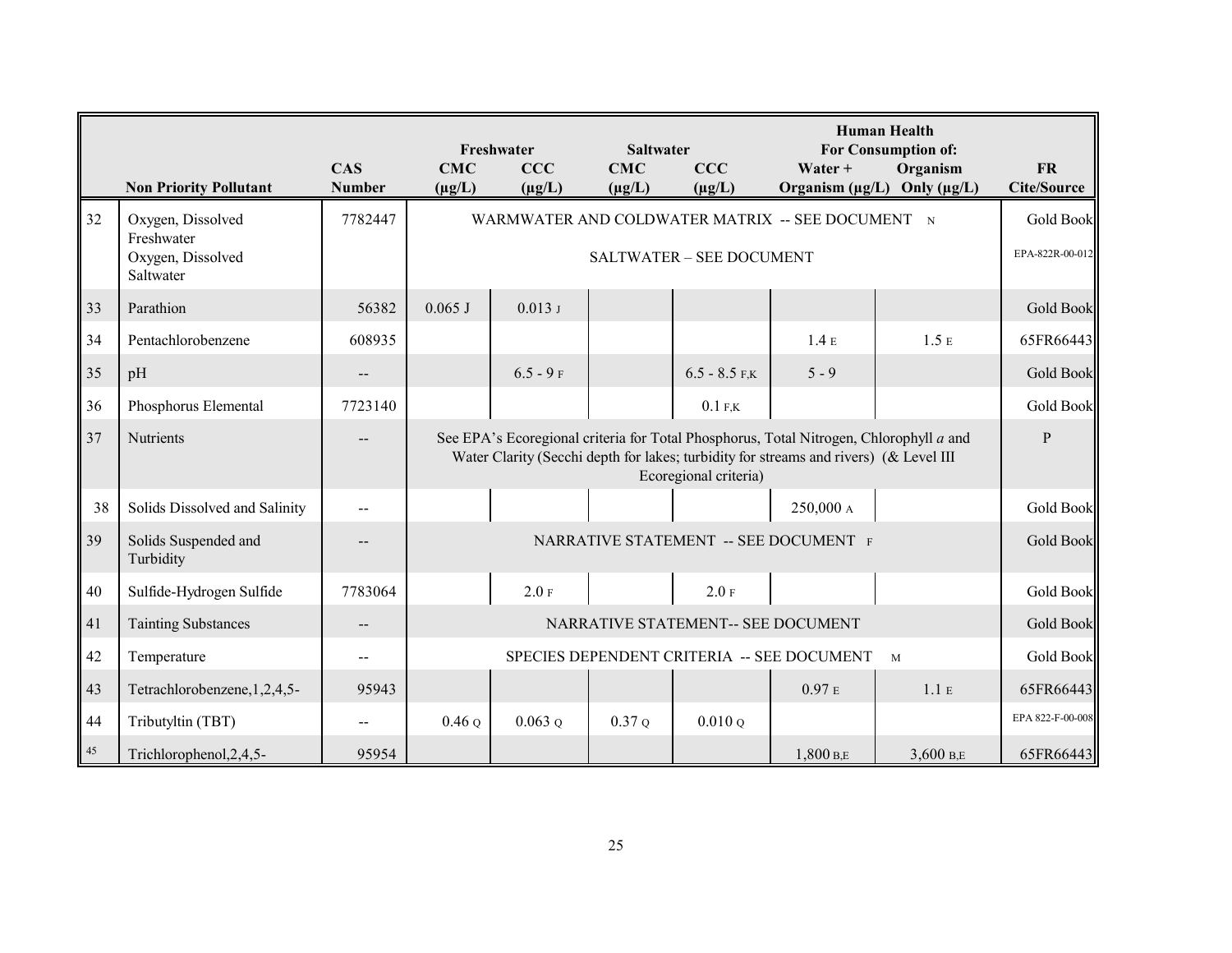**Footnotes:**

- A This human health criterion is the same as originally published in the Red Book which predates the 1980 methodology and did not utilize the fish ingestion BCF approach. This same criterion value is now published in the Gold Book.
- B The organoleptic effect criterion is more stringent than the value presented in the non priority pollutants table.
- C A more stringent Maximum Contaminant Level (MCL) has been issued by EPA under the Safe Drinking Water Act. Refer to drinking water regulations 40CFR141 or Safe Drinking Water Hotline (1-800-426-4791) for values.
- D According to the procedures described in the *Guidelines for Deriving Numerical National Water Quality Criteria for the Protection of Aquatic Organisms and Their Uses*, except possibly where a very sensitive species is important at a site, freshwater aquatic life should be protected if both conditions specified in Appendix C to the Preamble- Calculation of Freshwater Ammonia Criterion are satisfied.
- E This criterion has been revised to reflect EPA's q1\* or RfD, as contained in the Integrated Risk Information System (IRIS) as of May 17, 2002. The fish tissue bioconcentration factor (BCF) used to derive the original criterion was retained in each case.
- F The derivation of this value is presented in the Red Book (EPA 440/9-76-023, July, 1976).
- G This value is based on a 304(a) aquatic life criterion that was derived using the 1985 Guidelines (*Guidelines for Deriving Numerical National Water Quality Criteria for the Protection of Aquatic Organisms and Their Uses*, PB85-227049, January 1985) and was issued in one of the following criteria documents: Aluminum (EPA 440/5-86-008); Chloride (EPA 440/5-88-001); Chloropyrifos (EPA 440/5-86-005).
- H This criterion is based on carcinogenicity of  $10^{-6}$  risk. Alternate risk levels may be obtained by moving the decimal point (e.g., for a risk level of  $10^{-5}$ , move the decimal point in the recommended criterion one place to the right).
- I This value for aluminum is expressed in terms of total recoverable metal in the water column.
- J This value is based on a 304(a) aquatic life criterion that was issued in the *1995 Updates: Water Quality Criteria Documents for the Protection of Aquatic Life in Ambient Water* (EPA-820-B-96-001). This value was derived using the GLI Guidelines (60FR15393-15399, March 23, 1995; 40CFR132 Appendix A); the differences between the 1985 Guidelines and the GLI Guidelines are explained on page iv of the 1995 Updates. No decision concerning this criterion was affected by any considerations that are specific to the Great Lakes.
- K According to page 181 of the Red Book:

For open ocean waters where the depth is substantially greater than the euphotic zone, the pH should not be changed more than 0.2 units from the naturally occurring variation or any case outside the range of 6.5 to 8.5. For shallow, highly productive coastal and estuarine areas where naturally occurring pH variations approach the lethal limits of some species, changes in pH should be avoided but in any case should not exceed the limits established for fresh water, i.e., 6.5-9.0.

- L There are three major reasons why the use of Water-Effect Ratios might be appropriate. (1) The value of 87  $\mu$ g/l is based on a toxicity test with the striped bass in water with pH= 6.5-6.6 and hardness <10 mg/L. Data in "Aluminum Water-Effect Ratio for the 3M Plant Effluent Discharge, Middleway, West Virginia" (May 1994) indicate that aluminum is substantially less toxic at higher pH and hardness, but the effects of pH and hardness are not well quantified at this time. (2) In tests with the brook trout at low pH and hardness, effects increased with increasing concentrations of total aluminum even though the concentration of dissolved aluminum was constant, indicating that total recoverable is a more appropriate measurement than dissolved, at least when particulate aluminum is primarily aluminum hydroxide particles. In surface waters, however, the total recoverable procedure might measure aluminum associated with clay particles, which might be less toxic than aluminum associated with aluminum hydroxide. (3) EPA is aware of field data indicating that many high quality waters in the U.S. contain more than 87 µg aluminum/L, when either total recoverable or dissolved is measured.
- M U.S. EPA. 1973. Water Quality Criteria 1972. EPA-R3-73-033. National Technical Information Service, Springfield, VA.; U.S. EPA. 1977. Temperature Criteria for Freshwater Fish: Protocol and Procedures. EPA-600/3-77-061. National Technical Information Service, Springfield, VA.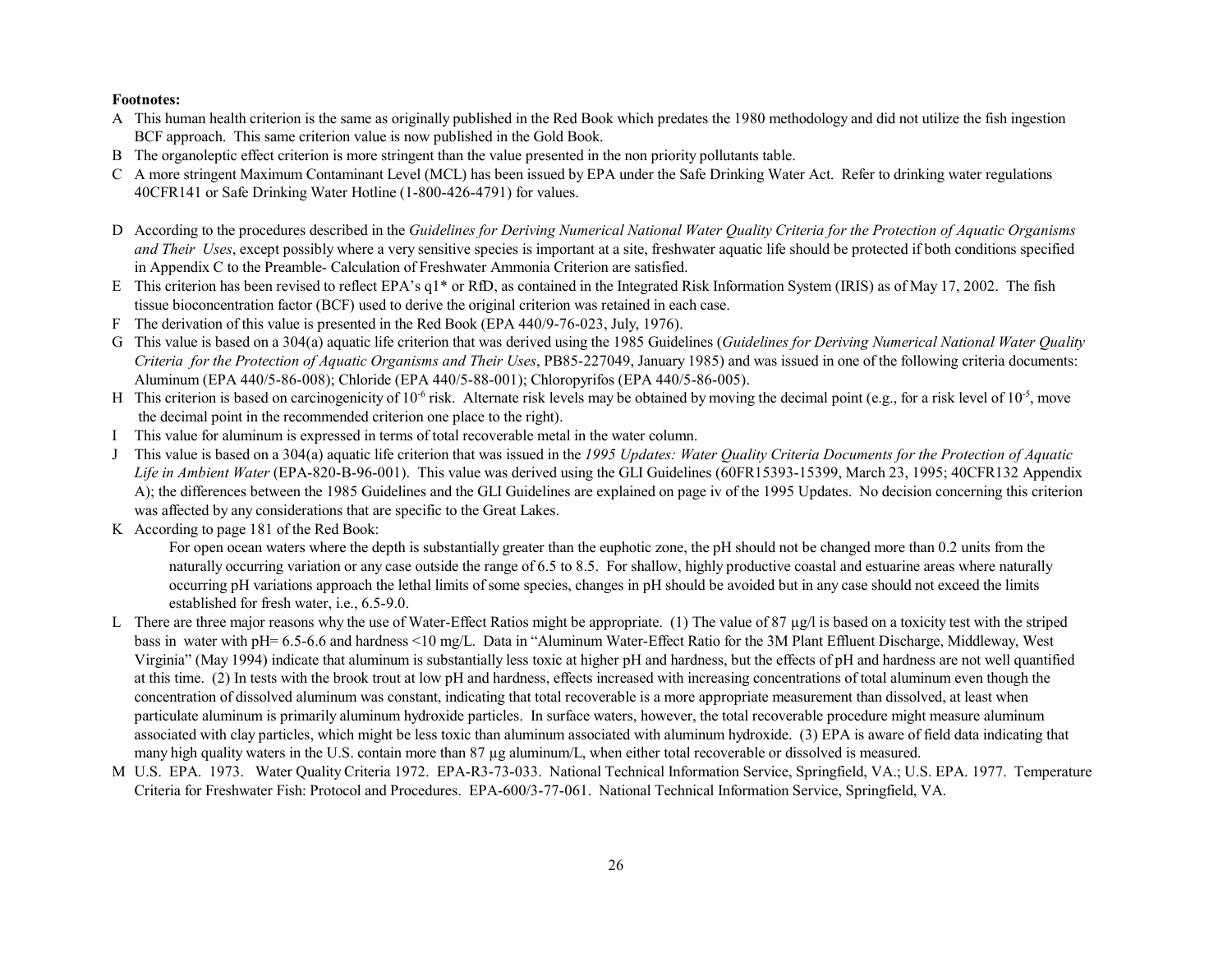- N U.S. EPA. 1986. Ambient Water Quality Criteria for Dissolved Oxygen. EPA 440/5-86-003. National Technical Information Service, Springfield, VA.
- O This criterion for manganese is not based on toxic effects, but rather is intended to minimize objectionable qualities such as laundry stains and objectionable tastes in beverages.
- P Lakes and Reservoirs in Nutrient Ecoregion: II EPA 822-B-00-007, III EPA 822-B-01-008, IV EPA 822-B-01-009, V EPA 822-B-01-010, VI EPA 822-B-00-008 , VII EPA 822-B-00-009, VIII EPA 822-B-01-015, IX EPA 822-B-00-011, XI EPA 822-B-00-012, XII EPA 822-B-00-013, XIII EPA 822-B-00-014, XIV EPA 822-B-01-011; Rivers and Streams in Nutrient Ecoregion: I EPA 822-B-01-012, II EPA 822-B-00-015, III EPA 822-B-00-016, IV EPA 822-B-01- 013, V EPA 822-B-01-014, VI EPA 822-B-00-017, VII EPA 822-B-00-018, VIII EPA 822-B-01-015, IX EPA 822-B-00-019, X EPA 822-B-01-016, XI EPA 822-B-00-020, XII EPA 822-B-00-021, XIV EPA 822-B-00-022; and Wetlands in Nutrient Ecoregion XIII EPA 822-B-00-023.
- Q EPA announced the availability of a draft updated tributyltin (TBT) document on August 7, 1997 (62FR42554). The Agency has reevaluated this document and anticipates releasing an updated document for public comment in the near future.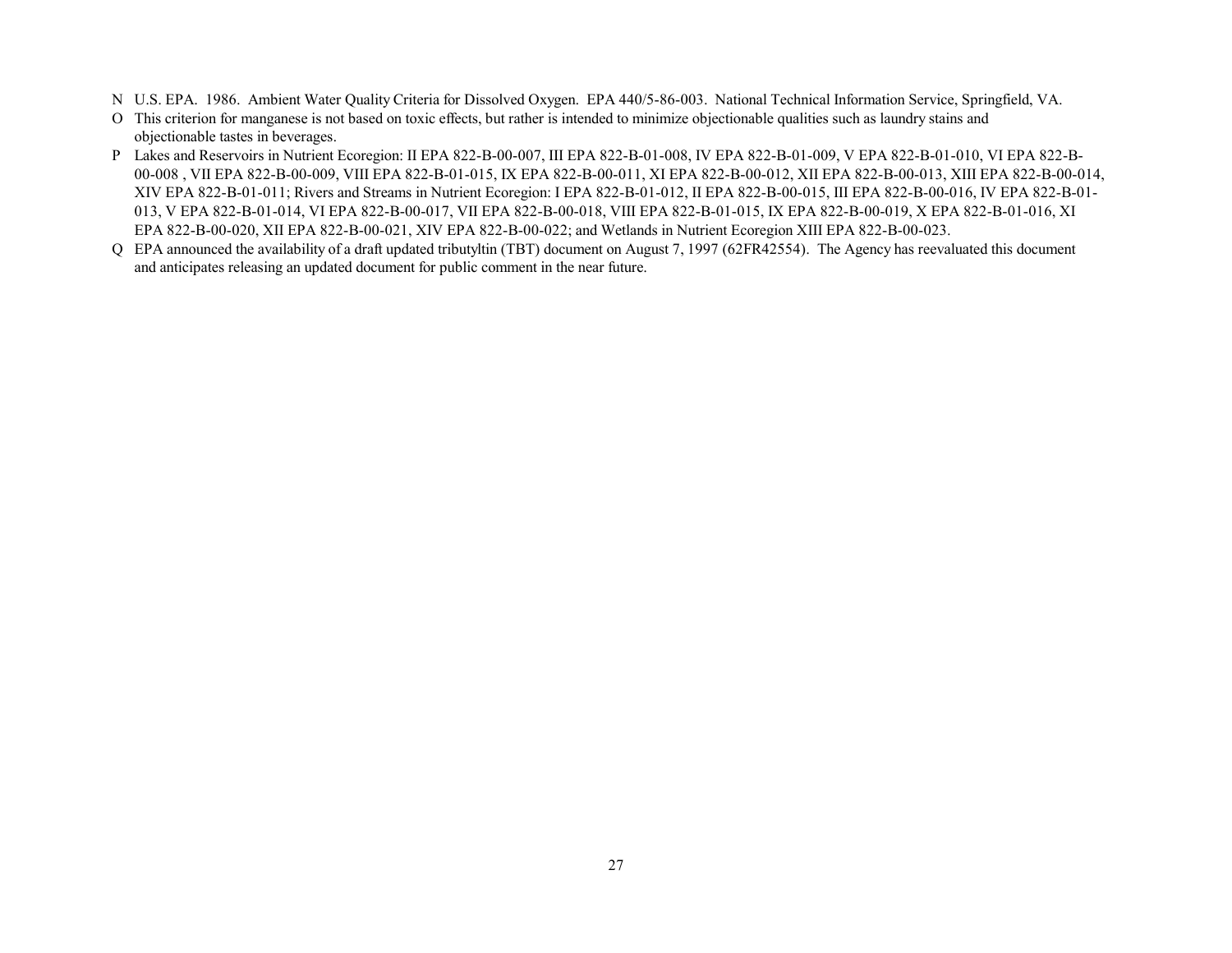|                | Pollutant                 | <b>CAS Number</b>        | <b>Organoleptic Effect Criteria</b><br>$(\mu g/L)$ | FR Cite/Source   |
|----------------|---------------------------|--------------------------|----------------------------------------------------|------------------|
| $\mathbf{1}$   | Acenaphthene              | 83329                    | 20                                                 | <b>Gold Book</b> |
| $\overline{c}$ | Monochlorobenzene         | 108907                   | 20                                                 | Gold Book        |
| $\mathfrak{Z}$ | 3-Chlorophenol            |                          | 0.1                                                | <b>Gold Book</b> |
| $\overline{4}$ | 4-Chlorophenol            | 106489                   | 0.1                                                | Gold Book        |
| 5              | 2,3-Dichlorophenol        | $\overline{a}$           | 0.04                                               | Gold Book        |
| 6              | 2,5-Dichlorophenol        |                          | 0.5                                                | <b>Gold Book</b> |
| $\overline{7}$ | 2,6-Dichlorophenol        |                          | 0.2                                                | <b>Gold Book</b> |
| $8\,$          | 3,4-Dichlorophenol        | $-\!$ –                  | 0.3                                                | <b>Gold Book</b> |
| $\mathbf{9}$   | 2,4,5-Trichlorophenol     | 95954                    | 1                                                  | <b>Gold Book</b> |
| 10             | 2,4,6-Trichloropehnol     | 88062                    | $\overline{2}$                                     | <b>Gold Book</b> |
| 11             | 2,3,4,6-Tetrachlorophenol | $\overline{\phantom{a}}$ |                                                    | Gold Book        |
| 12             | 2-Methyl-4-Chlorophenol   | $\overline{\phantom{a}}$ | 1,800                                              | Gold Book        |
| 13             | 3-Methyl-4-Chlorophenol   | 59507                    | 3,000                                              | Gold Book        |
| 14             | 3-Methyl-6-Chlorophenol   | $\overline{\phantom{a}}$ | 20                                                 | Gold Book        |
| 15             | 2-Chlorophenol            | 95578                    | 0.1                                                | <b>Gold Book</b> |
| 16             | Copper                    | 7440508                  | 1,000                                              | Gold Book        |
| 17             | 2,4-Dichlorophenol        | 120832                   | 0.3                                                | <b>Gold Book</b> |
| 18             | 2,4-Dimethylpehnol        | 105679                   | 400                                                | Gold Book        |
| 19             | Hexachlorocyclopentadiene | 77474                    | $\mathbf{1}$                                       | <b>Gold Book</b> |
| 20             | Nitrobenzene              | 98953                    | 30                                                 | Gold Book        |

## **NATIONAL RECOMMENDED WATER QUALITY CRITERIA FOR ORGANOLEPTIC EFFECTS**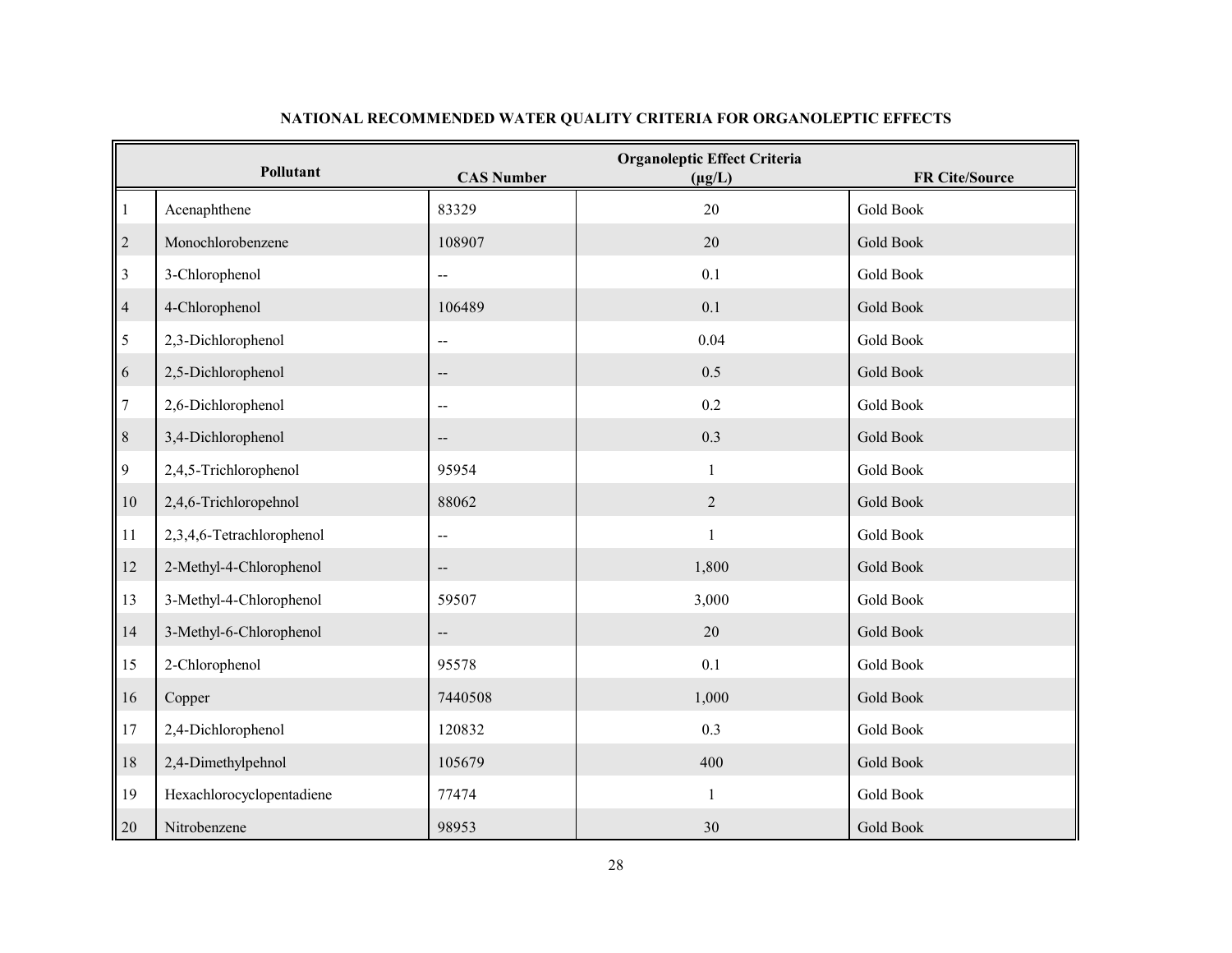|                 |                   |                   | <b>Organoleptic Effect Criteria</b> |                       |
|-----------------|-------------------|-------------------|-------------------------------------|-----------------------|
|                 | Pollutant         | <b>CAS Number</b> | $(\mu g/L)$                         | <b>FR Cite/Source</b> |
| 21              | Pentachlorophenol | 87865             | 30                                  | Gold Book             |
| 22              | Phenol            | 108952            | 300                                 | Gold Book             |
| $\overline{23}$ | Zinc              | 7440666           | 5.000                               | 45 FR79341            |

#### **General Notes:**

1. These criteria are based on organoleptic (taste and odor) effects. Because of variations in chemical nomenclature systems, this listing of pollutants does not duplicate the listing in Appendix A of 40 CFR Part 423. Also listed are the Chemical Abstracts Service (CAS) registry numbers, which provide a unique identification for each chemical.

#### **NATIONAL RECOMMENDED WATER QUALITY CRITERIA**

#### **Additional Notes:**

#### **1. Criteria Maximum Concentration and Criterion Continuous Concentration**

 The Criteria Maximum Concentration (CMC) is an estimate of the highest concentration of a material in surface water to which an aquatic community can be exposed briefly without resulting in an unacceptable effect. The Criterion Continuous Concentration (CCC) is an estimate of the highest concentration of a material in surface water to which an aquatic community can be exposed indefinitely without resulting in an unacceptable effect. The CMC and CCC are just two of the six parts of an aquatic life criterion; the other four parts are the acute averaging period, chronic averaging period, acute frequency of allowed exceedence, and chronic frequency of allowed exceedence. Because 304(a) aquatic life criteria are national guidance, they are intended to be protective of the vast majority of the aquatic communities in the United States.

#### **2. Criteria Recommendations for Priority Pollutants, Non Priority Pollutants and Organoleptic Effects**

This compilation lists all priority toxic pollutants and some non priority toxic pollutants, and both human health effect and organoleptic effect criteria issued pursuant to CWA §304(a). Blank spaces indicate that EPA has no CWA §304(a) criteria recommendations. For a number of non-priority toxic pollutants not listed, CWA §304(a) "water + organism" human health criteria are not available, but EPA has published MCLs under the SDWA that may be used in establishing water quality standards to protect water supply designated uses. Because of variations in chemical nomenclature systems, this listing of toxic pollutants does not duplicate the listing in Appendix A of 40 CFR Part 423. Also listed are the Chemical Abstracts Service CAS registry numbers, which provide a unique identification for each chemical.

#### **3. Human Health Risk**

The human health criteria for the priority and non priority pollutants are based on carcinogenicity of  $10<sup>-6</sup>$  risk. Alternate risk levels may be obtained by moving the decimal point (e.g., for a risk level of  $10^{-5}$ , move the decimal point in the recommended criterion one place to the right).

#### **4. Water Quality Criteria published pursuant to Section 304(a) or Section 303(c) of the CWA**

Many of the values in the compilation were published in the California Toxics Rule. Although such values were published pursuant to Section 303(c) of the CWA, they represent the Agency's most recent calculation of water quality criteria and are thus the Agency's 304(a) criteria.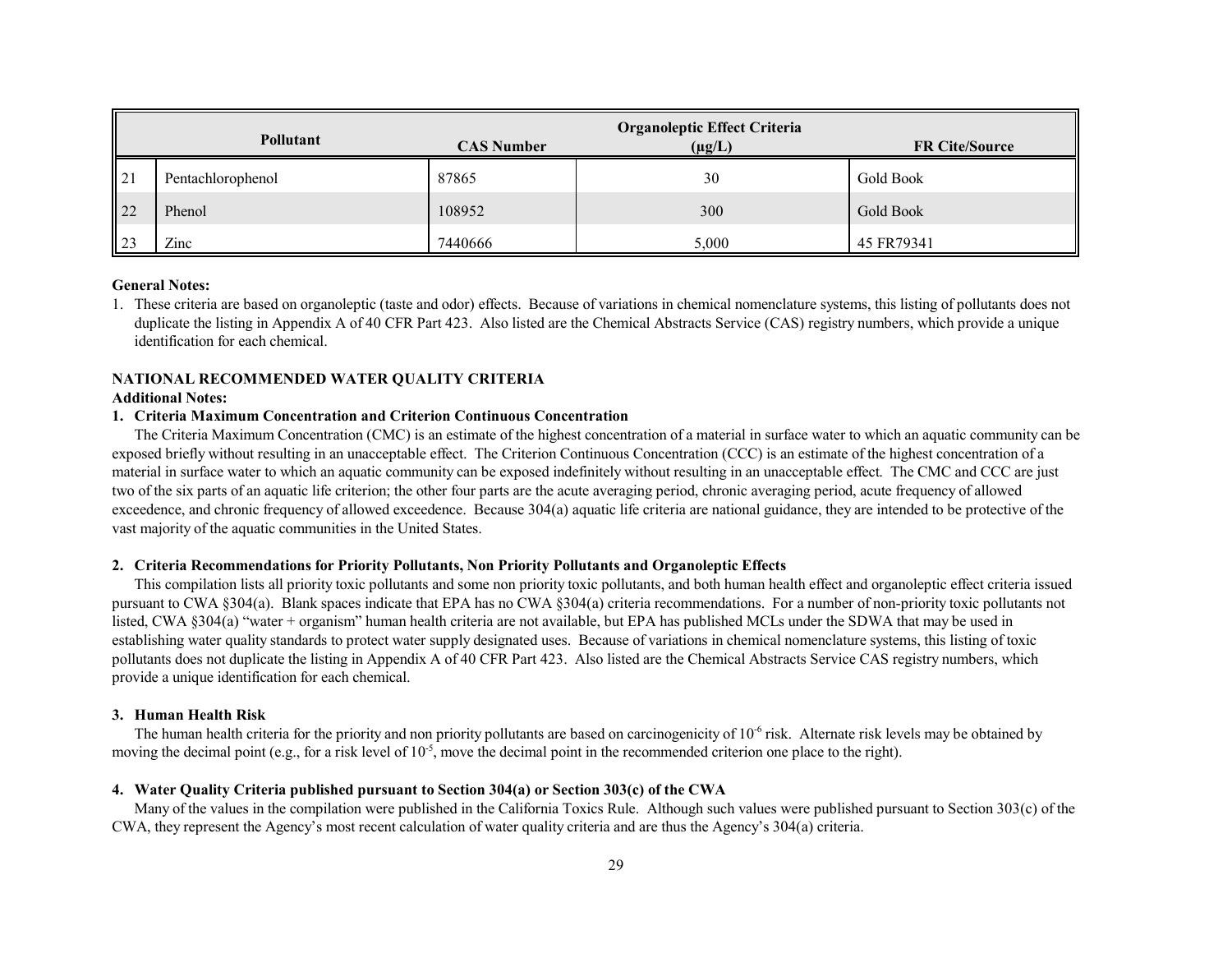## **5. Calculation of Dissolved Metals Criteria**

The 304(a) criteria for metals, shown as dissolved metals, are calculated in one of two ways. For freshwater metals criteria that are hardness-dependent, the dissolved metal criteria were calculated using a hardness of 100 mg/l as  $CaCO<sub>3</sub>$  for illustrative purposes only. Saltwater and freshwater metals' criteria that are not hardness-dependent are calculated by multiplying the total recoverable criteria before rounding by the appropriate conversion factors. The final dissolved metals' criteria in the table are rounded to two significant figures. Information regarding the calculation of hardness dependent conversion factors are included in the footnotes.

## **6. Maximum Contaminant Levels**

The compilation includes footnotes for pollutants with Maximum Contaminant Levels (MCLs) more stringent than the recommended water quality criteria in the compilation. MCLs for these pollutants are not included in the compilation, but can be found in the appropriate drinking water regulations (40 CFR 141.11- 16 and 141.60-63), or can be accessed through the Safe Drinking Water Hotline (800-426-4791) or the Internet (http://www.epa.gov/waterscience/drinking/standards/dwstandards.pdf).

## **7. Organoleptic Effects**

The compilation contains 304(a) criteria for pollutants with toxicity-based criteria as well as non-toxicity based criteria. The basis for the non-toxicity based criteria are organoleptic effects (e.g., taste and odor) which would make water and edible aquatic life unpalatable but not toxic to humans. The table includes criteria for organoleptic effects for 23 pollutants. Pollutants with organoleptic effect criteria more stringent than the criteria based on toxicity (e.g., included in both the priority and non-priority pollutant tables) are footnoted as such.

## **8. Gold Book**

The "Gold Book" is Quality Criteria for Water: 1986. EPA 440/5-86-001.

## **9. Correction of Chemical Abstract Services Number**

The Chemical Abstract Services number (CAS) for Bis(2-Chlorisoprpyl) Ether, has been revised in IRIS and in the table. The correct CAS number for this chemical is 108-60-1. The previous CAS number for this pollutant was 39638-32-9.

## **10. Contaminants with Blanks**

EPA has not calculated criteria for contaminants with blanks. However, permit authorities should address these contaminants in NPDES permit actions using the States' existing narrative criteria for toxics.

## **11. Specific Chemical Calculations**

## **A. Selenium**

## Aquatic Life

 This compilation contains aquatic life criteria for selenium that are the same as those published in the proposed CTR. In the CTR, EPA proposed an acute criterion for selenium based on the criterion proposed for selenium in the Water Quality Guidance for the Great Lakes System (61 FR 58444). The GLI and CTR proposals take into account data showing that selenium's two prevalent oxidation states in water, selenite and selenate, present differing potentials for aquatic toxicity, as well as new data indicating that various forms of selenium are additive. The new approach produces a different selenium acute criterion concentration, or CMC, depending upon the relative proportions of selenite, selenate, and other forms of selenium that are present.

EPA is currently undertaking a reassessment of selenium, and expects the 304(a) criteria for selenium will be revised based on the final reassessment (63FR26186). However, until such time as revised water quality criteria for selenium are published by the Agency, the recommended water quality criteria in this compilation are EPA's current 304(a) criteria.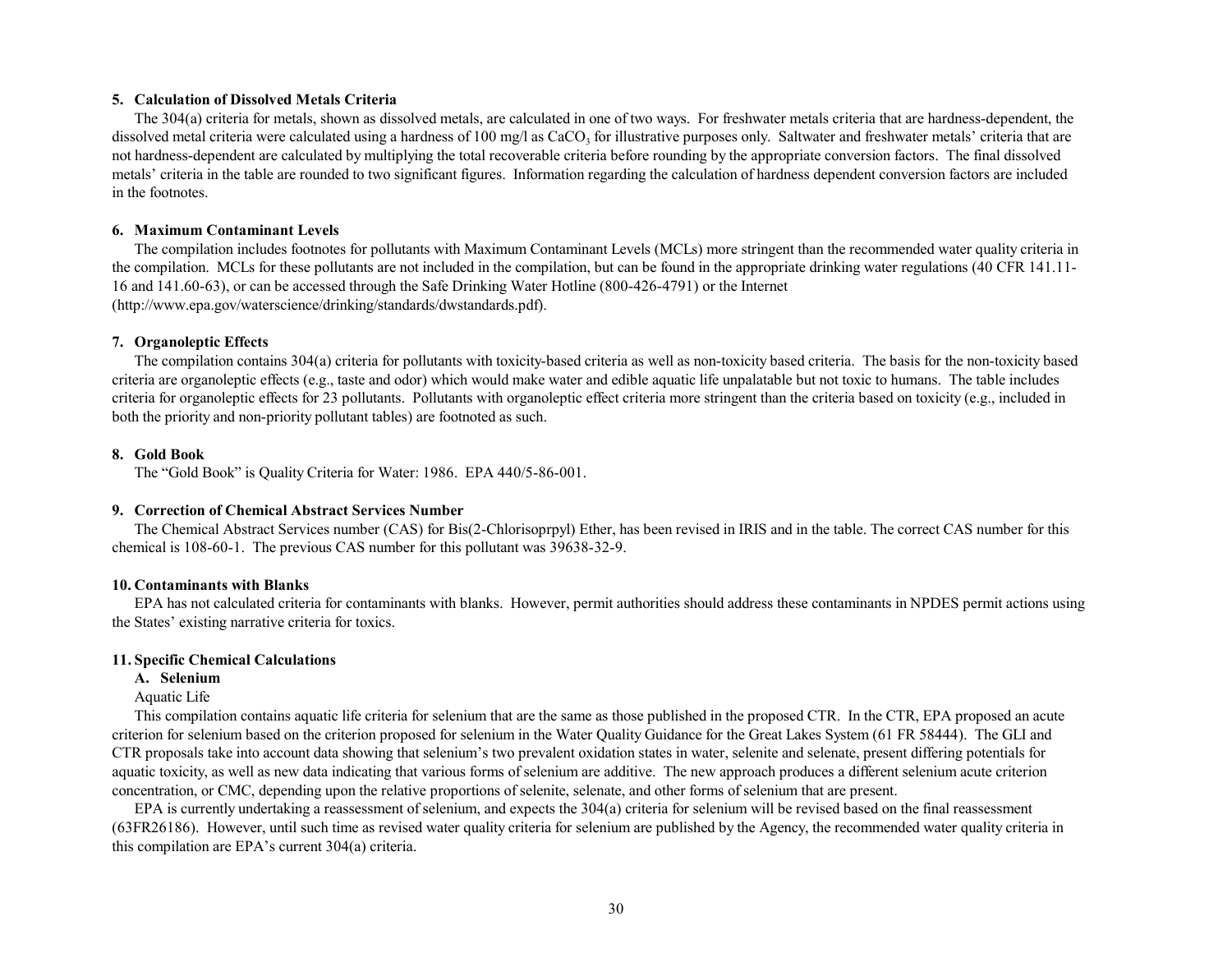# **Appendices:**

# **Appendix A - Conversion Factors for Dissolved Metals**

| Metal        | <b>Conversion Factor</b><br>freshwater CMC  | <b>Conversion Factor</b><br>freshwater CCC  | <b>Conversion Factor</b><br>saltwater CMC | <b>Conversion Factor</b><br>saltwater CCC <sup>1</sup> |
|--------------|---------------------------------------------|---------------------------------------------|-------------------------------------------|--------------------------------------------------------|
| Arsenic      | 1.000                                       | 1.000                                       | 1.000                                     | 1.000                                                  |
| Cadmium      | $1.136672$ -[(ln<br>hardness $(0.041838)$ ] | $1.101672$ -[(ln<br>hardness $(0.041838)$ ] | 0.994                                     | 0.994                                                  |
| Chromium III | 0.316                                       | 0.860                                       |                                           |                                                        |
| Chromium VI  | 0.982                                       | 0.962                                       | 0.993                                     | 0.993                                                  |
| Copper       | 0.960                                       | 0.960                                       | 0.83                                      | 0.83                                                   |
| Lead         | $1.46203 - [(ln$<br>hardness $(0.145712)$ ] | $1.46203$ -[(ln<br>hardness $(0.145712)$ ]  | 0.951                                     | 0.951                                                  |
| Mercury      | 0.85                                        | 0.85                                        | 0.85                                      | 0.85                                                   |
| Nickel       | 0.998                                       | 0.997                                       | 0.990                                     | 0.990                                                  |
| Selenium     |                                             |                                             | 0.998                                     | 0.998                                                  |
| Silver       | 0.85                                        | --                                          | 0.85                                      |                                                        |
| Zinc         | 0.978                                       | 0.986                                       | 0.946                                     | 0.946                                                  |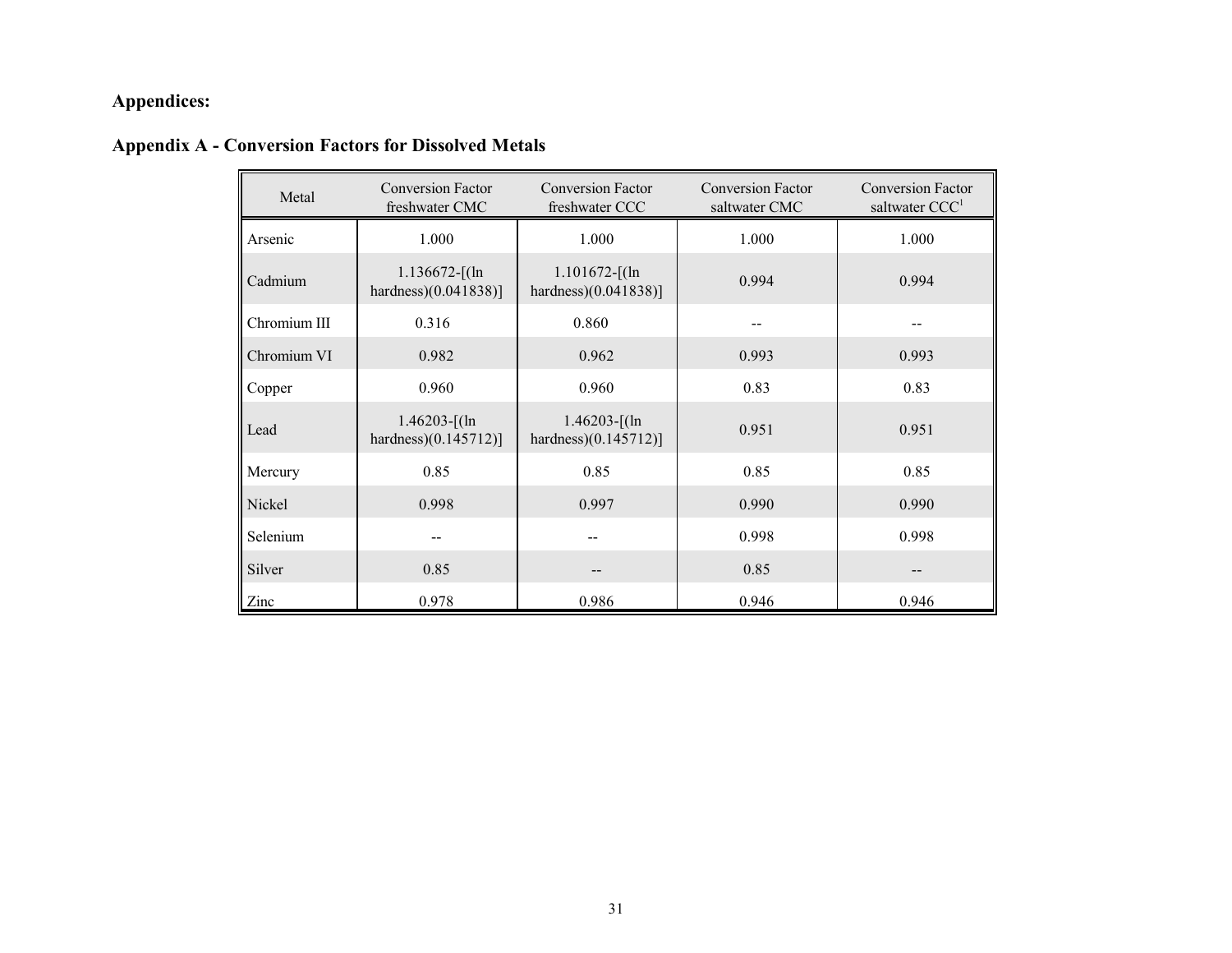|              |        |          |        |          | Freshwater Conversion Factors (CF)          |                                              |  |
|--------------|--------|----------|--------|----------|---------------------------------------------|----------------------------------------------|--|
| Chemical     | $m_A$  | $b_A$    | $m_C$  | $b_C$    | <b>CMC</b>                                  | <b>CCC</b>                                   |  |
| Cadmium      | 1.0166 | $-3.924$ | 0.7409 | $-4.719$ | $1.136672$ -[(ln<br>hardness $(0.041838)$ ] | $1.101672 - [(ln$<br>hardness $(0.041838)$ ] |  |
| Chromium III | 0.8190 | 3.7256   | 0.8190 | 0.6848   | 0.316                                       | 0.860                                        |  |
| Copper       | 0.9422 | $-1.700$ | 0.8545 | $-1.702$ | 0.960                                       | 0.960                                        |  |
| Lead         | 1.273  | $-1.460$ | 1.273  | $-4.705$ | $1.46203$ -[(ln<br>hardness $(0.145712)$ ]  | $1.46203$ -[(ln<br>hardness $(0.145712)$ ]   |  |
| Nickel       | 0.8460 | 2.255    | 0.8460 | 0.0584   | 0.998                                       | 0.997                                        |  |
| Silver       | 1.72   | $-6.59$  |        |          | 0.85                                        |                                              |  |
| Zinc         | 0.8473 | 0.884    | 0.8473 | 0.884    | 0.978                                       | 0.986                                        |  |

**Appendix B - Parameters for Calculating Freshwater Dissolved Metals Criteria That Are Hardness-Dependent**

Hardness-dependant metals' criteria may be calculated from the following:

CMC (dissolved) =  $\exp{\{m_A \left[ ln(hardness)\right]} + b_A\}$  (CF)

 $CCC$  (dissolved) = exp {m<sub>c</sub> [ln(hardness)]+ b<sub>c</sub>} (CF)